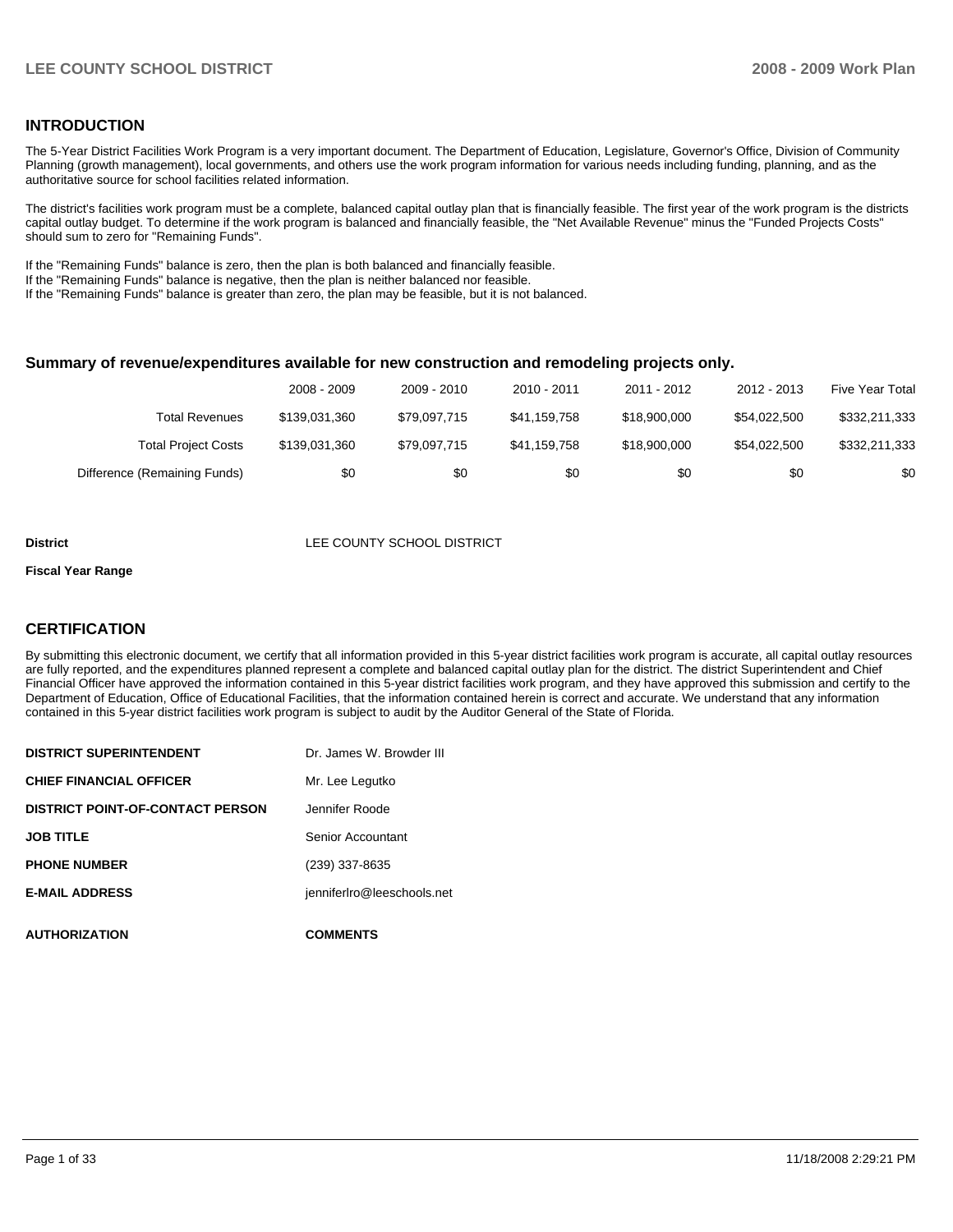Charles Wooten Good morning Dr. Wooten,

Pursuant to the e-mail dated 9/22/08 and our conversation this morning; I am requesting an override for our work plan to be submitted. I am currently receiving the message that my 2-mill available funding for new construction cannot be a negative number.

Currently in Lee County, most of our new construction projects are being funded from other sources ranging from State funding (PECO, Class-size reduction funds) Local Impact Fees and prior year COPS funding. Based on this; our 2-mill funding is allocated to other capital projects currently on our work plan.

If you have any additional questions, please do not hesitate to call me.

Kind Regards, Jennifer/Lee County Jennifer Roode Senior Accountant **Budget Department** 337-8635-phone �� 335-1501-fax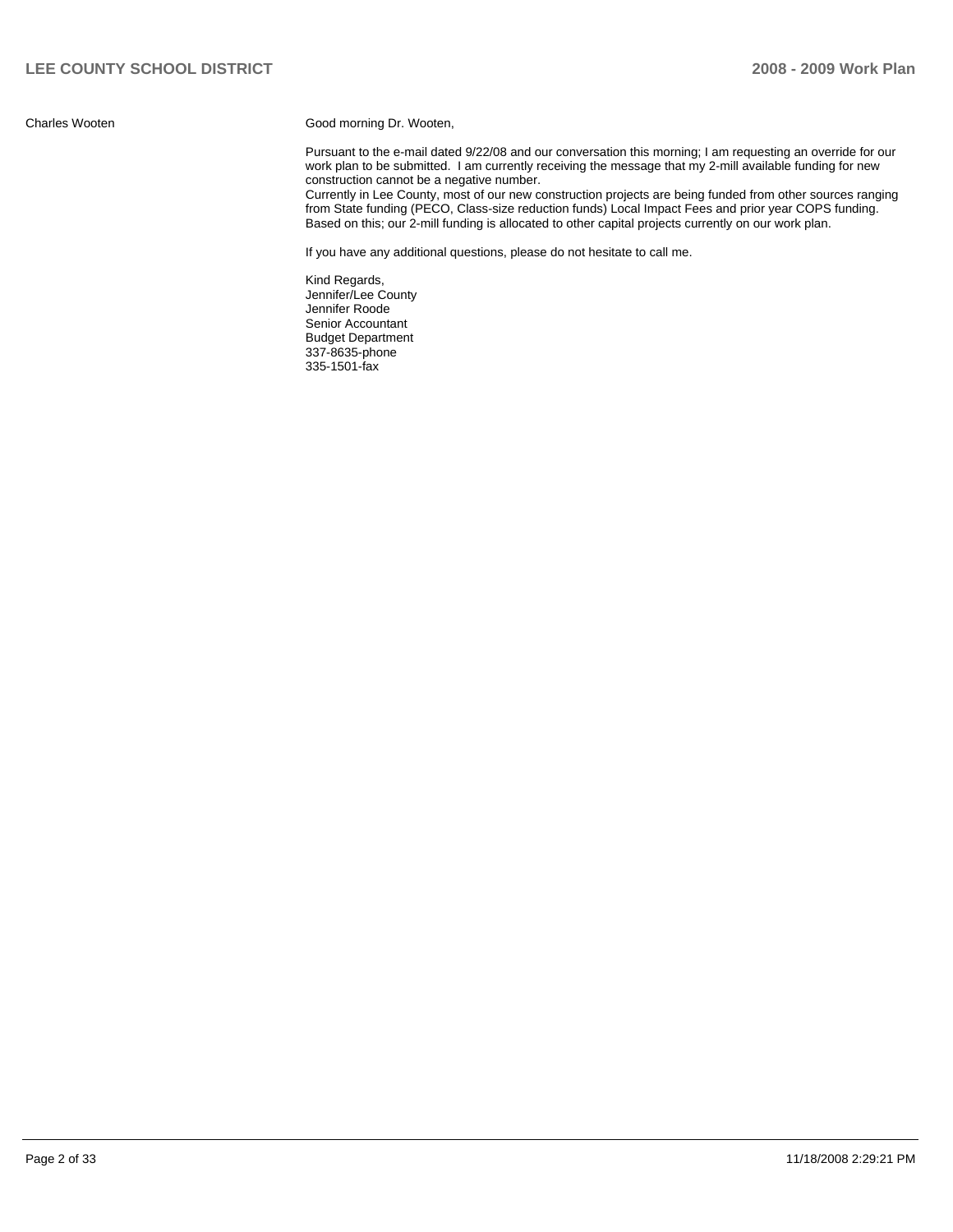# **Expenditures**

#### **Expenditure for Maintenance, Repair and Renovation from 2-Mills and PECO**

Annually, prior to the adoption of the district school budget, each school board must prepare a tentative district facilities work program that includes a schedule of major repair and renovation projects necessary to maintain the educational and ancillary facilities of the district.

| Item                                                                                                                                                                                                                                                                                                                                                                                                                                                                                                                                                                                                                                                                                                                                                                                                                                                                                                                                                                                                                                                                                                                                                                                                                                                                                                                                                                                                                                                                                                                                                                                                                                                                                                                                                                                                                                                                                                                                                                                                                                                                                                                                                                                                                                                                                                                                                                                                                                                                                                                                                                                                                  | 2008 - 2009<br><b>Actual Budget</b> | 2009 - 2010<br>Projected | 2010 - 2011<br>Projected | 2011 - 2012<br>Projected | 2012 - 2013<br>Projected | <b>Total</b> |  |  |  |  |
|-----------------------------------------------------------------------------------------------------------------------------------------------------------------------------------------------------------------------------------------------------------------------------------------------------------------------------------------------------------------------------------------------------------------------------------------------------------------------------------------------------------------------------------------------------------------------------------------------------------------------------------------------------------------------------------------------------------------------------------------------------------------------------------------------------------------------------------------------------------------------------------------------------------------------------------------------------------------------------------------------------------------------------------------------------------------------------------------------------------------------------------------------------------------------------------------------------------------------------------------------------------------------------------------------------------------------------------------------------------------------------------------------------------------------------------------------------------------------------------------------------------------------------------------------------------------------------------------------------------------------------------------------------------------------------------------------------------------------------------------------------------------------------------------------------------------------------------------------------------------------------------------------------------------------------------------------------------------------------------------------------------------------------------------------------------------------------------------------------------------------------------------------------------------------------------------------------------------------------------------------------------------------------------------------------------------------------------------------------------------------------------------------------------------------------------------------------------------------------------------------------------------------------------------------------------------------------------------------------------------------|-------------------------------------|--------------------------|--------------------------|--------------------------|--------------------------|--------------|--|--|--|--|
| <b>HVAC</b>                                                                                                                                                                                                                                                                                                                                                                                                                                                                                                                                                                                                                                                                                                                                                                                                                                                                                                                                                                                                                                                                                                                                                                                                                                                                                                                                                                                                                                                                                                                                                                                                                                                                                                                                                                                                                                                                                                                                                                                                                                                                                                                                                                                                                                                                                                                                                                                                                                                                                                                                                                                                           | \$20,814,665                        | \$12,357,438             | \$8,675,319              | \$8.675.319              | \$8.675.319              | \$59,198,060 |  |  |  |  |
| Locations: ALLEN PARK ELEMENTARY, Alternative Learning Center West, ALVA ELEMENTARY, ALVA MIDDLE, BAYSHORE ELEMENTARY, BONITA<br>SPRINGS ELEMENTARY, BONITA SPRINGS MIDDLE, BUCKINGHAM EXCEPTIONAL STUDENT CENTER, CALOOSA ELEMENTARY,<br>CALOOSA MIDDLE, CAPE CORAL ELEMENTARY, CAPE CORAL SENIOR HIGH, CHALLENGER MIDDLE, COLONIAL ELEMENTARY,<br>CYPRESS LAKE MIDDLE, CYPRESS LAKE SENIOR HIGH, DIPLOMAT ELEMENTARY, DIPLOMAT MIDDLE, DUNBAR ATHLETICS,<br>DUNBAR COMMUNITY SCHOOL, DUNBAR HIGH SCHOOL, EAST LEE COUNTY HIGH SCHOOL, EAST ZONE STAGING SCHOOL,<br>EDGEWOOD ACADEMY, EDISON PARK CREATIVE AND EXPRESSIVE ARTS SCHOOL, ESTERO SENIOR HIGH, FORT MYERS BEACH<br>ELEMENTARY, FORT MYERS MIDDLE ACADEMY, FORT MYERS SENIOR HIGH, FRANKLIN PARK ELEMENTARY, GATEWAY<br>ELEMENTARY, GULF ELEMENTARY, GULF MIDDLE, GULF PRIMARY, GWYNNE, HANCOCK CREEK ELEMENTARY, HARNS MARSH<br>ELEMENTARY SCHOOL, HECTOR A. CAFFERATA, JR. ELEMENTARY SCHOOL, HEIGHTS ELEMENTARY, HIPPS BUILDINGS, IDA S.<br>BAKER HIGH SCHOOL, ISLAND COAST HIGH SCHOOL, J COLIN ENGLISH ELEMENTARY, LEE ASSOCIATION FOR RETARDED<br>CITIZENS (LARC), LEE COUNTY DETENTION HOME, LEE COUNTY HIGH TECH CENTRAL, LEE MIDDLE, LEE SUPERINTENDENT'S<br>OFFICE, LEHIGH ACRES MIDDLE, LEHIGH ELEMENTARY, LEHIGH SENIOR HIGH, LEXINGTON MIDDLE SCHOOL, LITTLETON<br>ELEMENTARY, MAINTENANCE DEPARTMENT, MANATEE ELEMENTARY, MARINER MIDDLE, MARINER SENIOR HIGH, MICHIGAN<br>INTERNATIONAL ACADEMY, MIRROR LAKES ELEMENTARY, NEW ADMINISTRATIVE COMPLEX, NEW DIRECTIONS SCHOOL, NORTH<br>FORT MYERS ACADEMY OF THE ARTS, NORTH FORT MYERS SENIOR HIGH, NORTH VO-TECH, OAK HAMMOCK MIDDLE SCHOOL,<br>ORANGE RIVER ELEMENTARY, ORANGEWOOD ELEMENTARY, PATRIOT ELEMENTARY, PAUL LAURENCE DUNBAR MIDDLE,<br>PELICAN ELEMENTARY, PINE ISLAND ELEMENTARY, PINEWOODS ELEMENTARY, RAY V. POTTORF ELEMENTARY SCHOOL, RAYMA<br>C. PAGE ELEMENTARY, RIVER HALL ELEMENTARY, RIVERDALE HIGH, ROYAL PALM EXCEPTIONAL SCHOOL, SAN CARLOS PARK<br>ELEMENTARY, SKYLINE ELEMENTARY, SOUTH FORT MYERS HIGH SCHOOL, SPRING CREEK ELEMENTARY, SUNSHINE<br>ELEMENTARY, SUPPLY DEPARTMENT, TANGLEWOOD RIVERSIDE SCHOOL, THE SANIBEL SCHOOL, THREE OAKS ELEMENTARY,<br>THREE OAKS MIDDLE, TICE ELEMENTARY, TRAFALGAR ELEMENTARY, TRAFALGAR MIDDLE, TRANSPORTATION CENTRAL ANNEX,<br>TRANSPORTATION EAST BUS FACILITY, TRANSPORTATION SERVICES NORTH, TRANSPORTATION SOUTH, TRANSPORTATION<br>SOUTH -- ESTERO, TREELINE ELEMENTARY, TROPIC ISLES ELEMENTARY, VARSITY LAKES MIDDLE, VETERAN'S PARK ACADEMY<br>FOR THE ARTS, VILLAS ELEMENTARY, WEST ZONE STAGING SCHOOL |                                     |                          |                          |                          |                          |              |  |  |  |  |
| Flooring                                                                                                                                                                                                                                                                                                                                                                                                                                                                                                                                                                                                                                                                                                                                                                                                                                                                                                                                                                                                                                                                                                                                                                                                                                                                                                                                                                                                                                                                                                                                                                                                                                                                                                                                                                                                                                                                                                                                                                                                                                                                                                                                                                                                                                                                                                                                                                                                                                                                                                                                                                                                              | \$0                                 | \$0                      | \$0                      | \$0                      | \$0                      | \$0          |  |  |  |  |
| No Locations for this expenditure.<br>Locations:                                                                                                                                                                                                                                                                                                                                                                                                                                                                                                                                                                                                                                                                                                                                                                                                                                                                                                                                                                                                                                                                                                                                                                                                                                                                                                                                                                                                                                                                                                                                                                                                                                                                                                                                                                                                                                                                                                                                                                                                                                                                                                                                                                                                                                                                                                                                                                                                                                                                                                                                                                      |                                     |                          |                          |                          |                          |              |  |  |  |  |
| Roofing                                                                                                                                                                                                                                                                                                                                                                                                                                                                                                                                                                                                                                                                                                                                                                                                                                                                                                                                                                                                                                                                                                                                                                                                                                                                                                                                                                                                                                                                                                                                                                                                                                                                                                                                                                                                                                                                                                                                                                                                                                                                                                                                                                                                                                                                                                                                                                                                                                                                                                                                                                                                               | \$4,902,757                         | \$1,330,029              | \$2,645,906              | \$2,645,906              | \$2,645,906              | \$14,170,504 |  |  |  |  |
| Locations: ALLEN PARK ELEMENTARY, Alternative Learning Center West, ALVA ELEMENTARY, ALVA MIDDLE, BAYSHORE ELEMENTARY, BONITA<br>SPRINGS ELEMENTARY, BONITA SPRINGS MIDDLE, BUCKINGHAM EXCEPTIONAL STUDENT CENTER, CALOOSA ELEMENTARY,<br>CALOOSA MIDDLE, CAPE CORAL ELEMENTARY, CAPE CORAL SENIOR HIGH, CHALLENGER MIDDLE, COLONIAL ELEMENTARY,<br>CYPRESS LAKE MIDDLE, CYPRESS LAKE SENIOR HIGH, DIPLOMAT ELEMENTARY, DIPLOMAT MIDDLE, DUNBAR ATHLETICS,<br>DUNBAR COMMUNITY SCHOOL, DUNBAR HIGH SCHOOL, EAST LEE COUNTY HIGH SCHOOL, EAST ZONE STAGING SCHOOL,<br>EDGEWOOD ACADEMY, EDISON PARK CREATIVE AND EXPRESSIVE ARTS SCHOOL, ESTERO SENIOR HIGH, FORT MYERS BEACH<br>ELEMENTARY, FORT MYERS MIDDLE ACADEMY, FORT MYERS SENIOR HIGH, FRANKLIN PARK ELEMENTARY, GATEWAY<br>ELEMENTARY, GULF ELEMENTARY, GULF MIDDLE, GULF PRIMARY, GWYNNE, HANCOCK CREEK ELEMENTARY, HARNS MARSH<br>ELEMENTARY SCHOOL, HECTOR A. CAFFERATA, JR. ELEMENTARY SCHOOL, HEIGHTS ELEMENTARY, HIPPS BUILDINGS, IDA S.<br>BAKER HIGH SCHOOL, ISLAND COAST HIGH SCHOOL, J COLIN ENGLISH ELEMENTARY, LEE ASSOCIATION FOR RETARDED<br>CITIZENS (LARC), LEE COUNTY DETENTION HOME, LEE COUNTY HIGH TECH CENTRAL, LEE MIDDLE, LEE SUPERINTENDENT'S<br>OFFICE, LEHIGH ACRES MIDDLE, LEHIGH ELEMENTARY, LEHIGH SENIOR HIGH, LEXINGTON MIDDLE SCHOOL, LITTLETON<br>ELEMENTARY, MAINTENANCE DEPARTMENT, MANATEE ELEMENTARY, MARINER MIDDLE, MARINER SENIOR HIGH, MICHIGAN<br>INTERNATIONAL ACADEMY, MIRROR LAKES ELEMENTARY, NEW ADMINISTRATIVE COMPLEX, NEW DIRECTIONS SCHOOL, NORTH<br>FORT MYERS ACADEMY OF THE ARTS, NORTH FORT MYERS SENIOR HIGH, NORTH VO-TECH, OAK HAMMOCK MIDDLE SCHOOL,<br>ORANGE RIVER ELEMENTARY, ORANGEWOOD ELEMENTARY, PATRIOT ELEMENTARY, PAUL LAURENCE DUNBAR MIDDLE,<br>PELICAN ELEMENTARY, PINE ISLAND ELEMENTARY, PINEWOODS ELEMENTARY, RAY V. POTTORF ELEMENTARY SCHOOL, RAYMA<br>C. PAGE ELEMENTARY, RIVER HALL ELEMENTARY, RIVERDALE HIGH, ROYAL PALM EXCEPTIONAL SCHOOL, SAN CARLOS PARK<br>ELEMENTARY, SKYLINE ELEMENTARY, SOUTH FORT MYERS HIGH SCHOOL, SPRING CREEK ELEMENTARY, SUNSHINE<br>ELEMENTARY, SUPPLY DEPARTMENT, TANGLEWOOD RIVERSIDE SCHOOL, THE SANIBEL SCHOOL, THREE OAKS ELEMENTARY,<br>THREE OAKS MIDDLE, TICE ELEMENTARY, TRAFALGAR ELEMENTARY, TRAFALGAR MIDDLE, TRANSPORTATION CENTRAL ANNEX,<br>TRANSPORTATION EAST BUS FACILITY, TRANSPORTATION SERVICES NORTH, TRANSPORTATION SOUTH, TRANSPORTATION<br>SOUTH -- ESTERO, TREELINE ELEMENTARY, TROPIC ISLES ELEMENTARY, VARSITY LAKES MIDDLE, VETERAN'S PARK ACADEMY<br>FOR THE ARTS, VILLAS ELEMENTARY, WEST ZONE STAGING SCHOOL |                                     |                          |                          |                          |                          |              |  |  |  |  |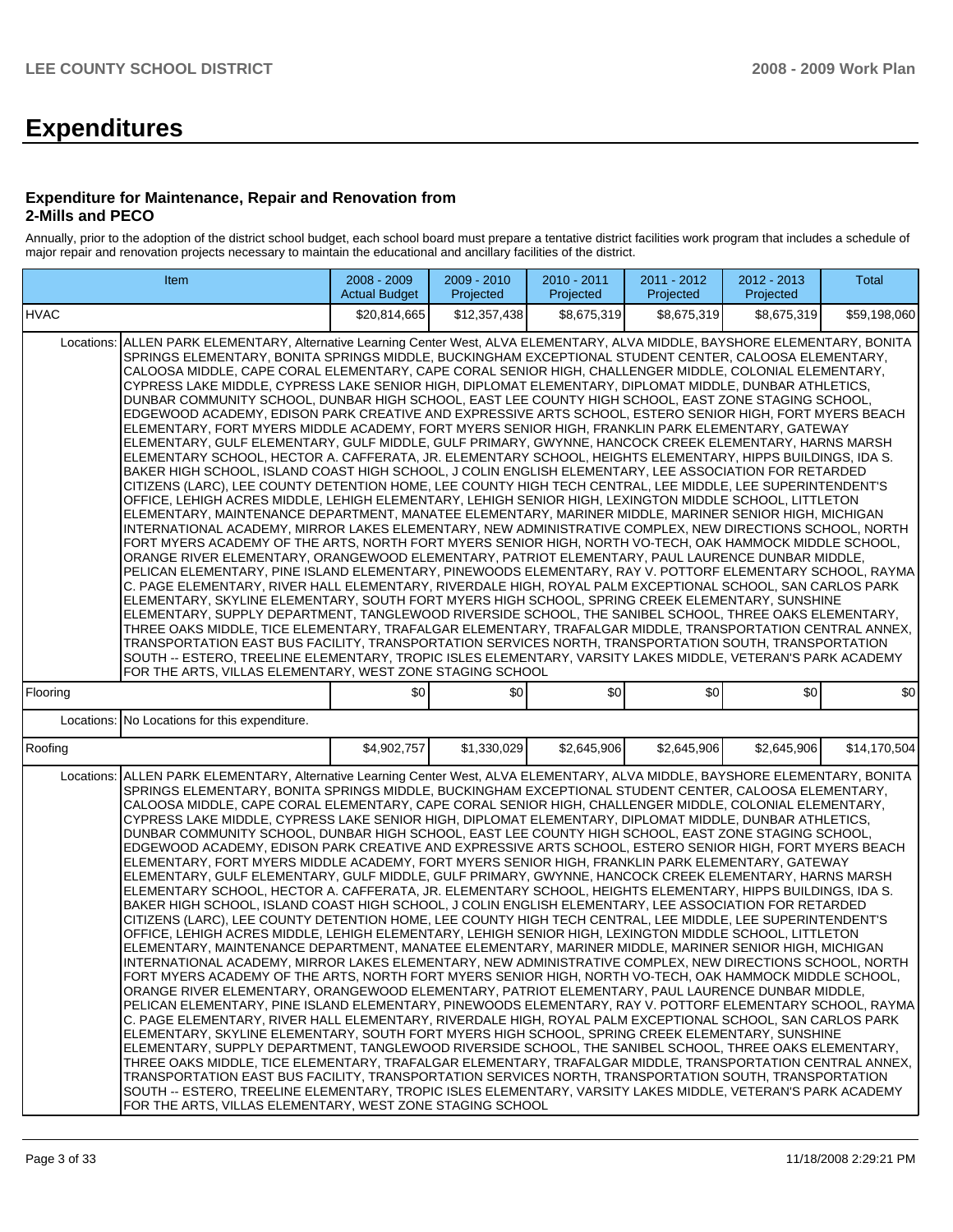| Safety to Life                   |                                                                                                                                                                                                                                                                                                                                                                                                                                                                                                                                                                                                                                                                                                                                                                                                                                                                                                                                                                                                                                                                                                                                                                                                                                                                                                                                                                                                                                                                                                                                                                                                                                                                                                                                                                                                                                                                                                                                                                                                                                                                                                                                                                                                                                                                                                                                                                                                                                                                                                                                                                                                            | \$5,058,671  | \$1,987,298  | \$2,086,663  | \$2,190,996  | \$2,300,546  | \$13,624,174 |  |  |  |
|----------------------------------|------------------------------------------------------------------------------------------------------------------------------------------------------------------------------------------------------------------------------------------------------------------------------------------------------------------------------------------------------------------------------------------------------------------------------------------------------------------------------------------------------------------------------------------------------------------------------------------------------------------------------------------------------------------------------------------------------------------------------------------------------------------------------------------------------------------------------------------------------------------------------------------------------------------------------------------------------------------------------------------------------------------------------------------------------------------------------------------------------------------------------------------------------------------------------------------------------------------------------------------------------------------------------------------------------------------------------------------------------------------------------------------------------------------------------------------------------------------------------------------------------------------------------------------------------------------------------------------------------------------------------------------------------------------------------------------------------------------------------------------------------------------------------------------------------------------------------------------------------------------------------------------------------------------------------------------------------------------------------------------------------------------------------------------------------------------------------------------------------------------------------------------------------------------------------------------------------------------------------------------------------------------------------------------------------------------------------------------------------------------------------------------------------------------------------------------------------------------------------------------------------------------------------------------------------------------------------------------------------------|--------------|--------------|--------------|--------------|--------------|--------------|--|--|--|
| Locations:                       | ALLEN PARK ELEMENTARY, Alternative Learning Center West, ALVA ELEMENTARY, ALVA MIDDLE, BAYSHORE ELEMENTARY, BONITA<br>SPRINGS ELEMENTARY, BONITA SPRINGS MIDDLE, BUCKINGHAM EXCEPTIONAL STUDENT CENTER, CALOOSA ELEMENTARY,<br>CALOOSA MIDDLE, CAPE CORAL ELEMENTARY, CAPE CORAL SENIOR HIGH, CHALLENGER MIDDLE, COLONIAL ELEMENTARY,<br>CYPRESS LAKE MIDDLE, CYPRESS LAKE SENIOR HIGH, DIPLOMAT ELEMENTARY, DIPLOMAT MIDDLE, DUNBAR ATHLETICS,<br>DUNBAR COMMUNITY SCHOOL, DUNBAR HIGH SCHOOL, EAST LEE COUNTY HIGH SCHOOL, EAST ZONE STAGING SCHOOL,<br>EDGEWOOD ACADEMY, EDISON PARK CREATIVE AND EXPRESSIVE ARTS SCHOOL, ESTERO SENIOR HIGH, FORT MYERS BEACH<br>ELEMENTARY, FORT MYERS MIDDLE ACADEMY, FORT MYERS SENIOR HIGH, FRANKLIN PARK ELEMENTARY, GATEWAY<br>ELEMENTARY, GULF ELEMENTARY, GULF MIDDLE, GULF PRIMARY, GWYNNE, HANCOCK CREEK ELEMENTARY, HARNS MARSH<br>ELEMENTARY SCHOOL, HECTOR A. CAFFERATA, JR. ELEMENTARY SCHOOL, HEIGHTS ELEMENTARY, HIPPS BUILDINGS, IDA S.<br>BAKER HIGH SCHOOL, ISLAND COAST HIGH SCHOOL, J COLIN ENGLISH ELEMENTARY, LEE ASSOCIATION FOR RETARDED<br>CITIZENS (LARC), LEE COUNTY DETENTION HOME, LEE COUNTY HIGH TECH CENTRAL, LEE MIDDLE, LEE SUPERINTENDENT'S<br>OFFICE, LEHIGH ACRES MIDDLE, LEHIGH ELEMENTARY, LEHIGH SENIOR HIGH, LEXINGTON MIDDLE SCHOOL, LITTLETON<br>ELEMENTARY, MAINTENANCE DEPARTMENT, MANATEE ELEMENTARY, MARINER MIDDLE, MARINER SENIOR HIGH, MICHIGAN<br>INTERNATIONAL ACADEMY, MIRROR LAKES ELEMENTARY, NEW ADMINISTRATIVE COMPLEX, NEW DIRECTIONS SCHOOL, NORTH<br>FORT MYERS ACADEMY OF THE ARTS, NORTH FORT MYERS SENIOR HIGH, NORTH VO-TECH, OAK HAMMOCK MIDDLE SCHOOL,<br>ORANGE RIVER ELEMENTARY, ORANGEWOOD ELEMENTARY, PATRIOT ELEMENTARY, PAUL LAURENCE DUNBAR MIDDLE,<br>PELICAN ELEMENTARY, PINE ISLAND ELEMENTARY, PINEWOODS ELEMENTARY, RAY V. POTTORF ELEMENTARY SCHOOL, RAYMA<br>C. PAGE ELEMENTARY, RIVER HALL ELEMENTARY, RIVERDALE HIGH, ROYAL PALM EXCEPTIONAL SCHOOL, SAN CARLOS PARK<br>ELEMENTARY, SKYLINE ELEMENTARY, SOUTH FORT MYERS HIGH SCHOOL, SPRING CREEK ELEMENTARY, SUNSHINE<br>ELEMENTARY, SUPPLY DEPARTMENT, TANGLEWOOD RIVERSIDE SCHOOL, THE SANIBEL SCHOOL, THREE OAKS ELEMENTARY.<br>THREE OAKS MIDDLE, TICE ELEMENTARY, TRAFALGAR ELEMENTARY, TRAFALGAR MIDDLE, TRANSPORTATION CENTRAL ANNEX,<br>TRANSPORTATION EAST BUS FACILITY, TRANSPORTATION SERVICES NORTH, TRANSPORTATION SOUTH, TRANSPORTATION<br>SOUTH -- ESTERO, TREELINE ELEMENTARY, TROPIC ISLES ELEMENTARY, VARSITY LAKES MIDDLE, VETERAN'S PARK ACADEMY<br>FOR THE ARTS, VILLAS ELEMENTARY, WEST ZONE STAGING SCHOOL |              |              |              |              |              |              |  |  |  |
| Fencing                          |                                                                                                                                                                                                                                                                                                                                                                                                                                                                                                                                                                                                                                                                                                                                                                                                                                                                                                                                                                                                                                                                                                                                                                                                                                                                                                                                                                                                                                                                                                                                                                                                                                                                                                                                                                                                                                                                                                                                                                                                                                                                                                                                                                                                                                                                                                                                                                                                                                                                                                                                                                                                            | \$0          | \$0          | \$0          | \$0          | \$0          | \$0          |  |  |  |
|                                  | Locations: No Locations for this expenditure.                                                                                                                                                                                                                                                                                                                                                                                                                                                                                                                                                                                                                                                                                                                                                                                                                                                                                                                                                                                                                                                                                                                                                                                                                                                                                                                                                                                                                                                                                                                                                                                                                                                                                                                                                                                                                                                                                                                                                                                                                                                                                                                                                                                                                                                                                                                                                                                                                                                                                                                                                              |              |              |              |              |              |              |  |  |  |
| Parking                          |                                                                                                                                                                                                                                                                                                                                                                                                                                                                                                                                                                                                                                                                                                                                                                                                                                                                                                                                                                                                                                                                                                                                                                                                                                                                                                                                                                                                                                                                                                                                                                                                                                                                                                                                                                                                                                                                                                                                                                                                                                                                                                                                                                                                                                                                                                                                                                                                                                                                                                                                                                                                            | \$0          | \$0          | \$0          | \$0          | \$0          | \$0          |  |  |  |
|                                  | Locations: No Locations for this expenditure.                                                                                                                                                                                                                                                                                                                                                                                                                                                                                                                                                                                                                                                                                                                                                                                                                                                                                                                                                                                                                                                                                                                                                                                                                                                                                                                                                                                                                                                                                                                                                                                                                                                                                                                                                                                                                                                                                                                                                                                                                                                                                                                                                                                                                                                                                                                                                                                                                                                                                                                                                              |              |              |              |              |              |              |  |  |  |
| Electrical                       |                                                                                                                                                                                                                                                                                                                                                                                                                                                                                                                                                                                                                                                                                                                                                                                                                                                                                                                                                                                                                                                                                                                                                                                                                                                                                                                                                                                                                                                                                                                                                                                                                                                                                                                                                                                                                                                                                                                                                                                                                                                                                                                                                                                                                                                                                                                                                                                                                                                                                                                                                                                                            | \$0          | \$0          | \$0          | \$0          | \$0          | \$0          |  |  |  |
|                                  | Locations: No Locations for this expenditure.                                                                                                                                                                                                                                                                                                                                                                                                                                                                                                                                                                                                                                                                                                                                                                                                                                                                                                                                                                                                                                                                                                                                                                                                                                                                                                                                                                                                                                                                                                                                                                                                                                                                                                                                                                                                                                                                                                                                                                                                                                                                                                                                                                                                                                                                                                                                                                                                                                                                                                                                                              |              |              |              |              |              |              |  |  |  |
| Fire Alarm                       |                                                                                                                                                                                                                                                                                                                                                                                                                                                                                                                                                                                                                                                                                                                                                                                                                                                                                                                                                                                                                                                                                                                                                                                                                                                                                                                                                                                                                                                                                                                                                                                                                                                                                                                                                                                                                                                                                                                                                                                                                                                                                                                                                                                                                                                                                                                                                                                                                                                                                                                                                                                                            | \$0          | \$0          | \$0          | \$0          | \$0          | \$0          |  |  |  |
|                                  | Locations: No Locations for this expenditure.                                                                                                                                                                                                                                                                                                                                                                                                                                                                                                                                                                                                                                                                                                                                                                                                                                                                                                                                                                                                                                                                                                                                                                                                                                                                                                                                                                                                                                                                                                                                                                                                                                                                                                                                                                                                                                                                                                                                                                                                                                                                                                                                                                                                                                                                                                                                                                                                                                                                                                                                                              |              |              |              |              |              |              |  |  |  |
| Telephone/Intercom System        |                                                                                                                                                                                                                                                                                                                                                                                                                                                                                                                                                                                                                                                                                                                                                                                                                                                                                                                                                                                                                                                                                                                                                                                                                                                                                                                                                                                                                                                                                                                                                                                                                                                                                                                                                                                                                                                                                                                                                                                                                                                                                                                                                                                                                                                                                                                                                                                                                                                                                                                                                                                                            | \$0          | \$0          | \$0          | \$0          | \$0          | \$0          |  |  |  |
|                                  | Locations: No Locations for this expenditure.                                                                                                                                                                                                                                                                                                                                                                                                                                                                                                                                                                                                                                                                                                                                                                                                                                                                                                                                                                                                                                                                                                                                                                                                                                                                                                                                                                                                                                                                                                                                                                                                                                                                                                                                                                                                                                                                                                                                                                                                                                                                                                                                                                                                                                                                                                                                                                                                                                                                                                                                                              |              |              |              |              |              |              |  |  |  |
| <b>Closed Circuit Television</b> |                                                                                                                                                                                                                                                                                                                                                                                                                                                                                                                                                                                                                                                                                                                                                                                                                                                                                                                                                                                                                                                                                                                                                                                                                                                                                                                                                                                                                                                                                                                                                                                                                                                                                                                                                                                                                                                                                                                                                                                                                                                                                                                                                                                                                                                                                                                                                                                                                                                                                                                                                                                                            | \$0          | \$0          | \$0          | \$0          | \$0          | \$0          |  |  |  |
|                                  | Locations: No Locations for this expenditure.                                                                                                                                                                                                                                                                                                                                                                                                                                                                                                                                                                                                                                                                                                                                                                                                                                                                                                                                                                                                                                                                                                                                                                                                                                                                                                                                                                                                                                                                                                                                                                                                                                                                                                                                                                                                                                                                                                                                                                                                                                                                                                                                                                                                                                                                                                                                                                                                                                                                                                                                                              |              |              |              |              |              |              |  |  |  |
| Paint                            |                                                                                                                                                                                                                                                                                                                                                                                                                                                                                                                                                                                                                                                                                                                                                                                                                                                                                                                                                                                                                                                                                                                                                                                                                                                                                                                                                                                                                                                                                                                                                                                                                                                                                                                                                                                                                                                                                                                                                                                                                                                                                                                                                                                                                                                                                                                                                                                                                                                                                                                                                                                                            | \$0          | \$0          | \$0          | \$0          | \$0          | \$0          |  |  |  |
|                                  | Locations: No Locations for this expenditure.                                                                                                                                                                                                                                                                                                                                                                                                                                                                                                                                                                                                                                                                                                                                                                                                                                                                                                                                                                                                                                                                                                                                                                                                                                                                                                                                                                                                                                                                                                                                                                                                                                                                                                                                                                                                                                                                                                                                                                                                                                                                                                                                                                                                                                                                                                                                                                                                                                                                                                                                                              |              |              |              |              |              |              |  |  |  |
| Maintenance/Repair               |                                                                                                                                                                                                                                                                                                                                                                                                                                                                                                                                                                                                                                                                                                                                                                                                                                                                                                                                                                                                                                                                                                                                                                                                                                                                                                                                                                                                                                                                                                                                                                                                                                                                                                                                                                                                                                                                                                                                                                                                                                                                                                                                                                                                                                                                                                                                                                                                                                                                                                                                                                                                            | \$0          | \$0          | \$0          | \$0          | \$0          | \$0          |  |  |  |
|                                  | Locations: No Locations for this expenditure.                                                                                                                                                                                                                                                                                                                                                                                                                                                                                                                                                                                                                                                                                                                                                                                                                                                                                                                                                                                                                                                                                                                                                                                                                                                                                                                                                                                                                                                                                                                                                                                                                                                                                                                                                                                                                                                                                                                                                                                                                                                                                                                                                                                                                                                                                                                                                                                                                                                                                                                                                              |              |              |              |              |              |              |  |  |  |
|                                  | Sub Total:                                                                                                                                                                                                                                                                                                                                                                                                                                                                                                                                                                                                                                                                                                                                                                                                                                                                                                                                                                                                                                                                                                                                                                                                                                                                                                                                                                                                                                                                                                                                                                                                                                                                                                                                                                                                                                                                                                                                                                                                                                                                                                                                                                                                                                                                                                                                                                                                                                                                                                                                                                                                 | \$30,776,093 | \$15,674,765 | \$13,407,888 | \$13,512,221 | \$13,621,771 | \$86,992,738 |  |  |  |

| <b>IPECO Maintenance Expenditures</b> | \$2,891,818  | \$3,472,847  | \$4,647,908  | \$4,396,618  | \$4,381,272  | \$19,790,463  |
|---------------------------------------|--------------|--------------|--------------|--------------|--------------|---------------|
| Two Mill Sub Total:                   | \$66,582,729 | \$33,687,418 | \$27,759,980 | \$28,115,603 | \$24,240,499 | \$180,386,229 |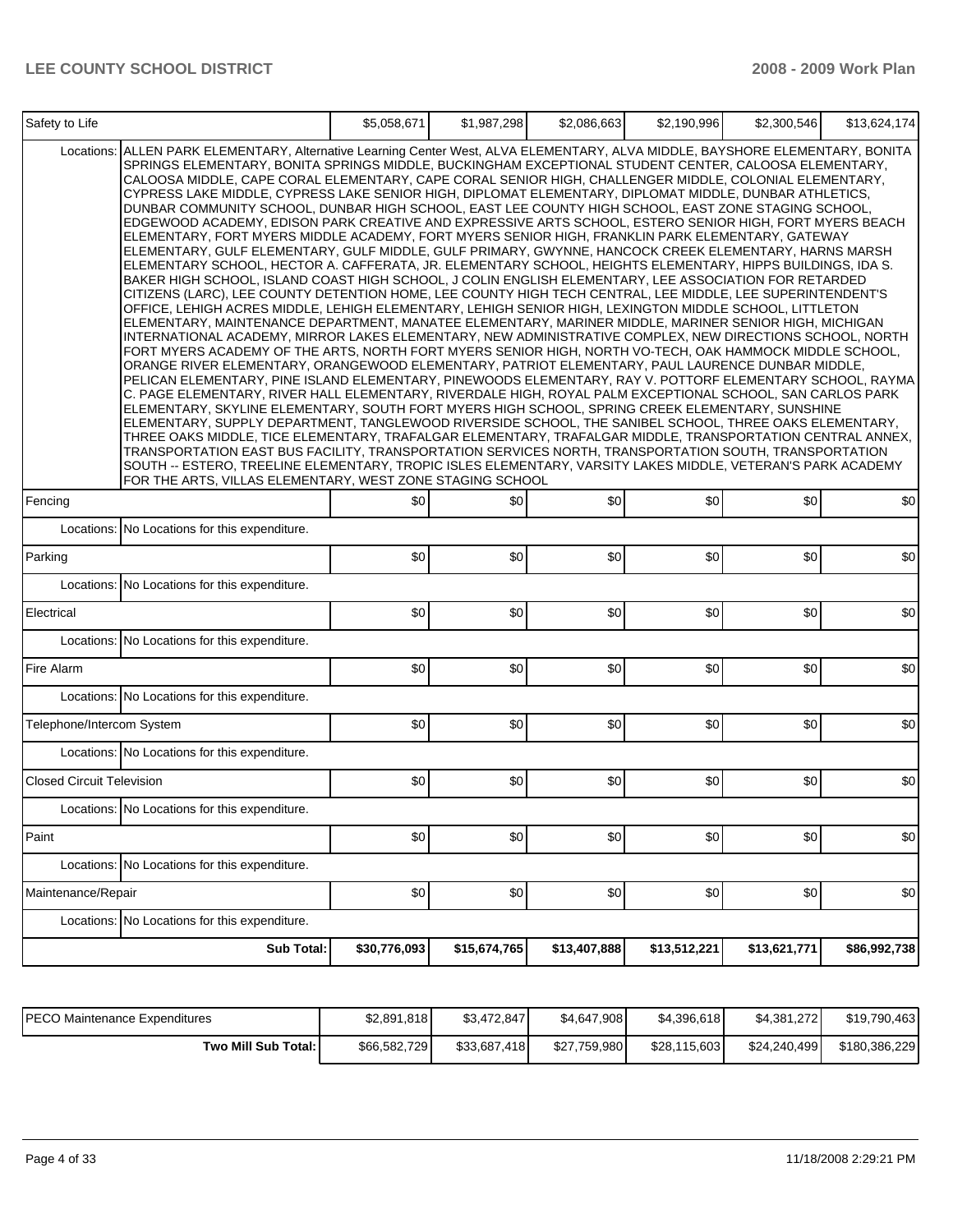| District Wide Maintenance<br>\$38,698,454<br>\$14,485,500<br>\$15,000,000<br>\$15,000,000<br>\$15,000,000<br>Locations ALLEN PARK ELEMENTARY, Alternative Learning Center West, ALVA ELEMENTARY, ALVA MIDDLE, BAYSHORE ELEMENTARY,<br>BONITA SPRINGS ELEMENTARY, BONITA SPRINGS MIDDLE, BUCKINGHAM EXCEPTIONAL STUDENT CENTER, CALOOSA<br>ELEMENTARY, CALOOSA MIDDLE, CAPE CORAL ELEMENTARY, CAPE CORAL SENIOR HIGH, CHALLENGER MIDDLE, COLONIAL<br>ELEMENTARY, CYPRESS LAKE MIDDLE, CYPRESS LAKE SENIOR HIGH, DIPLOMAT ELEMENTARY, DIPLOMAT MIDDLE, DUNBAR<br>ATHLETICS, DUNBAR COMMUNITY SCHOOL, DUNBAR HIGH SCHOOL, EAST LEE COUNTY HIGH SCHOOL, EAST ZONE STAGING<br>SCHOOL, EDGEWOOD ACADEMY, EDISON PARK CREATIVE AND EXPRESSIVE ARTS SCHOOL, ESTERO SENIOR HIGH, FORT<br>MYERS BEACH ELEMENTARY, FORT MYERS MIDDLE ACADEMY, FORT MYERS SENIOR HIGH, FRANKLIN PARK ELEMENTARY,<br>GATEWAY ELEMENTARY, GULF ELEMENTARY, GULF MIDDLE, GULF PRIMARY, GWYNNE, HANCOCK CREEK ELEMENTARY,<br>HARNS MARSH ELEMENTARY SCHOOL, HECTOR A. CAFFERATA, JR. ELEMENTARY SCHOOL, HEIGHTS ELEMENTARY, HIPPS<br>BUILDINGS, IDA S. BAKER HIGH SCHOOL, ISLAND COAST HIGH SCHOOL, J COLIN ENGLISH ELEMENTARY, LEE ASSOCIATION<br>FOR RETARDED CITIZENS (LARC), LEE COUNTY DETENTION HOME, LEE COUNTY HIGH TECH CENTRAL, LEE MIDDLE, LEE<br>SUPERINTENDENT'S OFFICE, LEHIGH ACRES MIDDLE, LEHIGH ELEMENTARY, LEHIGH SENIOR HIGH, LEXINGTON MIDDLE<br>SCHOOL, LITTLETON ELEMENTARY, MAINTENANCE DEPARTMENT, MANATEE ELEMENTARY, MARINER MIDDLE, MARINER<br>SENIOR HIGH, MICHIGAN INTERNATIONAL ACADEMY, MIRROR LAKES ELEMENTARY, NEW ADMINISTRATIVE COMPLEX, NEW<br>DIRECTIONS SCHOOL, NORTH FORT MYERS ACADEMY OF THE ARTS, NORTH FORT MYERS SENIOR HIGH, NORTH VO-TECH,<br>OAK HAMMOCK MIDDLE SCHOOL, ORANGE RIVER ELEMENTARY, ORANGEWOOD ELEMENTARY, PATRIOT ELEMENTARY, PAUL<br>LAURENCE DUNBAR MIDDLE, PELICAN ELEMENTARY, PINE ISLAND ELEMENTARY, PINEWOODS ELEMENTARY, RAY V.<br>POTTORF ELEMENTARY SCHOOL, RAYMA C. PAGE ELEMENTARY, RIVER HALL ELEMENTARY, RIVERDALE HIGH, ROYAL PALM<br>EXCEPTIONAL SCHOOL, SAN CARLOS PARK ELEMENTARY, SKYLINE ELEMENTARY, SOUTH FORT MYERS HIGH SCHOOL,<br>SPRING CREEK ELEMENTARY, SUNSHINE ELEMENTARY, SUPPLY DEPARTMENT, TANGLEWOOD RIVERSIDE SCHOOL, THE<br>SANIBEL SCHOOL, THREE OAKS ELEMENTARY, THREE OAKS MIDDLE, TICE ELEMENTARY, TRAFALGAR ELEMENTARY,<br>TRAFALGAR MIDDLE, TRANSPORTATION CENTRAL ANNEX, TRANSPORTATION EAST BUS FACILITY, TRANSPORTATION<br>SERVICES NORTH, TRANSPORTATION SOUTH, TRANSPORTATION SOUTH -- ESTERO, TREELINE ELEMENTARY, TROPIC ISLES<br>ELEMENTARY, VARSITY LAKES MIDDLE, VETERAN'S PARK ACADEMY FOR THE ARTS, VILLAS ELEMENTARY, WEST ZONE<br><b>STAGING SCHOOL</b><br>\$0<br>\$0<br>Major Maintenance Renovations<br>\$7,000,000<br>\$4,000,000<br>\$4,000,000<br>Locations ALLEN PARK ELEMENTARY, Alternative Learning Center West, ALVA ELEMENTARY, ALVA MIDDLE, BAYSHORE ELEMENTARY,<br>BONITA SPRINGS ELEMENTARY, BONITA SPRINGS MIDDLE, BUCKINGHAM EXCEPTIONAL STUDENT CENTER, CALOOSA<br>ELEMENTARY, CALOOSA MIDDLE, CAPE CORAL ELEMENTARY, CAPE CORAL SENIOR HIGH, CHALLENGER MIDDLE, COLONIAL<br>ELEMENTARY, CYPRESS LAKE MIDDLE, CYPRESS LAKE SENIOR HIGH, DIPLOMAT ELEMENTARY, DIPLOMAT MIDDLE, DUNBAR<br>ATHLETICS, DUNBAR COMMUNITY SCHOOL, DUNBAR HIGH SCHOOL, EAST LEE COUNTY HIGH SCHOOL, EAST ZONE STAGING<br>SCHOOL, EDGEWOOD ACADEMY, EDISON PARK CREATIVE AND EXPRESSIVE ARTS SCHOOL, ESTERO SENIOR HIGH, FORT<br>MYERS BEACH ELEMENTARY, FORT MYERS MIDDLE ACADEMY, FORT MYERS SENIOR HIGH, FRANKLIN PARK ELEMENTARY,<br>GATEWAY ELEMENTARY, GULF ELEMENTARY, GULF MIDDLE, GULF PRIMARY, GWYNNE, HANCOCK CREEK ELEMENTARY,<br>HARNS MARSH ELEMENTARY SCHOOL, HECTOR A. CAFFERATA, JR. ELEMENTARY SCHOOL, HEIGHTS ELEMENTARY, HIPPS<br>BUILDINGS, IDA S. BAKER HIGH SCHOOL, ISLAND COAST HIGH SCHOOL, J COLIN ENGLISH ELEMENTARY, LEE ASSOCIATION<br>FOR RETARDED CITIZENS (LARC), LEE COUNTY DETENTION HOME, LEE COUNTY HIGH TECH CENTRAL, LEE MIDDLE, LEE<br>SUPERINTENDENT'S OFFICE, LEHIGH ACRES MIDDLE, LEHIGH ELEMENTARY, LEHIGH SENIOR HIGH, LEXINGTON MIDDLE<br>SCHOOL, LITTLETON ELEMENTARY, MAINTENANCE DEPARTMENT, MANATEE ELEMENTARY, MARINER MIDDLE, MARINER<br>SENIOR HIGH, MICHIGAN INTERNATIONAL ACADEMY, MIRROR LAKES ELEMENTARY, NEW ADMINISTRATIVE COMPLEX, NEW<br>DIRECTIONS SCHOOL. NORTH FORT MYERS ACADEMY OF THE ARTS. NORTH FORT MYERS SENIOR HIGH. NORTH VO-TECH.<br>OAK HAMMOCK MIDDLE SCHOOL, ORANGE RIVER ELEMENTARY, ORANGEWOOD ELEMENTARY, PATRIOT ELEMENTARY, PAUL<br>LAURENCE DUNBAR MIDDLE, PELICAN ELEMENTARY, PINE ISLAND ELEMENTARY, PINEWOODS ELEMENTARY, RAY V.<br>POTTORF ELEMENTARY SCHOOL, RAYMA C. PAGE ELEMENTARY, RIVER HALL ELEMENTARY, RIVERDALE HIGH, ROYAL PALM<br>EXCEPTIONAL SCHOOL, SAN CARLOS PARK ELEMENTARY, SKYLINE ELEMENTARY, SOUTH FORT MYERS HIGH SCHOOL,<br>SPRING CREEK ELEMENTARY, SUNSHINE ELEMENTARY, SUPPLY DEPARTMENT, TANGLEWOOD RIVERSIDE SCHOOL, THE<br>SANIBEL SCHOOL. THREE OAKS ELEMENTARY. THREE OAKS MIDDLE. TICE ELEMENTARY. TRAFALGAR ELEMENTARY.<br>TRAFALGAR MIDDLE, TRANSPORTATION CENTRAL ANNEX, TRANSPORTATION EAST BUS FACILITY, TRANSPORTATION<br>SERVICES NORTH, TRANSPORTATION SOUTH, TRANSPORTATION SOUTH -- ESTERO, TREELINE ELEMENTARY, TROPIC ISLES<br>ELEMENTARY, VARSITY LAKES MIDDLE, VETERAN'S PARK ACADEMY FOR THE ARTS, VILLAS ELEMENTARY, WEST ZONE<br><b>STAGING SCHOOL</b> | Other Items | 2008 - 2009<br><b>Actual Budget</b> | 2009 - 2010<br>Projected | 2010 - 2011<br>Projected | 2011 - 2012<br>Projected | 2012 - 2013<br>Projected | Total         |
|---------------------------------------------------------------------------------------------------------------------------------------------------------------------------------------------------------------------------------------------------------------------------------------------------------------------------------------------------------------------------------------------------------------------------------------------------------------------------------------------------------------------------------------------------------------------------------------------------------------------------------------------------------------------------------------------------------------------------------------------------------------------------------------------------------------------------------------------------------------------------------------------------------------------------------------------------------------------------------------------------------------------------------------------------------------------------------------------------------------------------------------------------------------------------------------------------------------------------------------------------------------------------------------------------------------------------------------------------------------------------------------------------------------------------------------------------------------------------------------------------------------------------------------------------------------------------------------------------------------------------------------------------------------------------------------------------------------------------------------------------------------------------------------------------------------------------------------------------------------------------------------------------------------------------------------------------------------------------------------------------------------------------------------------------------------------------------------------------------------------------------------------------------------------------------------------------------------------------------------------------------------------------------------------------------------------------------------------------------------------------------------------------------------------------------------------------------------------------------------------------------------------------------------------------------------------------------------------------------------------------------------------------------------------------------------------------------------------------------------------------------------------------------------------------------------------------------------------------------------------------------------------------------------------------------------------------------------------------------------------------------------------------------------------------------------------------------------------------------------------------------------------------------------------------------------------------------------------------------------------------------------------------------------------------------------------------------------------------------------------------------------------------------------------------------------------------------------------------------------------------------------------------------------------------------------------------------------------------------------------------------------------------------------------------------------------------------------------------------------------------------------------------------------------------------------------------------------------------------------------------------------------------------------------------------------------------------------------------------------------------------------------------------------------------------------------------------------------------------------------------------------------------------------------------------------------------------------------------------------------------------------------------------------------------------------------------------------------------------------------------------------------------------------------------------------------------------------------------------------------------------------------------------------------------------------------------------------------------------------------------------------------------------------------------------------------------------------------------------------------------------------------------------------------------------------------------------------------------------------------------------------------------------------------------------------------------------------------------------------------------------------------------------------------------------------------------------------------------------------------------------------------------------------------------------------------------------------------------------------------------------------------------------------------------------------------------------------------------------------------------------------------------------------------------------------------------------------------------|-------------|-------------------------------------|--------------------------|--------------------------|--------------------------|--------------------------|---------------|
| \$15,000,000                                                                                                                                                                                                                                                                                                                                                                                                                                                                                                                                                                                                                                                                                                                                                                                                                                                                                                                                                                                                                                                                                                                                                                                                                                                                                                                                                                                                                                                                                                                                                                                                                                                                                                                                                                                                                                                                                                                                                                                                                                                                                                                                                                                                                                                                                                                                                                                                                                                                                                                                                                                                                                                                                                                                                                                                                                                                                                                                                                                                                                                                                                                                                                                                                                                                                                                                                                                                                                                                                                                                                                                                                                                                                                                                                                                                                                                                                                                                                                                                                                                                                                                                                                                                                                                                                                                                                                                                                                                                                                                                                                                                                                                                                                                                                                                                                                                                                                                                                                                                                                                                                                                                                                                                                                                                                                                                                                                                                                                              |             |                                     |                          |                          |                          |                          | \$98,183,954  |
|                                                                                                                                                                                                                                                                                                                                                                                                                                                                                                                                                                                                                                                                                                                                                                                                                                                                                                                                                                                                                                                                                                                                                                                                                                                                                                                                                                                                                                                                                                                                                                                                                                                                                                                                                                                                                                                                                                                                                                                                                                                                                                                                                                                                                                                                                                                                                                                                                                                                                                                                                                                                                                                                                                                                                                                                                                                                                                                                                                                                                                                                                                                                                                                                                                                                                                                                                                                                                                                                                                                                                                                                                                                                                                                                                                                                                                                                                                                                                                                                                                                                                                                                                                                                                                                                                                                                                                                                                                                                                                                                                                                                                                                                                                                                                                                                                                                                                                                                                                                                                                                                                                                                                                                                                                                                                                                                                                                                                                                                           |             |                                     |                          |                          |                          |                          |               |
|                                                                                                                                                                                                                                                                                                                                                                                                                                                                                                                                                                                                                                                                                                                                                                                                                                                                                                                                                                                                                                                                                                                                                                                                                                                                                                                                                                                                                                                                                                                                                                                                                                                                                                                                                                                                                                                                                                                                                                                                                                                                                                                                                                                                                                                                                                                                                                                                                                                                                                                                                                                                                                                                                                                                                                                                                                                                                                                                                                                                                                                                                                                                                                                                                                                                                                                                                                                                                                                                                                                                                                                                                                                                                                                                                                                                                                                                                                                                                                                                                                                                                                                                                                                                                                                                                                                                                                                                                                                                                                                                                                                                                                                                                                                                                                                                                                                                                                                                                                                                                                                                                                                                                                                                                                                                                                                                                                                                                                                                           |             |                                     |                          |                          |                          |                          |               |
|                                                                                                                                                                                                                                                                                                                                                                                                                                                                                                                                                                                                                                                                                                                                                                                                                                                                                                                                                                                                                                                                                                                                                                                                                                                                                                                                                                                                                                                                                                                                                                                                                                                                                                                                                                                                                                                                                                                                                                                                                                                                                                                                                                                                                                                                                                                                                                                                                                                                                                                                                                                                                                                                                                                                                                                                                                                                                                                                                                                                                                                                                                                                                                                                                                                                                                                                                                                                                                                                                                                                                                                                                                                                                                                                                                                                                                                                                                                                                                                                                                                                                                                                                                                                                                                                                                                                                                                                                                                                                                                                                                                                                                                                                                                                                                                                                                                                                                                                                                                                                                                                                                                                                                                                                                                                                                                                                                                                                                                                           | Total:      | \$69,474,547                        | \$37,160,265             | \$32,407,888             | \$32,512,221             | \$28,621,771             | \$200,176,692 |

#### **Local Two Mill Expenditure For Maintenance, Repair and Renovation**

Anticipated expenditures expected from local funding sources over the years covered by the current work plan.

| Item                                    | $2008 - 2009$<br><b>Actual Budget</b> | 2009 - 2010<br>Projected | $2010 - 2011$<br>Projected | 2011 - 2012<br>Projected | $2012 - 2013$<br>Projected | Total         |
|-----------------------------------------|---------------------------------------|--------------------------|----------------------------|--------------------------|----------------------------|---------------|
| Remaining Maint and Repair from 2 Mills | \$66,582,729                          | \$33.687.418             | \$27.759.980               | \$28.115.603             | \$24.240.499               | \$180.386.229 |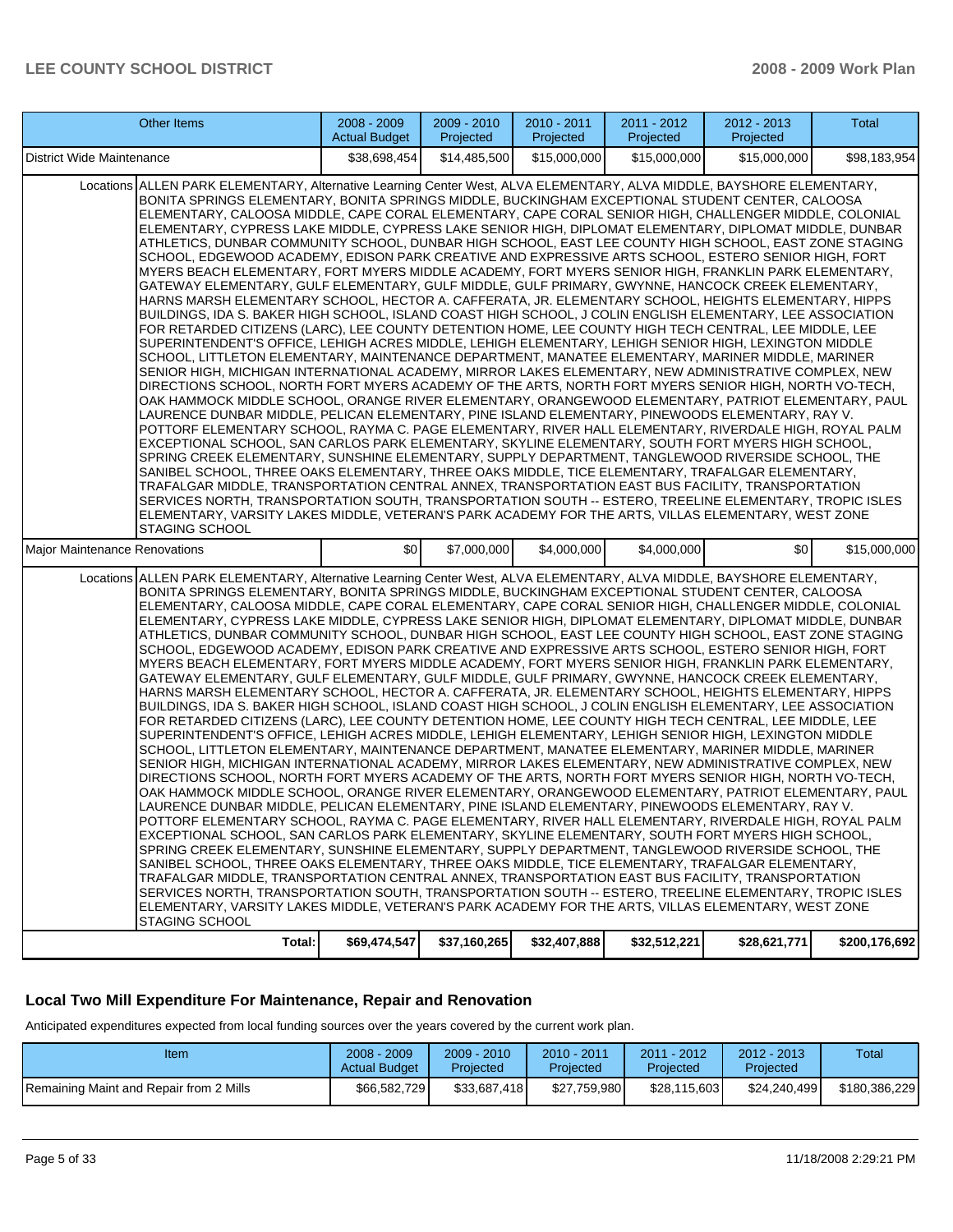| Maintenance/Repair Salaries       | \$16,000,000  | \$11,000,000  | \$11,000,000  | \$11,000,000  | \$11,000,000  | \$60,000,000    |
|-----------------------------------|---------------|---------------|---------------|---------------|---------------|-----------------|
| <b>School Bus Purchases</b>       | \$7,914,540   | \$8,057,071   | \$8,405,439   | \$8,528,853   | \$8,901,848   | \$41,807,751    |
| <b>Other Vehicle Purchases</b>    | \$0           | \$0           | \$0           | \$0           | \$0           | \$0             |
| <b>Capital Outlay Equipment</b>   | \$2,283,840   | \$2,319,765   | \$2,366,161   | \$2,413,484   | \$2,462,000   | \$11,845,250    |
| Rent/Lease Payments               | \$446,476     | \$441,476     | \$441,476     | \$441,476     | \$441,476     | \$2,212,380     |
| <b>COP Debt Service</b>           | \$47,838,544  | \$47,662,597  | \$47,658,880  | \$41,678,134  | \$41,486,345  | \$226,324,500   |
| Rent/Lease Relocatables           | \$1,135,107   | \$1,078,352   | \$1,024,434   | \$973,213     | \$924,552     | \$5,135,658     |
| <b>Environmental Problems</b>     | \$0           | \$0           | \$0           | \$0           | \$0           | \$0             |
| s.1011.14 Debt Service            | \$0           | \$0           | \$0           | \$0           | \$0           | \$0             |
| <b>Special Facilities Account</b> | \$0           | \$0           | \$0           | \$0           | \$0           | \$0             |
| <b>Construction Technology</b>    | \$3,479,744   | \$3,549,000   | \$3,620,000   | \$3,692,000   | \$3,766,000   | \$18,106,744    |
| Technology Equipment/Software     | \$11,445,198  | \$10,979,405  | \$11,308,788  | \$11,648,000  | \$11,997,000  | \$57,378,391    |
| School Improvements/Construction  | \$301,938     | \$306,000     | \$311,000     | \$316,000     | \$321,000     | \$1,555,938     |
| Safety & Inspections              | \$128,748     | \$264,530     | \$232,110     | \$239,000     | \$246,000     | \$1,110,388     |
| <b>Capitalized Personnel</b>      | \$1,387,832   | \$1,498,800   | \$1,618,500   | \$1,748,300   | \$1,888,300   | \$8,141,732     |
| <b>Survey Recommendations</b>     | \$9,026,326   | \$1,973,674   | \$0           | \$0           | \$0           | \$11,000,000    |
| School Technology Upgrades        | \$5,742,090   | \$6,592,307   | \$6,592,307   | \$6,592,307   | \$6,592,307   | \$32,111,318    |
| E Resource Project                | \$16,821,172  | \$6,560,752   | \$0           | \$0           | \$0           | \$23,381,924    |
| <b>District Software Systems</b>  | \$1,067,895   | \$0           | \$0           | \$0           | \$0           | \$1,067,895     |
| Document Imaging                  | \$36,126      | \$0           | \$0           | \$0           | \$0           | \$36,126        |
| Reserves                          | \$175,472,384 | \$112,532,187 | \$96,834,308  | \$108,181,912 | \$95,057,345  | \$588,078,136   |
| <b>Local Expenditure Totals:</b>  | \$367,110,689 | \$248,503,334 | \$219,173,383 | \$225,568,282 | \$209,324,672 | \$1,269,680,360 |

# **Revenue**

### **2 Mill Revenue Source**

Schedule of Estimated Capital Outlay Revenue from each currently approved source which is estimated to be available for expenditures on the projects included in the tentative district facilities work program. All amounts are NET after considering carryover balances, interest earned, new COP's, 1011.14 and 1011.15 loans, etc. Districts cannot use 2-Mill funds for salaries except for those explicitly associated with maintenance/repair projects. (1011.71 (5), F.S.)

| Item                                                                           | Fund | $2008 - 2009$<br><b>Actual Value</b> | $2009 - 2010$<br>Projected | $2010 - 2011$<br>Projected | $2011 - 2012$<br>Projected | $2012 - 2013$<br>Projected | Total             |
|--------------------------------------------------------------------------------|------|--------------------------------------|----------------------------|----------------------------|----------------------------|----------------------------|-------------------|
| (1) Non-exempt property<br>assessed valuation                                  |      | \$88,599,121,913                     | \$85,191,463,378           | \$81,914,868,633           | \$80,308,694,738           | \$84,324,129,475           | \$420,338,278,137 |
| (2) The Millege projected for<br>discretionary capital outlay per<br>s.1011.71 |      | 1.75                                 | 1.75                       | 1.75                       | 1.75                       | 1.75                       |                   |
| (3) Full value of the 2-Mill<br>discretionary capital outlay per<br>s.1011.71  |      | \$147.296.040                        | \$141.630.808              | \$136,183,469              | \$133,513,205              | \$140.188.865              | \$698.812.387     |
| (4) Value of the portion of the 2-<br>Mills ACTUALLY levied                    | 370I | \$147,296,040                        | \$141,630,808              | \$136,183,469              | \$133,513,205              | \$140,188,865              | \$698,812,387     |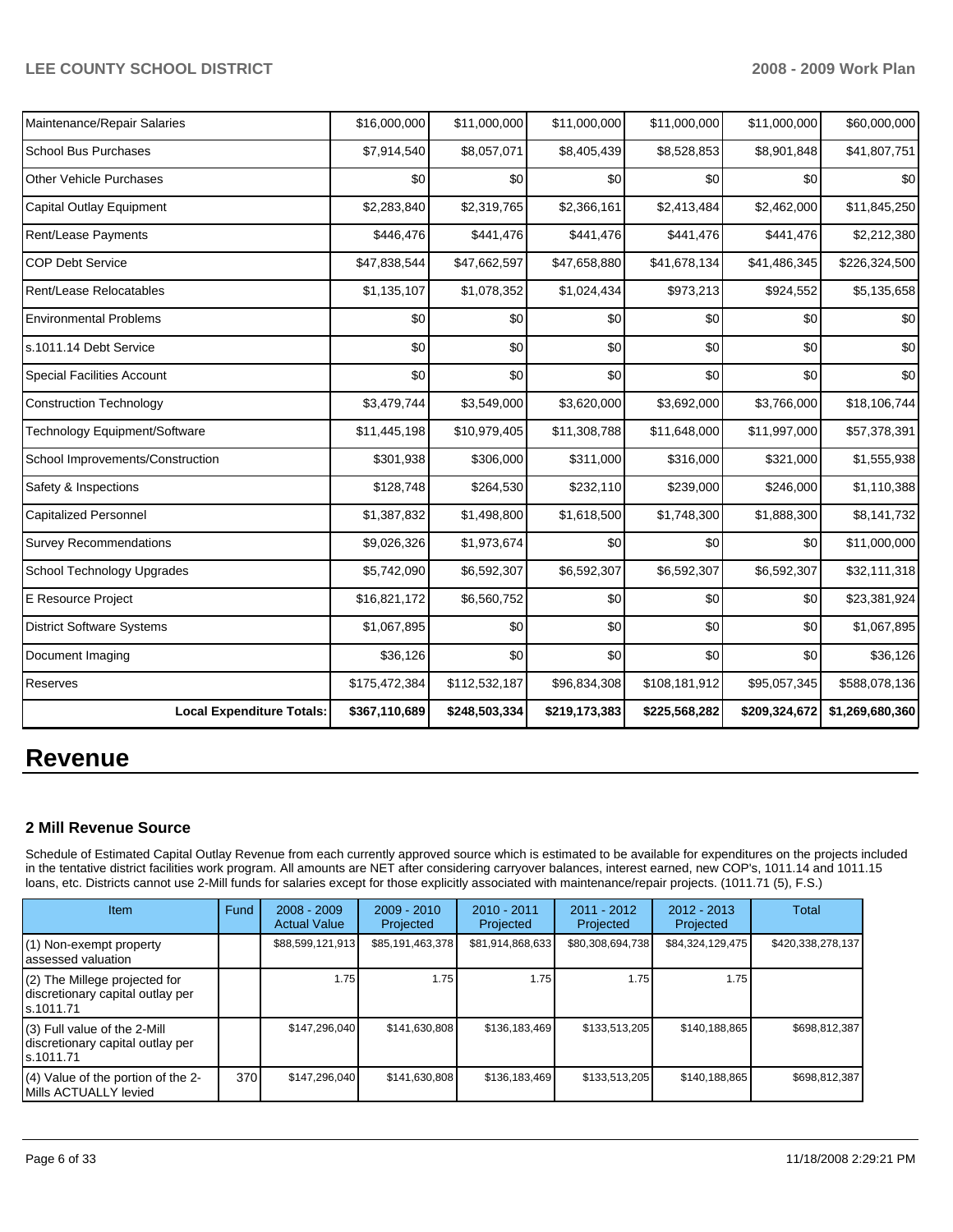| .<br>$- \cdot -$<br>15<br>$\overline{\phantom{a}}$<br>; (3) and<br>$\sim$<br><b>lines</b><br>14<br>Jitté<br>.<br>٠.<br>ີ | тn Алтинистика (1980)<br>1980 година (1980)<br>1980 година (1980)<br>æи. | \$0 l | ጦጣ<br>w | ሶስ<br>JU. | ጦጣ<br>JU. | m c<br>w |
|--------------------------------------------------------------------------------------------------------------------------|--------------------------------------------------------------------------|-------|---------|-----------|-----------|----------|

#### **PECO Revenue Source**

The figure in the row designated "PECO Maintenance" will be subtracted from funds available for new construction because PECO maintenance dollars cannot be used for new construction.

| Item                                  | Fund             | $2008 - 2009$<br><b>Actual Budget</b> | $2009 - 2010$<br>Projected | $2010 - 2011$<br>Projected | $2011 - 2012$<br>Projected | $2012 - 2013$<br>Projected | Total        |
|---------------------------------------|------------------|---------------------------------------|----------------------------|----------------------------|----------------------------|----------------------------|--------------|
| <b>IPECO New Construction</b>         | 340 <sup>1</sup> | \$6,081,424                           | \$٥Ι                       | \$1,370,343                | \$4,189,361                | \$1,674,646                | \$13,315,774 |
| <b>IPECO Maintenance Expenditures</b> |                  | \$2,891,818                           | \$3,472,847                | \$4.647.908                | \$4.396.618                | \$4.381.272                | \$19,790,463 |
|                                       |                  | \$8,973,242                           | \$3,472,847                | \$6,018,251                | \$8,585,979                | \$6,055,918                | \$33,106,237 |

#### **CO & DS Revenue Source**

Revenue from Capital Outlay and Debt Service funds.

| Item                                               | Fund | $2008 - 2009$<br><b>Actual Budget</b> | $2009 - 2010$<br>Projected | $2010 - 2011$<br>Projected | $2011 - 2012$<br>Projected | $2012 - 2013$<br>Projected | Total       |
|----------------------------------------------------|------|---------------------------------------|----------------------------|----------------------------|----------------------------|----------------------------|-------------|
| ICO & DS Cash Flow-through<br><b>I</b> Distributed | 360  | \$936.036                             | \$936.036                  | \$936.036                  | \$936.036                  | \$936.036                  | \$4,680,180 |
| ICO & DS Interest on<br>Undistributed CO           | 360  | \$75.513                              | \$75.513                   | \$75.513                   | \$75,513                   | \$75.513                   | \$377,565   |
|                                                    |      | \$1,011,549                           | \$1,011,549                | \$1,011,549                | \$1,011,549                | \$1,011,549                | \$5,057,745 |

#### **Fair Share Revenue Source**

All legally binding commitments for proportionate fair-share mitigation for impacts on public school facilities must be included in the 5-year district work program.

Nothing reported for this section.

#### **Sales Surtax Referendum**

Specific information about any referendum for a 1-cent or ½-cent surtax referendum during the previous year.

**Did the school district hold a surtax referendum during the past fiscal year 2007 - 2008?** No

# **Additional Revenue Source**

Any additional revenue sources

| Item                                      | 2008 - 2009<br><b>Actual Value</b> | $2009 - 2010$<br>Projected | 2010 - 2011<br>Projected | 2011 - 2012<br>Projected | $2012 - 2013$<br>Projected | Total |
|-------------------------------------------|------------------------------------|----------------------------|--------------------------|--------------------------|----------------------------|-------|
| Proceeds from a s.1011.14/15 F.S. Loans I | ¢∩<br>υU                           | ¢Λ<br>υU                   | \$0                      | \$0                      | \$0                        | \$0   |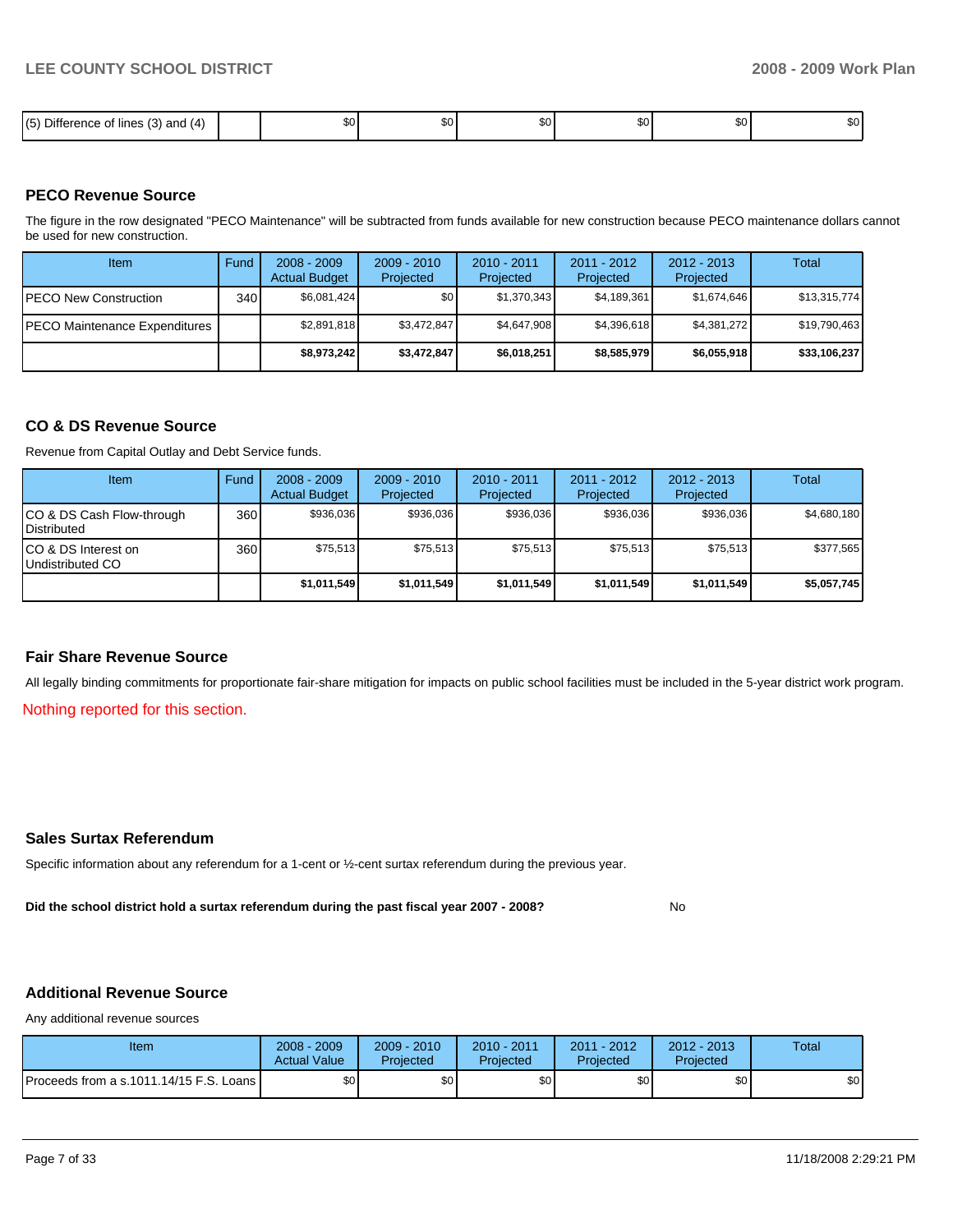| District Bonds - Voted local bond<br>referendum proceeds per s.9, Art VII<br><b>State Constitution</b> | \$0           | \$0           | \$0           | \$0           | \$0           | \$0           |
|--------------------------------------------------------------------------------------------------------|---------------|---------------|---------------|---------------|---------------|---------------|
| Proceeds from Special Act Bonds                                                                        | \$0           | \$0           | \$0           | \$0           | \$0           | \$0           |
| Estimated Revenue from CO & DS Bond<br>Sale                                                            | \$0           | \$0           | \$0           | \$0           | \$0           | \$0           |
| Proceeds from Voted Capital<br>Improvements millage                                                    | \$0           | \$0           | \$0           | \$0           | \$0           | \$0           |
| Other Revenue for Other Capital Projects                                                               | \$665,800     | \$100.000     | \$100,000     | \$100,000     | \$100,000     | \$1.065.800   |
| Proceeds from 1/2 cent sales surtax<br>authorized by school board                                      | \$0           | \$0           | \$0           | \$0           | \$0           | \$0           |
| Proceeds from local governmental<br>infrastructure sales surtax                                        | \$0           | \$0           | \$0           | \$0           | \$0           | \$0           |
| Proceeds from Certificates of<br>Participation (COP's) Sale                                            | \$0           | \$0           | \$0           | \$0           | \$0           | \$0           |
| Classrooms First Bond proceeds amount<br>authorized in FY 1997-98                                      | \$0           | \$0           | \$0           | \$0           | \$0           | \$0           |
| <b>Classrooms for Kids</b>                                                                             | \$0           | \$0           | \$0           | \$0           | \$0           | \$0           |
| <b>District Equity Recognition</b>                                                                     | \$0           | \$0           | \$0           | \$0           | \$0           | \$0           |
| <b>Federal Grants</b>                                                                                  | \$0           | \$0           | \$0           | \$0           | \$0           | \$0           |
| Proportionate share mitigation (actual<br>cash revenue only, not in kind donations)                    | \$0           | \$0           | \$0           | \$0           | \$0           | \$0           |
| Impact fees received                                                                                   | \$5,000,000   | \$3,000,000   | \$4,000,000   | \$4,000,000   | \$7,000,000   | \$23,000,000  |
| Private donations                                                                                      | \$0           | \$0           | \$0           | \$0           | \$0           | \$0           |
| Grants from local governments or not-for-<br>profit organizations                                      | \$0           | \$0           | \$0           | \$0           | \$0           | \$0           |
| Interest, Including Profit On Investment                                                               | \$9,981,000   | \$6,490,192   | \$5,195,531   | \$4,879,795   | \$5,250,135   | \$31.796.653  |
| Revenue from Bonds pledging proceeds<br>from 1 cent or 1/2 cent Sales Surtax                           | \$0           | \$0           | \$0           | \$0           | \$0           | \$0           |
| <b>Fund Balance Carried Forward</b>                                                                    | \$336,106,236 | \$175,368,500 | \$112,472,249 | \$96,774,372  | \$108,121,977 | \$828,843,334 |
| Obligated Fund Balance Carried Forward                                                                 | \$0           | \$0           | \$0           | \$0           | \$0           | \$0           |
| <b>Special Facilities Account</b>                                                                      | \$0           | \$0           | \$0           | \$0           | \$0           | \$0           |
| One Cent - 1/2 Cent Sales Surtax Debt<br>Service                                                       | \$0           | \$0           | \$0           | \$0           | \$0           | \$0           |
| <b>Subtotal</b>                                                                                        | \$351,753,036 | \$184,958,692 | \$121,767,780 | \$105,754,167 | \$120,472,112 | \$884,705,787 |

# **Total Revenue Summary**

| <b>Item Name</b>                                               | $2008 - 2009$<br><b>Budget</b> | $2009 - 2010$<br>Projected | 2010 - 2011<br>Projected | $2011 - 2012$<br>Projected | $2012 - 2013$<br>Projected | <b>Five Year Total</b> |
|----------------------------------------------------------------|--------------------------------|----------------------------|--------------------------|----------------------------|----------------------------|------------------------|
| Local Two Mill Discretionary Capital<br>Outlay Revenue         | \$147,296,040                  | \$141,630,808              | \$136,183,469            | \$133,513,205              | \$140.188.865              | \$698.812.387          |
| <b>IPECO and 2 Mill Maint and Other 2 Mill</b><br>Expenditures | $(\$367,110,689)$              | (\$248,503,334)            | (\$219, 173, 383)        | (\$225,568,282)            | (\$209,324,672)            | (\$1,269,680,360)      |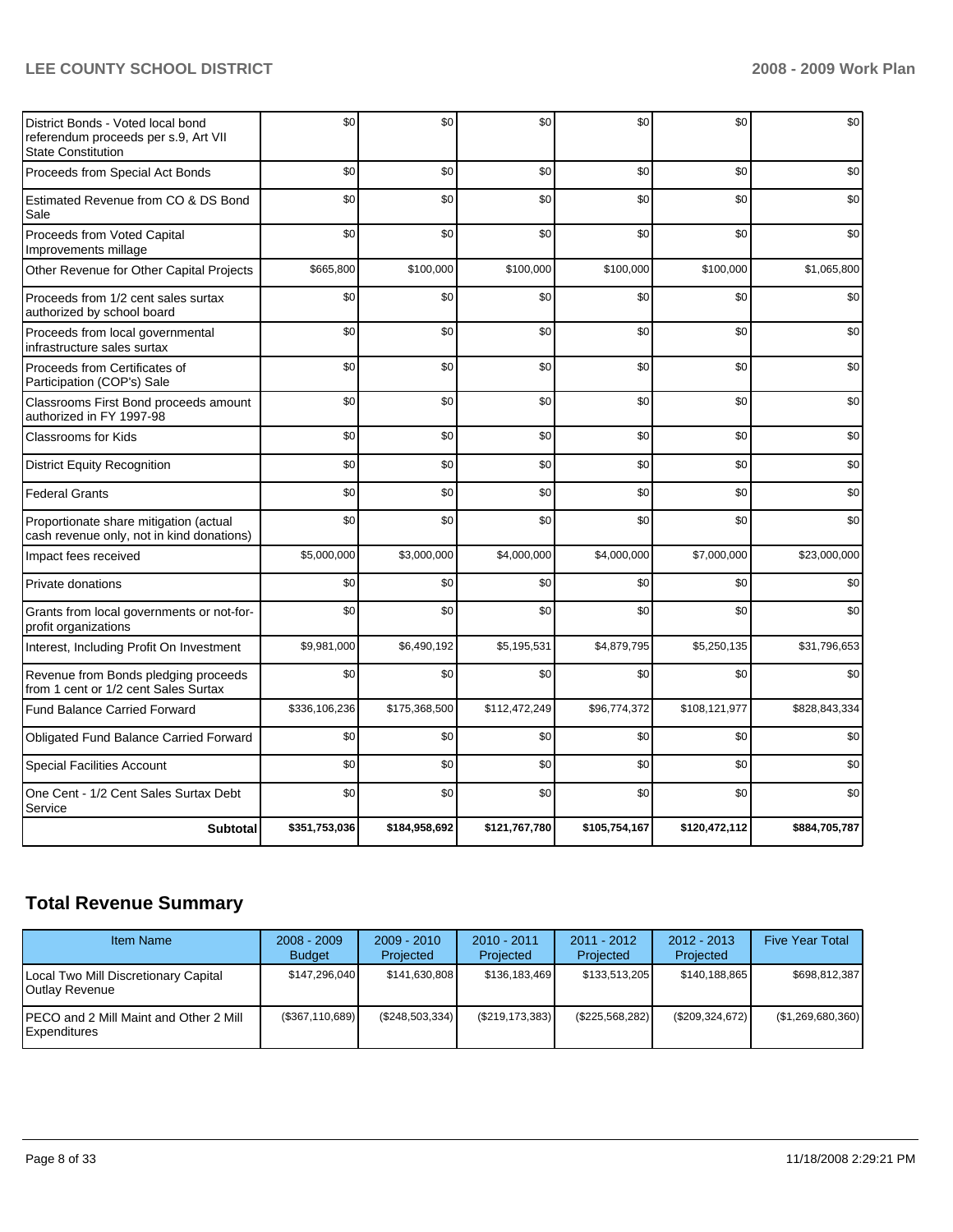| PECO Maintenance Revenue                     | \$2,891,818                    | \$3,472,847                | \$4,647,908              | \$4,396,618              | \$4,381,272                | \$19,790,463           |
|----------------------------------------------|--------------------------------|----------------------------|--------------------------|--------------------------|----------------------------|------------------------|
| <b>Available 2 Mill for New Construction</b> | (\$219,814,649)                | (\$106,872,526)            | (\$82,989,914)           | (\$92,055,077)           | ( \$69, 135, 807)          | (\$570,867,973)        |
| <b>Item Name</b>                             | $2008 - 2009$<br><b>Budget</b> | $2009 - 2010$<br>Projected | 2010 - 2011<br>Projected | 2011 - 2012<br>Projected | $2012 - 2013$<br>Projected | <b>Five Year Total</b> |
| ICO & DS Revenue                             | \$1,011,549                    | \$1,011,549                | \$1,011,549              | \$1,011,549              | \$1,011,549                | \$5,057,745            |
| IPECO New Construction Revenue               | \$6,081,424                    | \$0 <sub>1</sub>           | \$1,370,343              | \$4,189,361              | \$1,674,646                | \$13,315,774           |
| Other/Additional Revenue                     | \$351,753,036                  | \$184,958,692              | \$121,767,780            | \$105,754,167            | \$120,472,112              | \$884,705,787          |
| <b>Total Additional Revenue</b>              | \$358,846,009                  | \$185,970,241              | \$124,149,672            | \$110,955,077            | \$123,158,307              | \$903,079,306          |
| <b>Total Available Revenue</b>               | \$139,031,360                  | \$79,097,715               | \$41,159,758             | \$18,900,000             | \$54,022,500               | \$332,211,333          |

# **Project Schedules**

# **Capacity Project Schedules**

A schedule of capital outlay projects necessary to ensure the availability of satisfactory classrooms for the projected student enrollment in K-12 programs.

| <b>Project Description</b>                        | Location                  |                          | 2008 - 2009  | $2009 - 2010$                                                                                                                                                                                                                                                                                                                                                                                                                                                                       | 2010 - 2011     | $2011 - 2012$ | $2012 - 2013$ | Total            | Funded |
|---------------------------------------------------|---------------------------|--------------------------|--------------|-------------------------------------------------------------------------------------------------------------------------------------------------------------------------------------------------------------------------------------------------------------------------------------------------------------------------------------------------------------------------------------------------------------------------------------------------------------------------------------|-----------------|---------------|---------------|------------------|--------|
| Oak Hammock<br>New Middle School<br>KK/East (6-8) | Location not<br>specified | Planned<br>Cost:         | \$3,842,498  | \$0<br>\$0<br>\$0<br>\$0<br>$\mathbf 0$<br>1,334<br>$\Omega$<br>0<br>$\Omega$<br>62<br>$\mathbf 0$<br>$\Omega$<br>0<br>$\Omega$<br>161,867<br>$\mathbf 0$<br>$\Omega$<br>0<br>$\Omega$<br>\$0<br>\$0<br>\$0<br>\$26,159,893<br>1,334<br>$\mathbf 0$<br>$\mathbf 0$<br>$\mathbf 0$<br>0<br>59<br>$\Omega$<br>$\mathbf 0$<br>0<br>$\Omega$<br>161,867<br>$\mathbf 0$<br>$\Omega$<br>0<br>$\Omega$<br>\$0<br>\$0<br>\$0<br>\$0<br>1,000<br>$\mathbf 0$<br>$\mathbf 0$<br>0<br>$\Omega$ | \$3,842,498 Yes |               |               |                  |        |
|                                                   |                           | <b>Student Stations:</b> |              |                                                                                                                                                                                                                                                                                                                                                                                                                                                                                     |                 |               |               | 1,334            |        |
|                                                   |                           | <b>Total Classrooms:</b> |              |                                                                                                                                                                                                                                                                                                                                                                                                                                                                                     |                 |               |               | 62               |        |
|                                                   |                           | Gross Sq Ft:             |              |                                                                                                                                                                                                                                                                                                                                                                                                                                                                                     |                 |               |               | 161,867          |        |
| New Middle School<br>LL/East (6-8)                | Location not<br>specified | Planned<br>Cost:         | \$13,065,107 |                                                                                                                                                                                                                                                                                                                                                                                                                                                                                     |                 |               |               | \$39,225,000 Yes |        |
|                                                   |                           | <b>Student Stations:</b> |              |                                                                                                                                                                                                                                                                                                                                                                                                                                                                                     |                 |               |               | 1,334            |        |
|                                                   |                           | <b>Total Classrooms:</b> |              |                                                                                                                                                                                                                                                                                                                                                                                                                                                                                     |                 |               |               | 59               |        |
|                                                   |                           | Gross Sq Ft:             |              |                                                                                                                                                                                                                                                                                                                                                                                                                                                                                     |                 |               |               | 161,867          |        |
| <b>New Elementary</b><br>$V/East (K-5)$           | Location not<br>specified | Planned<br>Cost:         | \$23,477,713 |                                                                                                                                                                                                                                                                                                                                                                                                                                                                                     |                 |               |               | \$23,477,713 Yes |        |
|                                                   |                           | <b>Student Stations:</b> |              |                                                                                                                                                                                                                                                                                                                                                                                                                                                                                     |                 |               |               | 1,000            |        |
|                                                   |                           | <b>Total Classrooms:</b> | $\mathbf 0$  | 54                                                                                                                                                                                                                                                                                                                                                                                                                                                                                  | $\mathbf 0$     | 0             | $\Omega$      | 54               |        |
|                                                   |                           | Gross Sq Ft:             | 0            | 117,500                                                                                                                                                                                                                                                                                                                                                                                                                                                                             | 0               | 0             | $\Omega$      | 117,500          |        |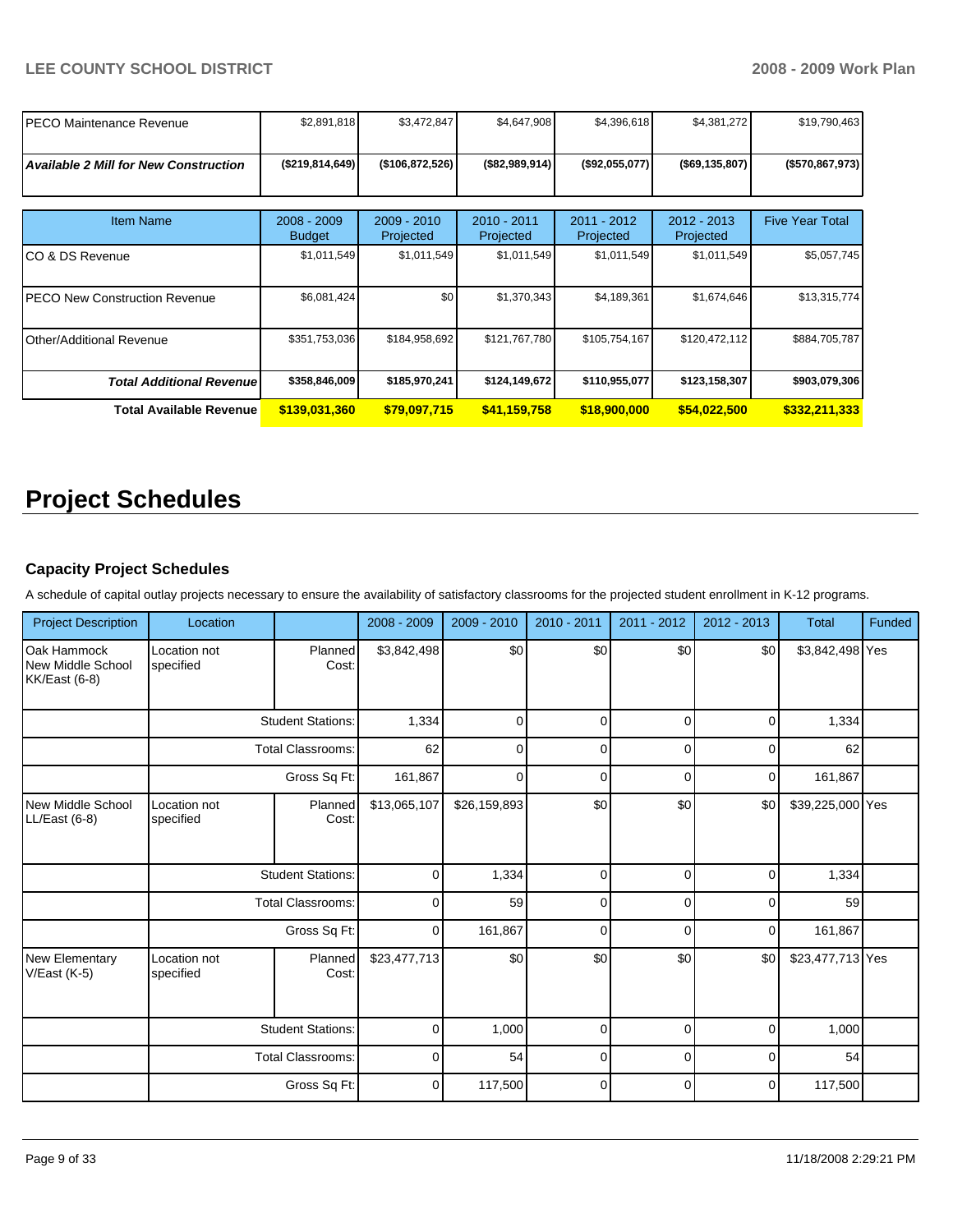| New Elementary<br>W/East (K-5)                   | Location not<br>specified           | Planned<br>Cost:         | \$0         | \$8,145,000 | \$19,005,000 | \$0         | \$0          | \$27,150,000 Yes |  |
|--------------------------------------------------|-------------------------------------|--------------------------|-------------|-------------|--------------|-------------|--------------|------------------|--|
|                                                  |                                     | <b>Student Stations:</b> | $\pmb{0}$   | $\mathbf 0$ | $\pmb{0}$    | 1,000       | 0            | 1,000            |  |
|                                                  |                                     | Total Classrooms:        | $\pmb{0}$   | $\mathbf 0$ | $\pmb{0}$    | 54          | 0            | 54               |  |
|                                                  |                                     | Gross Sq Ft:             | $\pmb{0}$   | $\mathbf 0$ | $\pmb{0}$    | 117,500     | $\mathbf 0$  | 117,500          |  |
| New Elementary/East Location not<br>$(K-5)$      | specified                           | Planned<br>Cost:         | \$0         | \$0         | \$0          | \$9,450,000 | \$22,050,000 | \$31,500,000 Yes |  |
|                                                  |                                     | <b>Student Stations:</b> | $\mathbf 0$ | $\mathbf 0$ | $\pmb{0}$    | $\Omega$    | 0            | $\Omega$         |  |
|                                                  |                                     | Total Classrooms:        | $\pmb{0}$   | $\mathbf 0$ | $\pmb{0}$    | $\Omega$    | 0            | $\Omega$         |  |
|                                                  |                                     | Gross Sq Ft:             | $\mathbf 0$ | $\mathbf 0$ | $\pmb{0}$    | 117,500     | 0            | 117,500          |  |
| Replacement<br>Building                          | <b>HEIGHTS</b><br><b>ELEMENTARY</b> | Planned<br>Cost:         | \$2,428,064 | \$0         | \$0          | \$0         | \$0          | \$2,428,064 Yes  |  |
|                                                  |                                     | <b>Student Stations:</b> | 1,000       | $\pmb{0}$   | $\pmb{0}$    | $\mathbf 0$ | 0            | 1,000            |  |
|                                                  |                                     | <b>Total Classrooms:</b> | 33          | $\mathbf 0$ | $\pmb{0}$    | $\mathbf 0$ | 0            | 33               |  |
|                                                  |                                     | Gross Sq Ft:             | 117,500     | $\mathbf 0$ | $\mathbf 0$  | $\mathbf 0$ | $\mathbf 0$  | 117,500          |  |
| <b>New</b><br>Elementary/South (K-<br>$\vert 5)$ | Location not<br>specified           | Planned<br>Cost:         | \$0         | \$0         | \$0          | \$0         | \$9,922,500  | \$9,922,500 Yes  |  |
|                                                  |                                     | <b>Student Stations:</b> | $\pmb{0}$   | $\mathbf 0$ | $\pmb{0}$    | $\mathbf 0$ | 1,000        | 1,000            |  |
|                                                  |                                     | Total Classrooms:        | $\pmb{0}$   | $\mathbf 0$ | $\pmb{0}$    | $\mathbf 0$ | 54           | 54               |  |
|                                                  |                                     | Gross Sq Ft:             | $\pmb{0}$   | $\mathbf 0$ | $\mathbf 0$  | $\mathbf 0$ | 117,500      | 117,500          |  |
| New Elementary<br>A/West Zone                    | Location not<br>specified           | Planned<br>Cost:         | \$0         | \$8,145,000 | \$19,005,000 | \$0         | \$0          | \$27,150,000 Yes |  |
|                                                  |                                     | <b>Student Stations:</b> | $\mathbf 0$ | $\mathbf 0$ | 1,000        | 0           | 0            | 1,000            |  |
|                                                  |                                     | Total Classrooms:        | $\pmb{0}$   | $\mathbf 0$ | 54           | $\mathbf 0$ | 0            | 54               |  |
|                                                  |                                     | Gross Sq Ft:             | $\pmb{0}$   | $\pmb{0}$   | 117,500      | $\mathbf 0$ | 0            | 117,500          |  |
| New ALC/West                                     | Alternative Learning<br>Center West | Planned<br>Cost:         | \$1,001,497 | \$3,600,000 | \$0          | \$0         | \$0          | \$4,601,497 Yes  |  |
|                                                  |                                     | <b>Student Stations:</b> | $\pmb{0}$   | 265         | $\pmb{0}$    | $\mathbf 0$ | 0            | 265              |  |
|                                                  |                                     | Total Classrooms:        | $\pmb{0}$   | 58          | $\pmb{0}$    | $\mathbf 0$ | 0            | 58               |  |
|                                                  |                                     | Gross Sq Ft:             | $\pmb{0}$   | 45,000      | $\pmb{0}$    | $\mathbf 0$ | $\mathbf 0$  | 45,000           |  |
| New<br>Elementary/West<br>Zone                   | Location not<br>specified           | Planned<br>Cost:         | \$0         | \$0         | \$0          | \$9,450,000 | \$22,050,000 | \$31,500,000 Yes |  |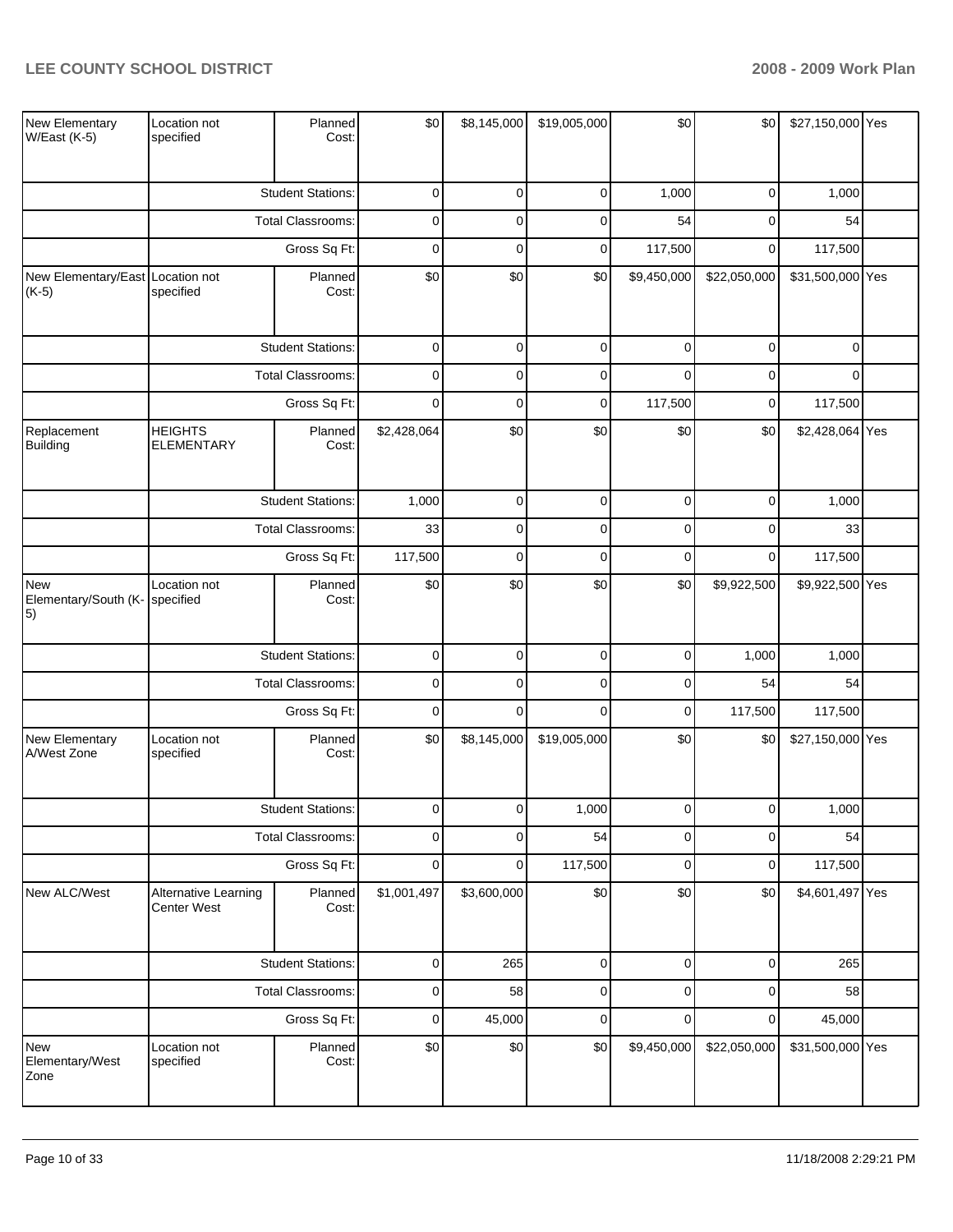|                                           |                                                           | <b>Planned Cost:</b>     | \$67,181,540 | \$77,097,715 | \$41,159,758 | \$18,900,000   | \$54,022,500 | \$258,361,513    |  |
|-------------------------------------------|-----------------------------------------------------------|--------------------------|--------------|--------------|--------------|----------------|--------------|------------------|--|
|                                           |                                                           | Gross Sq Ft:             | 0            | 117,500      | 0            | $\Omega$       | 0            | 117,500          |  |
|                                           | <b>Total Classrooms:</b>                                  |                          | 0            | 54           | 0            | 0              | C            | 54               |  |
|                                           |                                                           | <b>Student Stations:</b> | 0            | 750          | 0            | $\Omega$       | 0            | 750              |  |
| Michigan Elementary<br>Replacement School | <b>MICHIGAN</b><br><b>INTERNATIONAL</b><br><b>ACADEMY</b> | Planned<br>Cost:         | \$23,066,661 | \$0          | \$0          | \$0            | \$0          | \$23,066,661 Yes |  |
|                                           | <b>Total Classrooms:</b><br>Gross Sq Ft:                  |                          | 0            | 161,867      | 0            | 0              | 0            | 161,867          |  |
|                                           |                                                           |                          | 0            | ŋ            | 59           | $\Omega$       | C            | 59               |  |
|                                           |                                                           | <b>Student Stations:</b> | 0            | 0            | 1,334        | 0              | 0            | 1,334            |  |
| New Middle<br>IMM/West Zone               | Location not<br>specified                                 | Planned<br>Cost:         | \$300,000    | \$31,047,822 | \$3,149,758  | \$0            | \$0          | \$34,497,580 Yes |  |
|                                           | Gross Sq Ft:                                              |                          | 0            | 0            | 0            | 0              | 117,500      | 117,500          |  |
|                                           |                                                           | <b>Total Classrooms:</b> | 0            | 0            | 0            | 0              | 54           | 54               |  |
|                                           |                                                           | <b>Student Stations:</b> | 0            | 0            | 0            | $\overline{0}$ | 1,000        | 1,000            |  |

| Planned Cost:   \$67,181,540   \$77,097,715   \$41,159,758   \$18,900,000 |                 |         |         |         |         | \$54,022,500 \$258,361,513 |
|---------------------------------------------------------------------------|-----------------|---------|---------|---------|---------|----------------------------|
| <b>Student Stations: I</b>                                                | 2,334           | 3.349   | 2,334   | 1.000   | 2,000   | 11,017                     |
| <b>Total Classrooms:</b>                                                  | 95 <sub>1</sub> | 225     | 113     | 54      | 108     | 595                        |
| Gross Sq Ft:                                                              | 279.367         | 603.734 | 117.500 | 235.000 | 235,000 | 1.470.601                  |

### **Other Project Schedules**

Major renovations, remodeling, and additions of capital outlay projects that do not add capacity to schools.

| <b>Project Description</b>                           | Location                                                       | $2008 - 2009$<br><b>Actual Budget</b> | $2009 - 2010$<br>Projected | 2010 - 2011<br>Projected | $2011 - 2012$<br>Projected | $2012 - 2013$<br>Projected | Total           | Funded |
|------------------------------------------------------|----------------------------------------------------------------|---------------------------------------|----------------------------|--------------------------|----------------------------|----------------------------|-----------------|--------|
| Lee County Public Education<br>l Center              | NEW ADMINISTRATIVE<br><b>COMPLEX</b>                           | \$1,353,021                           | \$0                        | \$0                      | \$0                        | \$0                        | \$1,353,021 Yes |        |
| East Transportation Facility at<br>Leonard & Leonard | <b>TRANSPORTATION</b><br><b>EAST BUS FACILITY</b>              | \$3,965,000                           | \$0                        | \$0                      | \$0                        | \$0                        | \$3,965,000 Yes |        |
| Balance remaining within<br>project/not closed.      | <b>HECTOR A.</b><br>CAFFERATA, JR.<br><b>ELEMENTARY SCHOOL</b> | \$59,753                              | \$0                        | \$0                      | \$0                        | \$0                        | \$59,753 Yes    |        |
| Treeline Staging School                              | <b>EAST ZONE STAGING</b><br><b>SCHOOL</b>                      | \$478,623                             | \$0                        | \$0                      | \$0                        | \$0                        | \$478,623 Yes   |        |
| Balance remaining within<br>project/not closed       | <b>PATRIOT ELEMENTARY</b>                                      | \$10,505                              | \$0                        | \$0                      | \$0                        | \$0                        | \$10,505 Yes    |        |
| Balance remaining within<br>project/not closed       | <b>CHALLENGER MIDDLE</b>                                       | \$531,131                             | \$0                        | \$0                      | \$0                        | \$0                        | \$531,131 Yes   |        |
| Balance remaining within<br>project/not closed.      | <b>MANATEE</b><br><b>ELEMENTARY</b>                            | \$16,846                              | \$0                        | \$0                      | \$0                        | \$0                        | \$16,846 Yes    |        |
| Balance remaining within<br>project/not closed.      | <b>EAST LEE COUNTY</b><br><b>HIGH SCHOOL</b>                   | \$747,464                             | \$0                        | \$0                      | \$0                        | \$0                        | \$747,464 Yes   |        |
| Transportation Renovation                            | <b>MARINER SENIOR HIGH</b>                                     | \$805                                 | \$0                        | \$0                      | \$0                        | \$0                        | \$805 Yes       |        |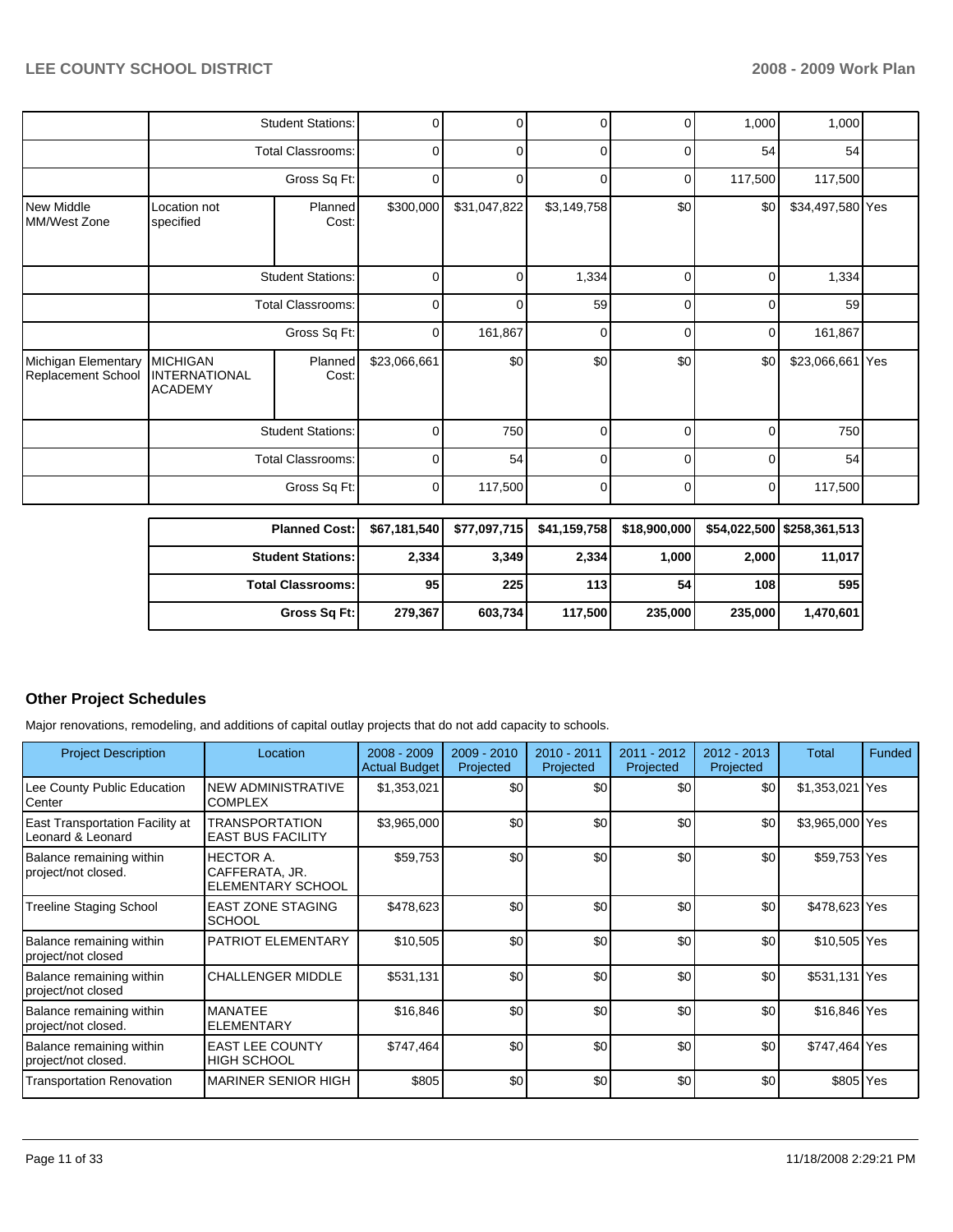|                                                                |                                           | \$71,849,820 | \$2,000,000 | \$0 | \$0 | \$0 | \$73,849,820     |  |
|----------------------------------------------------------------|-------------------------------------------|--------------|-------------|-----|-----|-----|------------------|--|
| Balance remaining in project                                   | <b>TREELINE</b><br><b>ELEMENTARY</b>      | \$5,115,944  | \$0         | \$0 | \$0 | \$0 | \$5,115,944 Yes  |  |
| West Zone Land<br>Purchase/Buckingham                          | Location not specified                    | \$843,511    | \$0         | \$0 | \$0 | \$0 | \$843,511 Yes    |  |
| <b>Major Renovations</b>                                       | <b>LEHIGH ELEMENTARY</b>                  | \$18,972,501 | \$0         | \$0 | \$0 | \$0 | \$18,972,501 Yes |  |
| Balance remaining within<br>project/not closed                 | <b>ISLAND COAST HIGH</b><br><b>SCHOOL</b> | \$7,647,868  | \$0         | \$0 | \$0 | \$0 | \$7,647,868 Yes  |  |
| Repairs & Renovation                                           | <b>MARINER SENIOR HIGH</b>                | \$10,000,000 | \$0         | \$0 | \$0 | \$0 | \$10,000,000 Yes |  |
| Repairs & Renovation                                           | <b>CAPE CORAL SENIOR</b><br>HIGH          | \$10,000,000 | \$0         | \$0 | \$0 | \$0 | \$10,000,000 Yes |  |
| Lee County Public Safety<br><b>Training Center</b>             | Location not specified                    | \$1,500,000  | \$1,500,000 | \$0 | \$0 | \$0 | \$3,000,000 Yes  |  |
| Renovation                                                     | LEE COUNTY HIGH<br><b>TECH CENTRAL</b>    | \$1,500,000  | \$500,000   | \$0 | \$0 | \$0 | \$2,000,000 Yes  |  |
| Thieman Land Purchase<br>additional costs                      | Location not specified                    | \$1,125      | \$0         | \$0 | \$0 | \$0 | \$1,125 Yes      |  |
| West Zone Land Purchase-<br>Daybreak Property                  | Location not specified                    | \$6,988      | \$0         | \$0 | \$0 | \$0 | \$6,988 Yes      |  |
| West Zone Land Purchase 27th Location not specified<br>Terrace |                                           | \$3,776,856  | \$0         | \$0 | \$0 | \$0 | \$3,776,856 Yes  |  |
| West Zone Land Purchase<br>NW 21st Terrace                     | Location not specified                    | \$2,767,273  | \$0         | \$0 | \$0 | \$0 | \$2,767,273 Yes  |  |
| West Zone Land Purchase<br>NW 15th Terrace                     | Location not specified                    | \$2,554,606  | \$0         | \$0 | \$0 | \$0 | \$2,554,606 Yes  |  |

### **Additional Project Schedules**

Any projects that are not identified in the last approved educational plant survey.

Nothing reported for this section.

#### **Non Funded Growth Management Project Schedules**

Schedule indicating which projects, due to planned development, that CANNOT be funded from current revenues projected over the next five years.

Nothing reported for this section.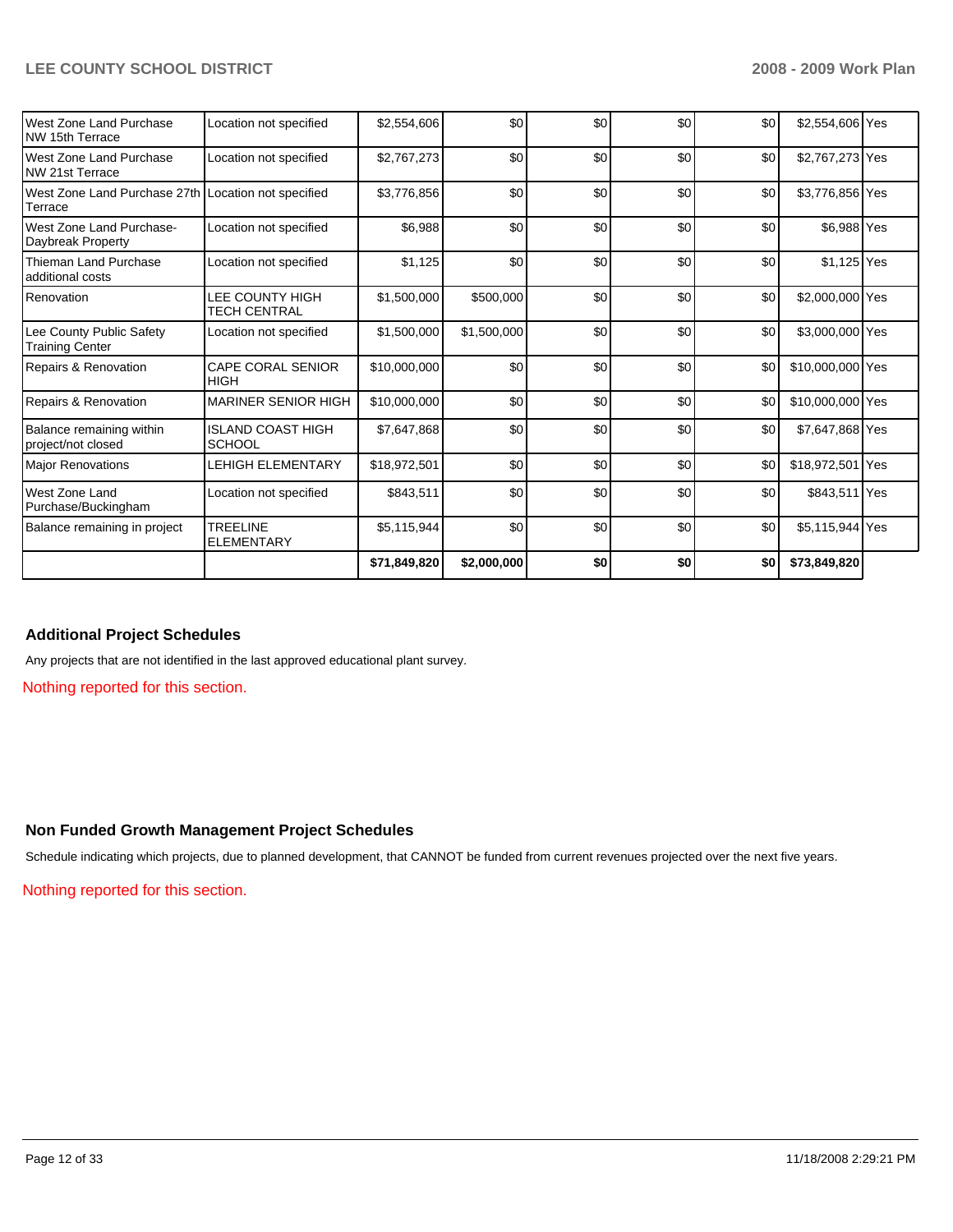# **Tracking**

# **Capacity Tracking**

| Location                                                                             | $2008 -$<br>2009 Satis.<br>Stu. Sta. | Actual<br>$2008 -$<br><b>2009 FISH</b><br>Capacity | Actual<br>$2007 -$<br>2008<br><b>COFTE</b> | # Class<br>Rooms | Actual<br>Average<br>$2008 -$<br>2009 Class<br><b>Size</b> | Actual<br>$2008 -$<br>2009<br><b>Utilization</b> | <b>New</b><br>Stu.<br>Capacity | <b>New</b><br>Rooms to<br>be<br>Added/Re<br>moved | Projected<br>$2012 -$<br>2013<br><b>COFTE</b> | Projected<br>$2012 -$<br>2013<br><b>Utilization</b> | Projected<br>$2012 -$<br>2013 Class<br><b>Size</b> |
|--------------------------------------------------------------------------------------|--------------------------------------|----------------------------------------------------|--------------------------------------------|------------------|------------------------------------------------------------|--------------------------------------------------|--------------------------------|---------------------------------------------------|-----------------------------------------------|-----------------------------------------------------|----------------------------------------------------|
| <b>ALLEN PARK</b><br><b>ELEMENTARY</b>                                               | 1,061                                | 1,061                                              | 861                                        | 58               | 15                                                         | 81.00 %                                          | $-51$                          | $-3$                                              | 916                                           | 91.00 %                                             | 17                                                 |
| <b>ALVA MIDDLE</b>                                                                   | 703                                  | 633                                                | 616                                        | 30               | 21                                                         | 97.00 %                                          | $-264$                         | $-12$                                             | 382                                           | 104.00%                                             | 21                                                 |
| <b>ALVA ELEMENTARY</b>                                                               | 499                                  | 499                                                | 431                                        | 27               | 16                                                         | 86.00 %                                          | $-108$                         | -6                                                | 262                                           | 67.00 %                                             | 12                                                 |
| <b>BONITA SPRINGS</b><br><b>ELEMENTARY</b>                                           | 467                                  | 467                                                | 392                                        | 25               | 16                                                         | 84.00 %                                          | $-84$                          | $-4$                                              | 337                                           | 88.00 %                                             | 16                                                 |
| <b>CAPE CORAL</b><br><b>ELEMENTARY</b>                                               | 898                                  | 898                                                | 808                                        | 49               | 16                                                         | 90.00 %                                          | $-5$                           | $-1$                                              | 843                                           | 94.00 %                                             | 18                                                 |
| <b>CYPRESS LAKE MIDDLE</b>                                                           | 1,088                                | 979                                                | 742                                        | 48               | 15                                                         | 76.00 %                                          | $-132$                         | -6                                                | 651                                           | 77.00 %                                             | 16                                                 |
| <b>DUNBAR COMMUNITY</b><br><b>SCHOOL</b>                                             | 260                                  | $\Omega$                                           | $\Omega$                                   | 11               | $\Omega$                                                   | 0.00%                                            | $\Omega$                       | $\Omega$                                          | $\mathbf 0$                                   | 0.00%                                               | $\mathbf 0$                                        |
| <b>DUNBAR HIGH SCHOOL</b>                                                            | 1,248                                | 1,123                                              | 833                                        | 51               | 16                                                         | 74.00 %                                          | $-151$                         | $-5$                                              | 646                                           | 66.00 %                                             | 14                                                 |
| EDGEWOOD ACADEMY                                                                     | 777                                  | 777                                                | 458                                        | 42               | 11                                                         | 59.00 %                                          | -64                            | $-1$                                              | 642                                           | 90.00 %                                             | 16                                                 |
| <b>EDISON PARK</b><br><b>CREATIVE AND</b><br><b>EXPRESSIVE ARTS</b><br><b>SCHOOL</b> | 449                                  | 449                                                | 390                                        | 24               | 16                                                         | 87.00 %                                          | -13                            | $\Omega$                                          | 386                                           | 89.00 %                                             | 16                                                 |
| FORT MYERS BEACH<br><b>ELEMENTARY</b>                                                | 200                                  | 200                                                | 174                                        | 10               | 17                                                         | 87.00 %                                          | $-13$                          | $\Omega$                                          | 149                                           | 80.00 %                                             | 15                                                 |
| <b>FORT MYERS MIDDLE</b><br><b>ACADEMY</b>                                           | 953                                  | 858                                                | 634                                        | 43               | 15                                                         | 74.00 %                                          | 8                              | $\Omega$                                          | 655                                           | 76.00 %                                             | 15                                                 |
| <b>FORT MYERS SENIOR</b><br><b>HIGH</b>                                              | 2,017                                | 1,916                                              | 1,784                                      | 88               | 20                                                         | 93.00 %                                          | $-70$                          | $-5$                                              | 1,435                                         | 78.00 %                                             | 17                                                 |
| <b>FRANKLIN PARK</b><br><b>ELEMENTARY</b>                                            | 660                                  | 660                                                | 430                                        | 36               | 12                                                         | 65.00 %                                          | -94                            | -6                                                | 510                                           | 90.00 %                                             | 17                                                 |
| <b>J COLIN ENGLISH</b><br><b>ELEMENTARY</b>                                          | 655                                  | 655                                                | 449                                        | 35               | 13                                                         | 68.00 %                                          | $-69$                          | $-3$                                              | 523                                           | 89.00 %                                             | 16                                                 |
| LEE MIDDLE                                                                           | 1,117                                | 1,005                                              | 599                                        | 49               | 12                                                         | 60.00 %                                          | -98                            | $-3$                                              | 763                                           | 84.00 %                                             | 17                                                 |
| <b>LEHIGH ELEMENTARY</b>                                                             | 1,020                                | 1,020                                              | 911                                        | 55               | 17                                                         | 89.00 %                                          | 12                             | 1                                                 | 961                                           | 93.00 %                                             | 17                                                 |
| <b>NORTH FORT MYERS</b><br><b>SENIOR HIGH</b>                                        | 2,206                                | 2,096                                              | 1,990                                      | 92               | 22                                                         | 95.00 %                                          | -413                           | -16                                               | 1,319                                         | 78.00 %                                             | 17                                                 |
| ORANGE RIVER<br><b>ELEMENTARY</b>                                                    | 943                                  | 943                                                | 828                                        | 51               | 16                                                         | 88.00 %                                          | $-214$                         | -9                                                | 690                                           | 95.00 %                                             | 16                                                 |
| <b>ORANGEWOOD</b><br><b>ELEMENTARY</b>                                               | 759                                  | 759                                                | 658                                        | 41               | 16                                                         | 87.00 %                                          | $-148$                         | $-7$                                              | 491                                           | 80.00 %                                             | 14                                                 |
| <b>PINE ISLAND</b><br><b>ELEMENTARY</b>                                              | 409                                  | 409                                                | 304                                        | 22               | 14                                                         | 74.00 %                                          | $-62$                          | $-2$                                              | 304                                           | 88.00 %                                             | 15                                                 |
| LEE ASSOCIATION FOR<br><b>RETARDED CITIZENS</b><br>(LARC)                            | 0                                    | 0                                                  | $\mathbf 0$                                | $\pmb{0}$        | $\overline{0}$                                             | 0.00%                                            | $\overline{0}$                 | $\mathbf 0$                                       | 0                                             | 0.00%                                               | $\mathbf 0$                                        |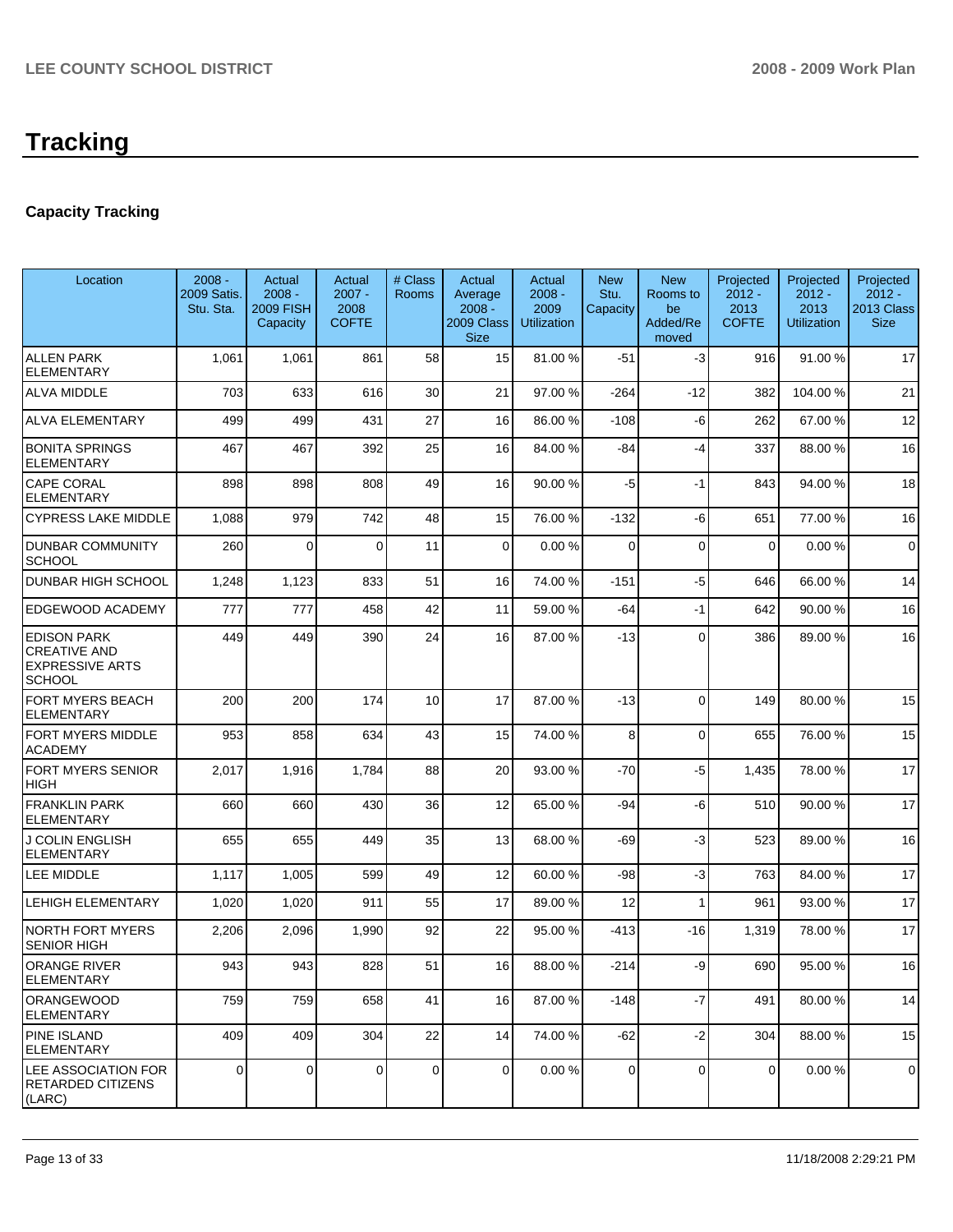| THE SANIBEL SCHOOL                                               | 454   | 409   | 370   | 22 | 17 | 90.00 %  | $-15$  | $-1$     | 302      | 77.00 %  | 14             |
|------------------------------------------------------------------|-------|-------|-------|----|----|----------|--------|----------|----------|----------|----------------|
| <b>TICE ELEMENTARY</b>                                           | 717   | 717   | 556   | 38 | 15 | 78.00 %  | -264   | $-14$    | 481      | 106.00 % | 20             |
| <b>TROPIC ISLES</b><br><b>ELEMENTARY</b>                         | 1,087 | 1,087 | 908   | 59 | 15 | 84.00 %  | -90    | $-4$     | 904      | 91.00 %  | 16             |
| <b>VILLAS ELEMENTARY</b>                                         | 979   | 979   | 826   | 53 | 16 | 84.00 %  | $-104$ | $-4$     | 775      | 89.00 %  | 16             |
| MICHIGAN<br><b>INTERNATIONAL</b><br><b>ACADEMY</b>               | 857   | 771   | 501   | 44 | 11 | 65.00 %  | 45     | 1        | 373      | 46.00 %  | $\bf8$         |
| <b>HEIGHTS ELEMENTARY</b>                                        | 1,306 | 1,306 | 639   | 71 | 9  | 49.00 %  | 0      | $\Omega$ | 1,190    | 91.00 %  | 17             |
| <b>BAYSHORE</b><br><b>ELEMENTARY</b>                             | 711   | 711   | 612   | 39 | 16 | 86.00 %  | $-72$  | $-2$     | 574      | 90.00 %  | 16             |
| <b>CYPRESS LAKE SENIOR</b><br><b>HIGH</b>                        | 1,729 | 1,643 | 1,365 | 71 | 19 | 83.00 %  | $-25$  | $-1$     | 1,237    | 76.00 %  | 18             |
| LEE COUNTY HIGH<br>TECH CENTRAL                                  | 999   | 1,199 | 90    | 49 | 2  | 7.00 %   | $-325$ | $-11$    | $\Omega$ | 0.00%    | $\mathbf 0$    |
| <b>TANGLEWOOD</b><br>RIVERSIDE SCHOOL                            | 803   | 803   | 682   | 45 | 15 | 85.00 %  | -46    | $-1$     | 673      | 89.00 %  | 15             |
| <b>CALOOSA</b><br><b>ELEMENTARY</b>                              | 1,093 | 1,093 | 1,041 | 60 | 17 | 95.00 %  | $-37$  | $-2$     | 959      | 91.00 %  | 17             |
| <b>CALOOSA MIDDLE</b>                                            | 1,117 | 1,005 | 905   | 50 | 18 | 90.00 %  | $-54$  | $-2$     | 726      | 76.00 %  | 15             |
| <b>RIVERDALE HIGH</b>                                            | 2,214 | 1,993 | 2,030 | 93 | 22 | 102.00 % | $-375$ | $-15$    | 1,409    | 87.00 %  | 18             |
| <b>NORTH FORT MYERS</b><br><b>ACADEMY OF THE ARTS</b>            | 1,577 | 1,419 | 1,003 | 69 | 15 | 71.00 %  | $-204$ | $-10$    | 1,105    | 91.00 %  | 19             |
| <b>BONITA SPRINGS</b><br><b>MIDDLE</b>                           | 987   | 888   | 600   | 44 | 14 | 68.00 %  | $-32$  | $-1$     | 641      | 75.00 %  | 15             |
| <b>CAPE CORAL SENIOR</b><br><b>HIGH</b>                          | 2,027 | 1,926 | 1,972 | 87 | 23 | 102.00 % | $-200$ | -8       | 1,325    | 77.00 %  | 17             |
| <b>SAN CARLOS PARK</b><br><b>ELEMENTARY</b>                      | 1,062 | 1,062 | 887   | 58 | 15 | 83.00 %  | $-67$  | $-3$     | 906      | 91.00 %  | 16             |
| PELICAN ELEMENTARY                                               | 1,362 | 1,362 | 1,073 | 76 | 14 | 79.00 %  | -48    | $-1$     | 1,179    | 90.00 %  | 16             |
| <b>GULF MIDDLE</b>                                               | 1,158 | 1,042 | 991   | 51 | 19 | 95.00 %  | $-120$ | $-5$     | 693      | 75.00 %  | 15             |
| <b>GULF ELEMENTARY</b>                                           | 1,347 | 1,347 | 1,283 | 74 | 17 | 95.00 %  | $-102$ | -4       | 1,179    | 95.00 %  | 17             |
| <b>SPRING CREEK</b><br><b>ELEMENTARY</b>                         | 897   | 897   | 740   | 48 | 15 | 83.00 %  | 137    | 9        | 939      | 91.00 %  | 16             |
| <b>LEHIGH ACRES MIDDLE</b>                                       | 1,351 | 1,216 | 1,076 | 58 | 19 | 89.00 %  | $-186$ | -8       | 765      | 74.00 %  | 15             |
| <b>BUCKINGHAM</b><br><b>EXCEPTIONAL</b><br><b>STUDENT CENTER</b> | 115   | 115   | 99    | 12 | 8  | 86.00 %  | $-15$  | $-2$     | 74       | 74.00 %  | $\overline{7}$ |
| <b>SUNSHINE</b><br><b>ELEMENTARY</b>                             | 1,289 | 1,289 | 1,110 | 70 | 16 | 86.00 %  | $-199$ | -9       | 1,007    | 92.00 %  | 17             |
| MARINER SENIOR HIGH                                              | 2,122 | 2,016 | 1,942 | 87 | 22 | 96.00 %  | $-488$ | $-17$    | 1,206    | 79.00 %  | 17             |
| IESTERO SENIOR HIGH                                              | 1,750 | 1,663 | 1,523 | 74 | 21 | 92.00 %  | -40    | $-1$     | 1,220    | 75.00 %  | 17             |
| <b>THREE OAKS</b><br><b>ELEMENTARY</b>                           | 810   | 810   | 730   | 44 | 17 | 90.00 %  | -98    | -6       | 632      | 89.00 %  | 17             |
| <b>SKYLINE ELEMENTARY</b>                                        | 1,398 | 1,398 | 1,030 | 78 | 13 | 74.00 %  | $-108$ | -5       | 1,147    | 89.00 %  | 16             |
| <b>TRAFALGAR MIDDLE</b>                                          | 1,413 | 1,272 | 1,088 | 60 | 18 | 85.00 %  | -276   | -14      | 778      | 78.00 %  | 17             |
| <b>DIPLOMAT</b><br><b>ELEMENTARY</b>                             | 1,086 | 1,086 | 944   | 59 | 16 | 87.00 %  | $-121$ | $-3$     | 882      | 91.00 %  | 16             |
| <b>COLONIAL ELEMENTAR</b>                                        | 1,037 | 1,037 | 704   | 56 | 13 | 68.00 %  | $-119$ | $-5$     | 843      | 92.00 %  | 17             |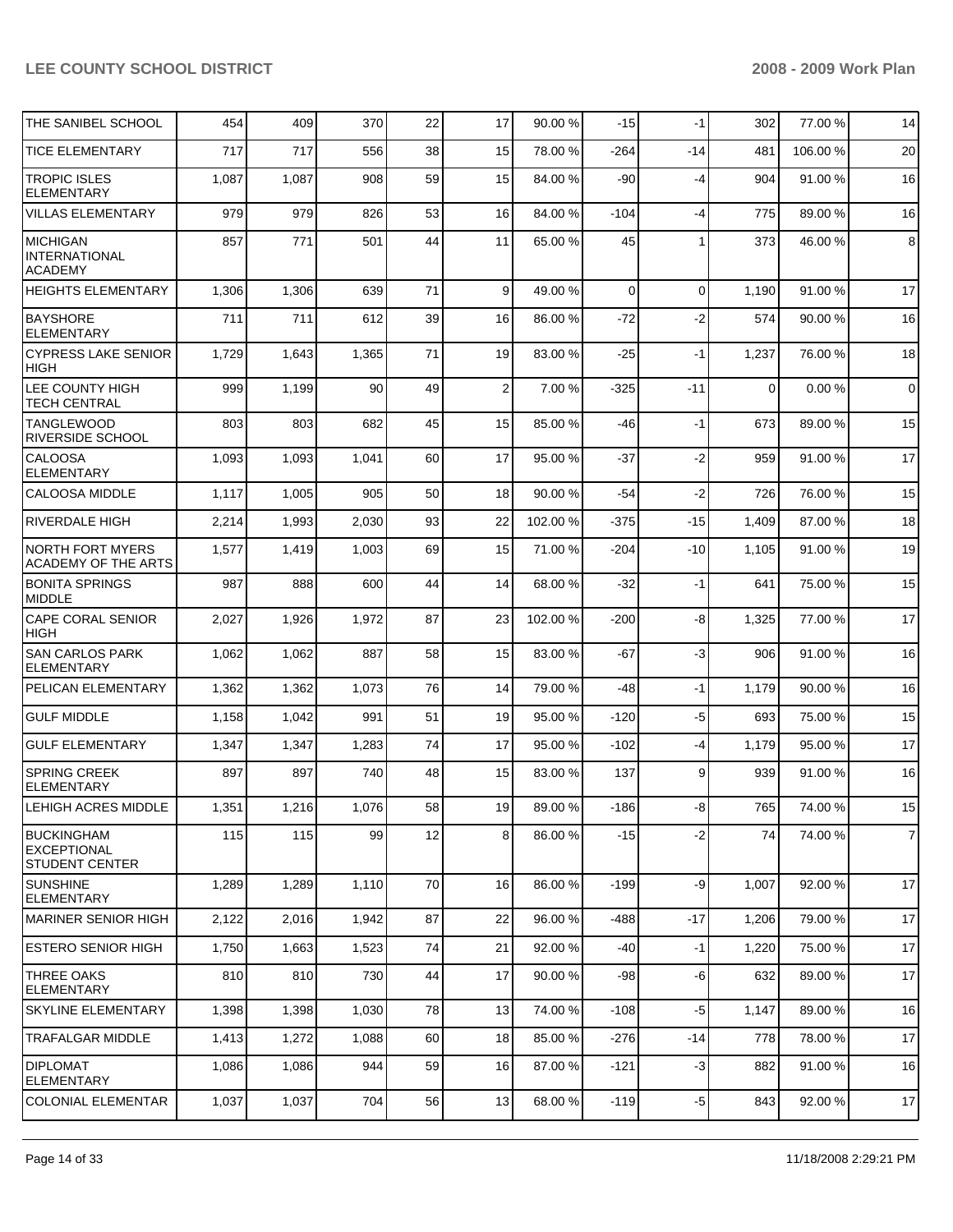| <b>LITTLETON</b><br><b>ELEMENTARY</b>                           | 774      | 774            | 693      | 42           | 17              | 90.00 %  | $-125$         | $-5$           | 583            | 90.00 %   | 16                  |
|-----------------------------------------------------------------|----------|----------------|----------|--------------|-----------------|----------|----------------|----------------|----------------|-----------|---------------------|
| <b>GATEWAY</b><br><b>ELEMENTARY</b>                             | 802      | 802            | 783      | 42           | 19              | 98.00 %  | $-122$         | $-4$           | 612            | 90.00 %   | 16                  |
| THREE OAKS MIDDLE                                               | 1,095    | 986            | 792      | 48           | 17              | 80.00 %  | $\Omega$       | $\mathbf 0$    | 750            | 76.00 %   | 16                  |
| <b>DUNBAR ATHLETICS</b>                                         | $\Omega$ | $\Omega$       | $\Omega$ | $\mathbf{0}$ | 0               | 0.00%    | $\mathbf 0$    | $\Omega$       | $\mathbf 0$    | 0.00%     | $\mathbf 0$         |
| <b>HANCOCK CREEK</b><br><b>ELEMENTARY</b>                       | 1,062    | 1,062          | 886      | 58           | 15              | 83.00 %  | $-29$          | $\Omega$       | 921            | 89.00 %   | 16                  |
| LEHIGH SENIOR HIGH                                              | 1,974    | 1,875          | 1,694    | 82           | 21              | 90.00 %  | $-170$         | -6             | 1,360          | 80.00 %   | 18                  |
| <b>NORTH VO-TECH</b>                                            | 324      | 389            | 79       | 17           | 5               | 20.00 %  | 0              | $\mathbf 0$    | $\Omega$       | 0.00%     | $\mathbf 0$         |
| <b>NEW DIRECTIONS</b><br><b>SCHOOL</b>                          | 645      | 645            | 539      | 37           | 15              | 83.00 %  | $-25$          | $-2$           | 181            | 29.00 %   | 5                   |
| <b>PINEWOODS</b><br><b>ELEMENTARY</b>                           | 1,080    | 1,080          | 934      | 59           | 16              | 86.00 %  | -45            | $-2$           | 940            | 91.00 %   | 16                  |
| <b>ROYAL PALM</b><br><b>EXCEPTIONAL SCHOOL</b>                  | 230      | 230            | 174      | 23           | 8               | 76.00 %  | 20             | $\overline{4}$ | 190            | 76.00 %   | $\overline{7}$      |
| <b>DIPLOMAT MIDDLE</b>                                          | 1,082    | 974            | 887      | 47           | 19              | 91.00 %  | -8             | $\mathbf 0$    | 734            | 76.00 %   | 16                  |
| <b>MIRROR LAKES</b><br><b>ELEMENTARY</b>                        | 1,169    | 1,169          | 1,048    | 64           | 16              | 90.00 %  | $-169$         | -9             | 907            | 91.00 %   | 16                  |
| <b>PAUL LAURENCE</b><br><b>DUNBAR MIDDLE</b>                    | 1,126    | 1,013          | 961      | 49           | 20              | 95.00 %  | $-37$          | $-1$           | 744            | 76.00 %   | 16                  |
| <b>VETERAN'S PARK</b><br><b>ACADEMY FOR THE</b><br>ARTS         | 1,964    | 1,768          | 1,562    | 91           | 17              | 88.00 %  | $-164$         | $-3$           | 1,402          | 87.00 %   | 16                  |
| <b>MARINER MIDDLE</b>                                           | 1,268    | 1,141          | 935      | 54           | 17              | 82.00 %  | $-12$          | $\Omega$       | 861            | 76.00 %   | 16                  |
| <b>GULF PRIMARY</b>                                             | $\Omega$ | 0              | $\Omega$ | $\mathbf 0$  | $\mathbf 0$     | 0.00%    | 0              | $\Omega$       | $\mathbf 0$    | 0.00%     | $\mathsf{O}\xspace$ |
| <b>LEE COUNTY</b><br><b>DETENTION HOME</b>                      | $\Omega$ | $\Omega$       | $\Omega$ | $\mathbf 0$  | 0               | 0.00%    | 0              | $\overline{0}$ | $\mathbf 0$    | 0.00%     | $\mathsf{O}\xspace$ |
| <b>VARSITY LAKES MIDDLE</b>                                     | 1,138    | 1,024          | 1,030    | 50           | 21              | 101.00 % | $-32$          | $-1$           | 756            | 76.00 %   | 15                  |
| <b>TRAFALGAR</b><br><b>ELEMENTARY</b>                           | 1,036    | 1,036          | 869      | 55           | 16              | 84.00 %  | -65            | $\mathbf 0$    | 826            | 85.00 %   | 15                  |
| <b>LEXINGTON MIDDLE</b><br><b>SCHOOL</b>                        | 1,146    | 1,031          | 849      | 51           | 17              | 82.00 %  | $-7$           | $\mathbf 0$    | 776            | 76.00 %   | 15                  |
| <b>HARNS MARSH</b><br><b>ELEMENTARY SCHOOL</b>                  | 912      | 912            | 885      | 49           | 18              | 97.00 %  | $\Omega$       | $\Omega$       | 789            | 87.00 %   | 16                  |
| WEST ZONE STAGING<br>SCHOOL                                     | 714      | 643            | 404      | 29           | 14              | 63.00 %  | $-643$         | $-29$          | $\overline{0}$ | 0.00%     | $\overline{0}$      |
| IRAY V. POTTORF<br><b>ELEMENTARY SCHOOL</b>                     | 912      | 912            | 646      | 49           | 13              | 71.00 %  | $-18$          | $-1$           | 793            | 89.00 %   | 17                  |
| RAYMA C. PAGE<br><b>ELEMENTARY</b>                              | 836      | 836            | 681      | 44           | 15 <sup>1</sup> | 82.00 %  | 22             | 3              | 776            | 90.00 %   | 17                  |
| <b>IDA S. BAKER HIGH</b><br><b>SCHOOL</b>                       | 2,043    | 1,941          | 2,041    | 86           | 24              | 105.00 % | -45            | -1             | 1,467          | 77.00 %   | 17                  |
| <b>SOUTH FORT MYERS</b><br><b>HIGH SCHOOL</b>                   | 2,026    | 1,925          | 1,267    | 85           | 15              | 66.00 %  | $-49$          | -1             | 1,386          | 74.00 %   | 17                  |
| <b>HECTOR A.</b><br> CAFFERATA, JR.<br><b>ELEMENTARY SCHOOL</b> | 883      | 883            | 771      | 47           | 16              | 87.00 %  | $-103$         | $-3$           | 704            | 90.00 %   | 16                  |
| EAST ZONE STAGING<br>SCHOOL                                     | 758      | 682            | 645      | 40           | 16              | 95.00 %  | 0              | $\mathbf 0$    | 639            | 94.00 %   | 16                  |
| <b>EAST LEE COUNTY</b><br>HIGH SCHOOL                           | 2,029    | $\overline{0}$ | 1,600    | 88           | 18              | 0.00%    | $\overline{0}$ | 0              | 1,511          | $0.00 \%$ | 17                  |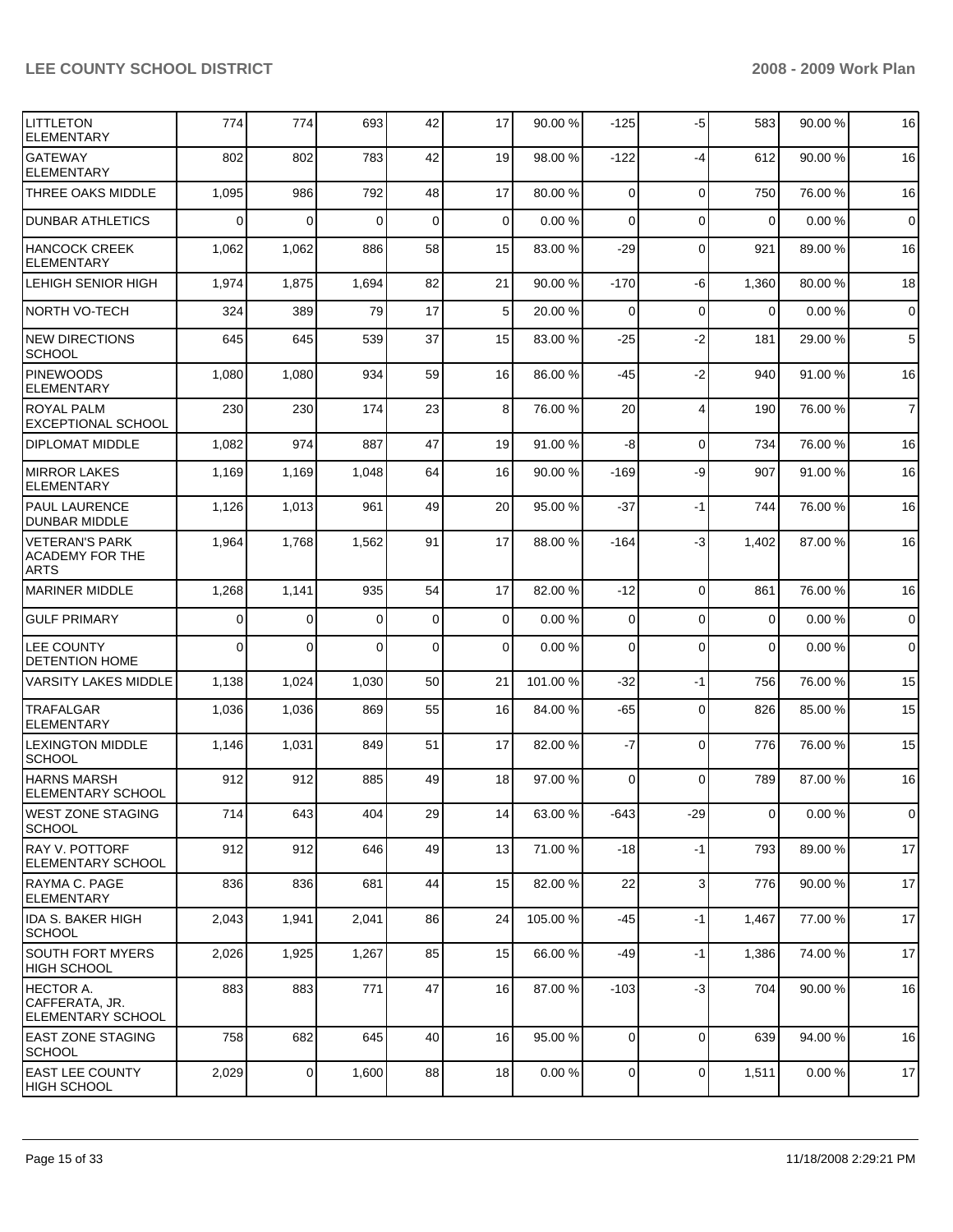| ISCHOOL                              | 2,112 | $\Omega$       |     | 90 <sub>1</sub> | $\Omega$ | 0.00%   | 0            | $\Omega$ | 1,479 | 0.00%   | 16          |
|--------------------------------------|-------|----------------|-----|-----------------|----------|---------|--------------|----------|-------|---------|-------------|
| IISLAND COAST HIGH                   |       |                |     |                 |          |         |              |          |       |         |             |
| <b>ITREELINE</b><br>IELEMENTARY      | 1,059 | 0              |     | 59              | $\Omega$ | 0.00%   | 0            | $\Omega$ | 939   | 0.00%   | 16          |
| IOAK HAMMOCK MIDDLE<br>ISCHOOL       | 1,390 | $\Omega$       |     | 62              | $\Omega$ | 0.00%   | 0            | $\Omega$ | 998   | 0.00%   | 16          |
| Alternative Learning<br>lCenter West | 265   | 0 <sub>1</sub> | 128 | 12              | 11       | 0.00%   | 378          | 17       | 266   | 70.00 % | 9           |
| INEW ADMINISTRATIVE<br>ICOMPLEX      | 0     | 0              |     | $\overline{0}$  | $\Omega$ | 0.00%   | 0            | $\Omega$ | 0     | 0.00%   | $\mathbf 0$ |
| ICHALLENGER MIDDLE                   | 1,397 | 0              | 873 | 62              | 14       | 0.00%   | 0            | $\Omega$ | 909   | 0.00%   | 15          |
| IPATRIOT ELEMENTARY                  | 1,070 | $\Omega$       | 752 | 59              | 13       | 0.00%   |              | $\Omega$ | 939   | 0.00%   | 16          |
| <b>IMANATEE</b><br>IELEMENTARY       | 1,070 | 0              | 762 | 59              | 13       | 0.00%   | <sup>0</sup> | $\Omega$ | 939   | 0.00%   | 16          |
| <b>RIVER HALL</b><br>IELEMENTARY     | 1,046 | 1,046          | 859 | 56              | 15       | 82.00 % | $-36$        | -1       | 926   | 92.00 % | 17          |

The COFTE Projected Total (66,992) for 2012 - 2013 must match the Official Forecasted COFTE Total (74,612 ) for 2012 - 2013 before this section can be completed. In the event that the COFTE Projected Total does not match the Official forecasted COFTE, then the Balanced Projected COFTE Table should be used to balance COFTE.

| Projected COFTE for 2012 - 2013 |        | <b>Grade Level Type</b> | <b>Balanced Projected</b><br>COFTE for 2012 - 2013 |
|---------------------------------|--------|-------------------------|----------------------------------------------------|
| Elementary (PK-3)               | 28.552 |                         |                                                    |
| Middle (4-8)                    | 27.523 |                         |                                                    |
|                                 |        | Elementary (PK-3)       | 2,664                                              |
| High (9-12)                     | 18.537 |                         |                                                    |
|                                 |        | Middle (4-8)            | 3,722                                              |
|                                 | 74,612 |                         |                                                    |
|                                 |        | High (9-12)             | 1,234                                              |
|                                 |        |                         |                                                    |

#### **Relocatable Replacement**

Number of relocatable classrooms clearly identified and scheduled for replacement in the school board adopted financially feasible 5-year district work program.

| Location                         | $2008 - 2009$ | $2009 - 2010$ | $2010 - 2011$ | $2011 - 2012$ | 2012 - 2013 | Year 5 Total    |
|----------------------------------|---------------|---------------|---------------|---------------|-------------|-----------------|
| <b>ALLEN PARK ELEMENTARY</b>     |               |               |               |               |             |                 |
| <b>ALVA MIDDLE</b>               | U             |               |               | 6             |             | 12 <sub>l</sub> |
| <b>JALVA ELEMENTARY</b>          | $\Omega$      |               |               | 6             |             | 6               |
| <b>BONITA SPRINGS ELEMENTARY</b> | 0             |               |               |               |             | 3 <sup>l</sup>  |
| <b>CYPRESS LAKE MIDDLE</b>       | U             |               |               |               |             | 51              |
| EDGEWOOD ACADEMY                 | O             |               |               |               |             | $\overline{2}$  |
| <b>FORT MYERS SENIOR HIGH</b>    | 0             |               |               |               |             | $\overline{2}$  |
| <b>IFRANKLIN PARK ELEMENTARY</b> | Ω             |               |               |               |             | 61              |
| IJ COLIN ENGLISH ELEMENTARY      | O             |               |               |               |             | 3 <sup>l</sup>  |

2,664  $3,722$ 1,234 **74,612**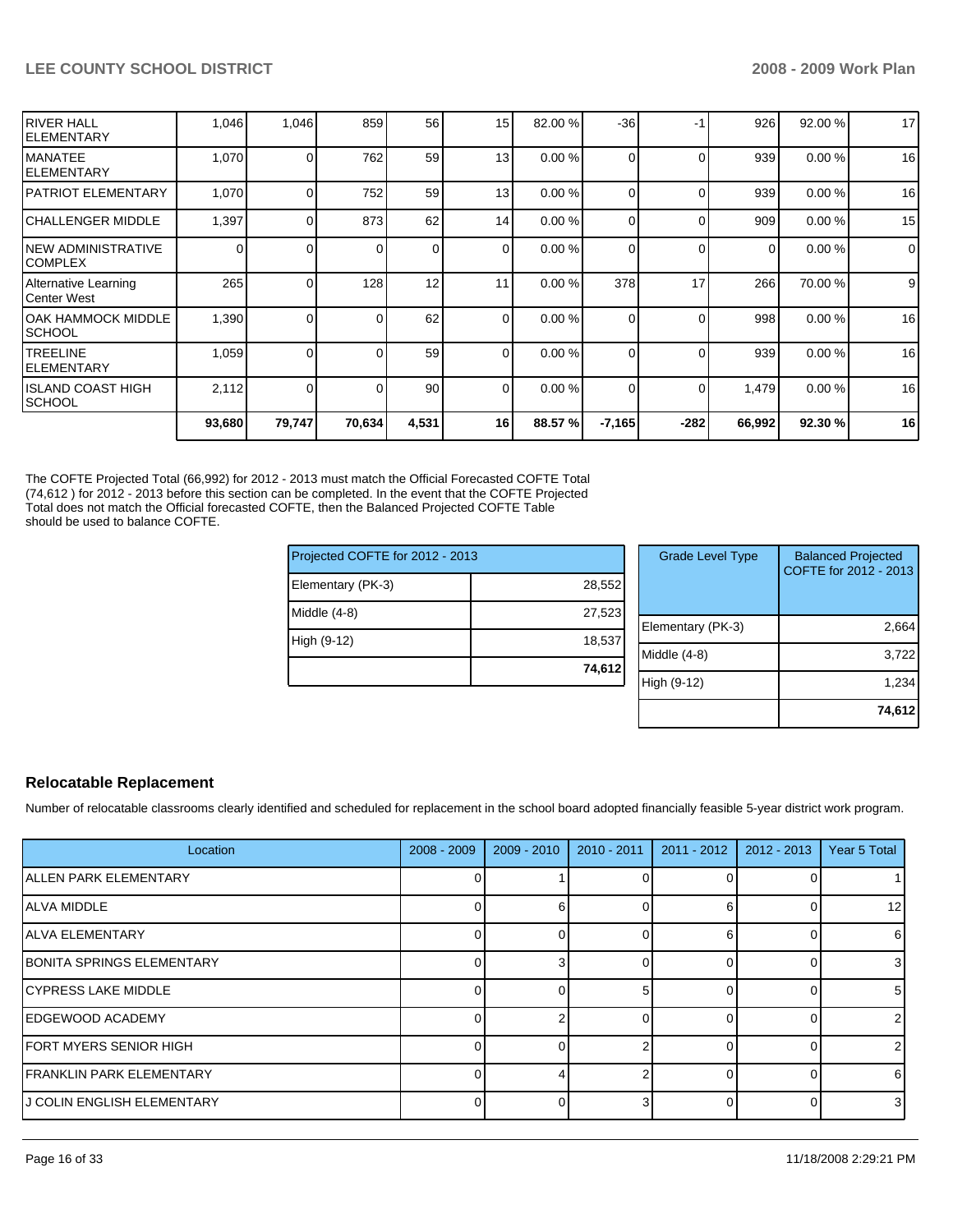| LEE MIDDLE                                   | 4           | 0        | $\mathbf 0$    | 0              | 0           | 4                       |
|----------------------------------------------|-------------|----------|----------------|----------------|-------------|-------------------------|
| <b>LEHIGH ELEMENTARY</b>                     | 13          | 0        | 0              | 0              | 0           | 13                      |
| NORTH FORT MYERS SENIOR HIGH                 | 0           | 7        | 7              | $\Omega$       | 0           | 14                      |
| ORANGE RIVER ELEMENTARY                      | 6           | 3        | $\mathbf 0$    | $\Omega$       | 0           | 9                       |
| ORANGEWOOD ELEMENTARY                        | 0           | $\Omega$ | $\overline{7}$ | $\Omega$       | 0           |                         |
| PINE ISLAND ELEMENTARY                       | 0           | 0        | $\mathbf 0$    | 1              | 0           |                         |
| THE SANIBEL SCHOOL                           | 0           | 0        | $\mathbf 0$    | 3              | 0           | 3                       |
| <b>TICE ELEMENTARY</b>                       | 7           | 0        | 5              | 2              | 0           | 14                      |
| TROPIC ISLES ELEMENTARY                      | 0           | 2        | $\mathbf 0$    | $\Omega$       | 0           | 2                       |
| <b>VILLAS ELEMENTARY</b>                     | 0           | 0        | $\overline{2}$ | $\Omega$       | 0           | 2                       |
| MICHIGAN INTERNATIONAL ACADEMY               | 0           | 6        | $\mathbf 0$    | $\Omega$       | 0           | 6                       |
| <b>BAYSHORE ELEMENTARY</b>                   | 0           | 1        | $\mathbf 0$    | $\Omega$       | 0           |                         |
| LEE COUNTY HIGH TECH CENTRAL                 | 0           | $\Omega$ | 6              | 6              | 2           | 14                      |
| <b>CALOOSA ELEMENTARY</b>                    | 0           | 1        | $\mathbf 0$    | $\Omega$       | 0           |                         |
| <b>RIVERDALE HIGH</b>                        | 5           | 4        | $\mathbf 0$    | $\Omega$       | 0           | 9                       |
| INORTH FORT MYERS ACADEMY OF THE ARTS        | 0           | 8        | $\mathbf 0$    | $\Omega$       | 0           | 8                       |
| <b>CAPE CORAL SENIOR HIGH</b>                | 0           | $\Omega$ | $\overline{7}$ | $\Omega$       | 0           |                         |
| <b>GULF MIDDLE</b>                           | 0           | 5        | $\mathbf 0$    | $\Omega$       | 0           | 5                       |
| SPRING CREEK ELEMENTARY                      | 0           | 0        | 6              | 2              | 0           | 8                       |
| <b>LEHIGH ACRES MIDDLE</b>                   | 0           | 4        | 4              | $\Omega$       | 0           | 8                       |
| <b>BUCKINGHAM EXCEPTIONAL STUDENT CENTER</b> | 0           | 2        | 1              | $\Omega$       | 0           | 3                       |
| SUNSHINE ELEMENTARY                          | 11          | 3        | $\overline{2}$ | $\Omega$       | 0           | 16                      |
| MARINER SENIOR HIGH                          | 10          | 0        | 8              | 8              | 0           | 26                      |
| <b>IESTERO SENIOR HIGH</b>                   | 0           | 10       | $\Omega$       | $\Omega$       | 0           | 10                      |
| THREE OAKS ELEMENTARY                        | 0           | 0        | 6              | 0              | 0           | 6                       |
| SKYLINE ELEMENTARY                           | $\mathbf 0$ | 0        | $\mathbf{1}$   | $\overline{0}$ | 0           | $\mathbf{1}$            |
| <b>TRAFALGAR MIDDLE</b>                      | $\mathbf 0$ | 0        | 8              | 6              | 0           | 14                      |
| <b>COLONIAL ELEMENTARY</b>                   | 0           | 0        | 3              | $\overline{1}$ | 0           | 4                       |
| <b>LITTLETON ELEMENTARY</b>                  | 0           | 0        | $\overline{2}$ | $\mathbf 0$    | 0           | 2                       |
| <b>GATEWAY ELEMENTARY</b>                    | 0           | 0        | $\mathbf 0$    | $\overline{2}$ | 0           | 2                       |
| <b>HANCOCK CREEK ELEMENTARY</b>              | 0           | 0        | 1              | $\mathbf 0$    | 0           | 1                       |
| LEHIGH SENIOR HIGH                           | 0           | 0        | 6              | $\Omega$       | 0           | 6                       |
| PINEWOODS ELEMENTARY                         | 0           | 2        | $\mathbf 0$    | 0              | 0           | 2                       |
| MIRROR LAKES ELEMENTARY                      | 0           | 0        | 6              | $\Omega$       | 0           | 6                       |
| HARNS MARSH ELEMENTARY SCHOOL                | 0           | 0        | $\mathbf 0$    | $\overline{0}$ | 2           | $\overline{\mathbf{c}}$ |
| WEST ZONE STAGING SCHOOL                     | 29          | 0        | $\pmb{0}$      | $\overline{0}$ | $\mathbf 0$ | 29                      |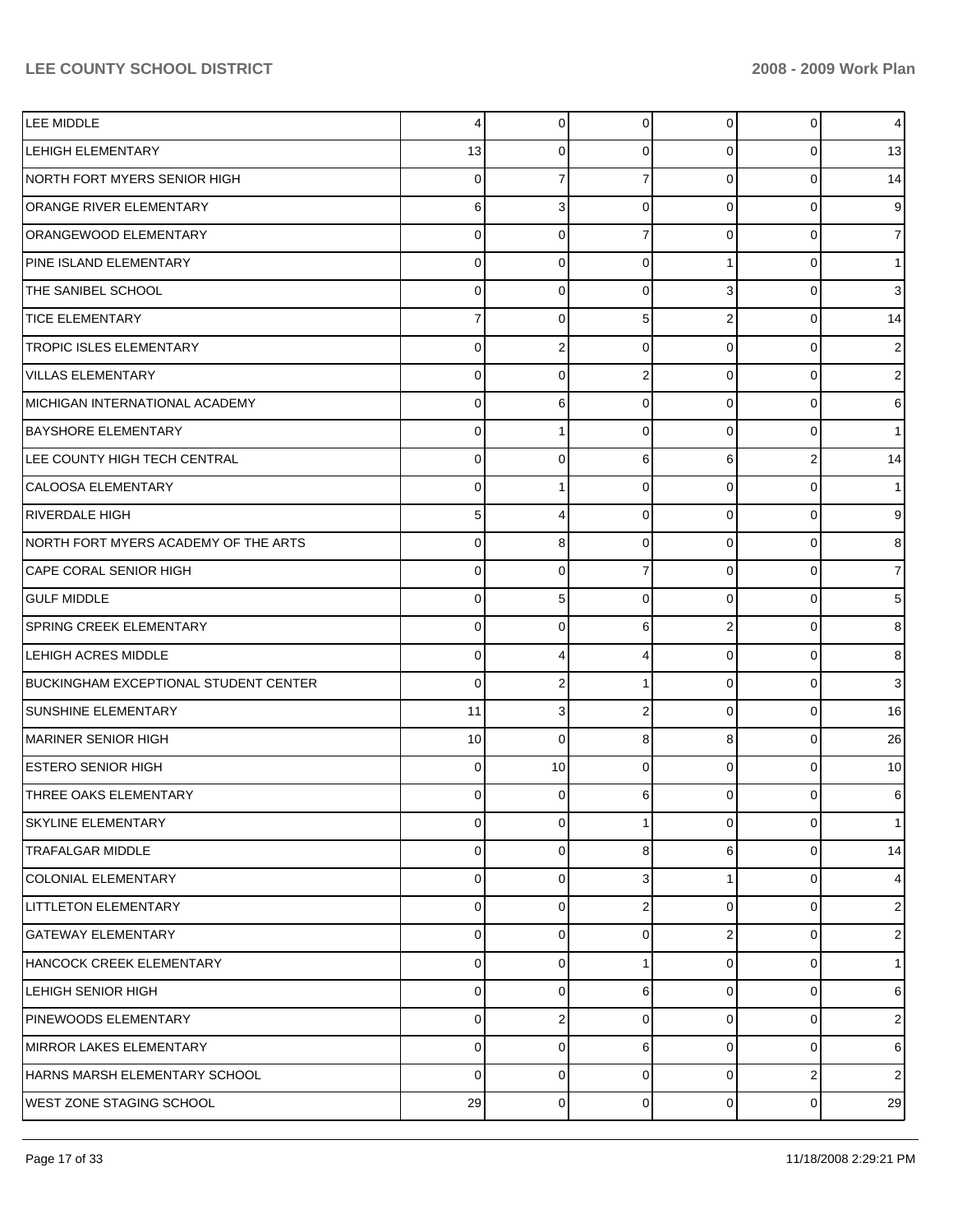| Alternative Learning Center West       |    |     |     | . .      | . . |
|----------------------------------------|----|-----|-----|----------|-----|
| <b>Total Relocatable Replacements:</b> | 85 | 74. | 100 | --<br>55 | 318 |

### **Charter Schools Tracking**

Information regarding the use of charter schools.

| Location-Type                                | # Relocatable<br>units or<br>permanent<br>classrooms | Owner        | <b>Year Started or</b><br>Scheduled | <b>Student</b><br><b>Stations</b> | <b>Students</b><br>Enrolled | Years in<br>Contract | <b>Total Charter</b><br><b>Students</b><br>projected for<br>2012 - 2013 |
|----------------------------------------------|------------------------------------------------------|--------------|-------------------------------------|-----------------------------------|-----------------------------|----------------------|-------------------------------------------------------------------------|
| 4100 The Island School K-5                   |                                                      | 6 PRIVATE    | 2000                                | 60                                | 58                          | 9                    | 60                                                                      |
| 4101 The Richard Milburn<br>Academy          |                                                      | 14 PRIVATE   | 2001                                | 350                               | 289                         | 8                    | 350                                                                     |
| 4102 Bonita Springs Charter K-8              |                                                      | 71 PRIVATE   | 2002                                | 1,600                             | 1,284                       | $\overline{7}$       | 1,600                                                                   |
| 4103 Gateway Charter K-4                     |                                                      | 66 PRIVATE   | 2003                                | 1,600                             | 1,783                       | 6                    | 1,600                                                                   |
| 4121 Gateway Charter High                    |                                                      | 46 PRIVATE   | 2004                                | 1,600                             | 961                         | 5                    | 1,600                                                                   |
| 4111 Cape Coral Charter K-8                  |                                                      | 60 PRIVATE   | 2004                                | 1,600                             | 544                         | 5                    | 1,600                                                                   |
| 4131 Lee Charter Academy K-8                 |                                                      | 15 PRIVATE   | 2004                                | 280                               | 171                         | 5                    | 275                                                                     |
| 4143 Oasis South K-5                         |                                                      | 32 MUNICIPAL | 2004                                | 612                               | 608                         | $\overline{4}$       | 600                                                                     |
| 4141 Six Mile Charter Academy K<br>-8        |                                                      | 60 PRIVATE   | 2005                                | 1,600                             | 946                         | 4                    | 1,600                                                                   |
| 4171 Oasis Middle 6-8                        |                                                      | 37 MUNICIPAL | 2006                                | 660                               | 592                         | 3                    | 660                                                                     |
| 4212 Life Skills Center 9-12                 |                                                      | 8 PRIVATE    | 2006                                | 157                               | 282                         | 3                    | 350                                                                     |
| 4181 City of Cape Coral Charter<br>High 9-12 |                                                      | 12 MUNICIPAL | 2007                                | 100                               | 68                          | $\overline{2}$       | 700                                                                     |
| 4151 Christa McAuliffe Charter K-<br>5       |                                                      | 32 MUNICIPAL | 2006                                | 590                               | 565                         | 3                    | 590                                                                     |
| 4251 Coronado High School                    |                                                      | 5 PRIVATE    | 2008                                | 300                               | 95                          | $\mathbf{1}$         | 300                                                                     |
| 4241 Ft. Myers Prep & Fitness K-<br>5        |                                                      | 8 PRIVATE    | 2008                                | 150                               | 60                          | 1                    | 240                                                                     |
| 4261 Gateway Charter 5-8                     |                                                      | 50 PRIVATE   | 2008                                | 1,350                             | 822                         | 1                    | 1,350                                                                   |
| 4235 Lee Alternative Charter 9-12            |                                                      | 6 PRIVATE    | 2008                                | 300                               | 86                          | 1                    | 300                                                                     |
| 4242 North Nicholas High                     |                                                      | 5 PRIVATE    | 2008                                | 400                               | 157                         | 1                    | 300                                                                     |
| 4154 Goodwill Life Institute 6-12            |                                                      | 9 PRIVATE    | 2008                                | 60                                | 35                          | 4                    | 60                                                                      |
| 4222 Bright Scholars Academy                 |                                                      | 6 OTHER      | 2008                                | 160                               | 160                         | 1                    | 73                                                                      |
|                                              | 548                                                  |              |                                     | 13,529                            | 9,566                       |                      | 14,208                                                                  |

### **Special Purpose Classrooms Tracking**

The number of classrooms that will be used for certain special purposes in the current year, by facility and type of classroom, that the district will, 1), not use for educational purposes, and 2), the co-teaching classrooms that are not open plan classrooms and will be used for educational purposes.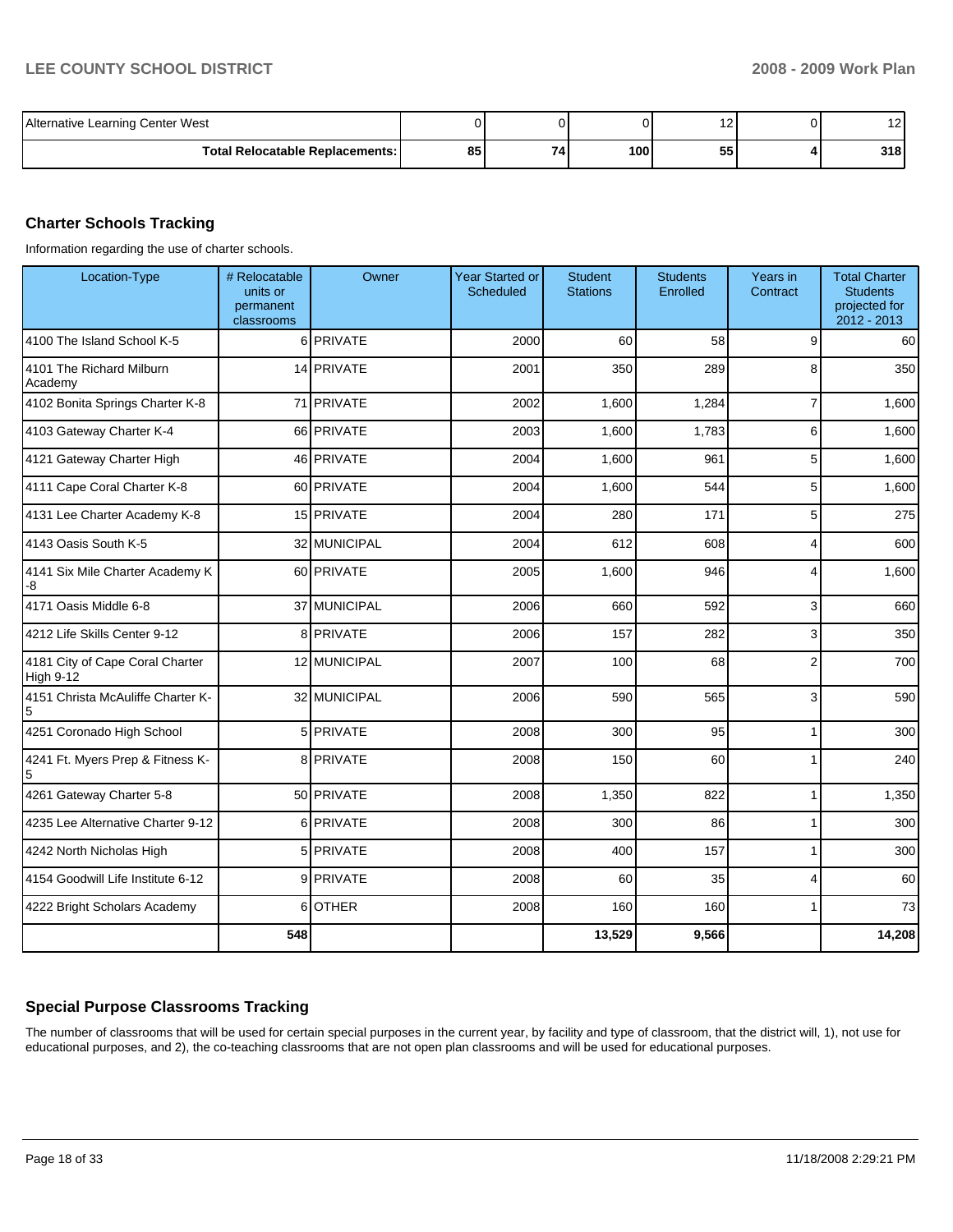| School                 | School Type                            | $\parallel$ # of Elementary $\parallel$ # of Middle 4-8 $\parallel$ # of High 9-12<br><b>K-3 Classrooms</b> | <b>Classrooms</b> | <b>Classrooms</b> | # of $ESE$<br><b>Classrooms</b> | # of Combo<br><b>Classrooms</b> | Total<br><b>Classrooms</b> |
|------------------------|----------------------------------------|-------------------------------------------------------------------------------------------------------------|-------------------|-------------------|---------------------------------|---------------------------------|----------------------------|
| <b>TICE ELEMENTARY</b> | Educational                            |                                                                                                             |                   |                   |                                 |                                 | 51                         |
|                        | <b>Total Educational Classrooms: I</b> |                                                                                                             |                   |                   |                                 | 01                              | 51                         |

| School                                 | <b>School Type</b>                   | # of Elementary<br>K-3 Classrooms | # of Middle 4-8<br>Classrooms | # of High 9-12<br><b>Classrooms</b> | # of ESE<br>Classrooms | # of Combo<br><b>Classrooms</b> | <b>Total</b><br><b>Classrooms</b> |
|----------------------------------------|--------------------------------------|-----------------------------------|-------------------------------|-------------------------------------|------------------------|---------------------------------|-----------------------------------|
| <b>VARSITY LAKES MIDDLE</b>            | Co-Teaching                          | 0                                 | 4                             | $\Omega$                            |                        | $\Omega$                        | 8                                 |
| <b>GULF MIDDLE</b>                     | Co-Teaching                          | <sup>0</sup>                      | 0                             | ∩                                   |                        | 0                               | $\mathbf 1$                       |
| <b>DIPLOMAT MIDDLE</b>                 | Co-Teaching                          | 0                                 | 0                             | $\Omega$                            |                        | $\Omega$                        | 5                                 |
| <b>BONITA SPRINGS MIDDLE</b>           | Co-Teaching                          | 0                                 | 7                             | $\Omega$                            |                        | 0                               | 14                                |
| CAPE CORAL SENIOR HIGH                 | Co-Teaching                          | 0                                 | 0                             | 0                                   | 6                      | $\overline{0}$                  | 6                                 |
| <b>CYPRESS LAKE SENIOR HIGH</b>        | Co-Teaching                          | 0                                 | 0                             |                                     | 0                      | 0                               | 1                                 |
| THE SANIBEL SCHOOL                     | Co-Teaching                          | 6                                 | 6                             | $\Omega$                            | $\Omega$               | $\Omega$                        | 12                                |
| NORTH FORT MYERS SENIOR<br><b>HIGH</b> | Co-Teaching                          | <sup>0</sup>                      | 0                             | 2                                   | 0                      | 0                               | $\overline{2}$                    |
| ORANGEWOOD ELEMENTARY                  | Co-Teaching                          | 3                                 |                               | $\Omega$                            | $\Omega$               | $\Omega$                        | 4                                 |
| MANATEE ELEMENTARY                     | Co-Teaching                          |                                   | 0                             | $\Omega$                            | $\Omega$               | $\overline{0}$                  | 1                                 |
| <b>CHALLENGER MIDDLE</b>               | Co-Teaching                          | <sup>0</sup>                      |                               | $\Omega$                            | 0                      | 0                               | $\mathbf 1$                       |
| <b>MARINER MIDDLE</b>                  | Co-Teaching                          | 0                                 | 22                            | $\Omega$                            | 0                      | $\overline{0}$                  | 22                                |
| THREE OAKS MIDDLE                      | Co-Teaching                          | 0                                 | 6                             | $\Omega$                            | 0                      | $\Omega$                        | $6 \mid$                          |
| <b>TRAFALGAR MIDDLE</b>                | Co-Teaching                          | 0                                 | 0                             | $\Omega$                            |                        | $\Omega$                        | 1 <sup>1</sup>                    |
| <b>LEE MIDDLE</b>                      | Co-Teaching                          | 0                                 | 6                             | $\Omega$                            | <sup>0</sup>           | 0                               | 6                                 |
| <b>LEHIGH ACRES MIDDLE</b>             | Co-Teaching                          | $\Omega$                          | 6                             | $\Omega$                            | 6                      | $\Omega$                        | 12                                |
| <b>CYPRESS LAKE MIDDLE</b>             | Co-Teaching                          | 0                                 | 0                             | $\Omega$                            | 9                      | $\overline{0}$                  | $9\,$                             |
| <b>ALVA MIDDLE</b>                     | Co-Teaching                          | 0                                 | 9                             | $\Omega$                            | ∩                      | 0                               | 9 <sup>1</sup>                    |
|                                        | <b>Total Co-Teaching Classrooms:</b> | 10                                | 68                            |                                     | 39                     | 0                               | 120                               |

#### **Infrastructure Tracking**

**Necessary offsite infrastructure requirements resulting from expansions or new schools. This section should include infrastructure information related to capacity project schedules and other project schedules (Section 4).**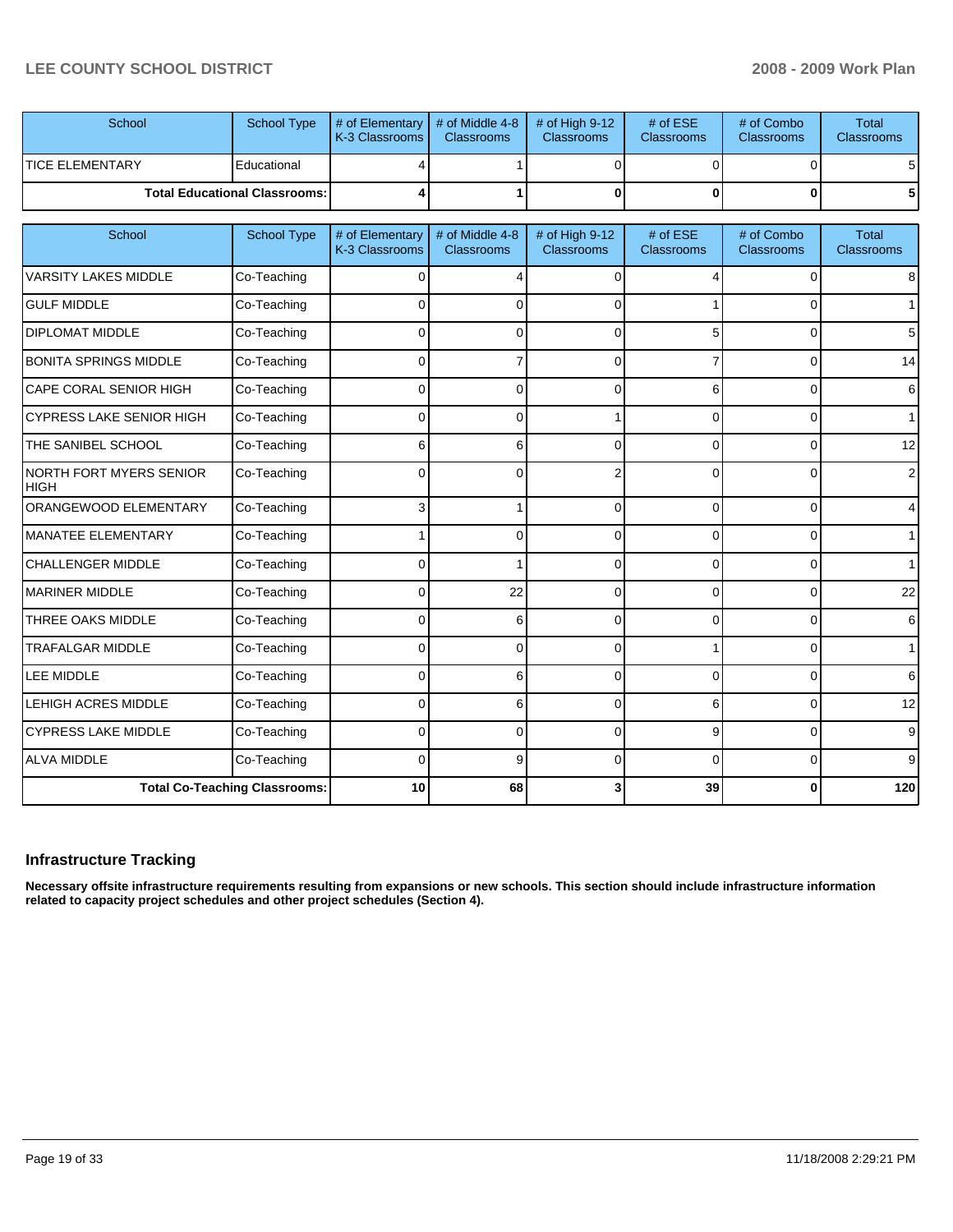New East Elementary Z (PK-5) Utilities, Sidewalks New Elementary East V (PK-5) Utilities, Sidewalks Michigan Elementary Replacement (PK-5) Utilities, Sidewalks Lehigh Elementary Addition (PK-5)Utilities, Sidewalks East Zone Staging School None Needed New Elementary East W (PK-5) Utilities, Sidewalks New Elementary East (PK-5) Utilities, Sidewalks New Elementary East (PK-5) Utilities, Sidewalks New Elementary East (PK-5) Utilities, Sidewalks New Elementary East (PK-5) Utilities, Sidewalks New East Middle KK (Oak Hammock) (6-8) Utilities, Sidewalks New East Middle LL (6-8) Utilities, Sidewalks New East Middle (6-8) Utilities, Sidewalks�� New East Middle (6-8) Utilities, Sidewalks New East High School (9-12) Utilities, Sidewalks South Elementary Utilities, Sidewalks ALC West (6-12) Utilities, Sidewalks West Elementary A (PK-5) Utilities, Sidewalks West Elementary (PK-5) Utilities, Sidewalks West Elementary (PK-5) Utilities, Sidewalks West Elementary (PK-5) Utilities, Sidewalks West Elementary (PK-5) Utilities, Sidewalks West Middle MM  $(6-8)$  Utilities, Sidewalks West High School HHH (9-12)(Island Coast High) Utilities, Sidewalks

**Proposed location of planned facilities, whether those locations are consistent with the comprehensive plans of all affected local governments, and recommendations for infrastructure and other improvements to land adjacent to existing facilities. Provisions of 1013.33(12), (13) and (14) and 1013.36 must be addressed for new facilities planned within the 1st three years of the plan (Section 5).** 

New East Zone Elementary V for 1000 student stations to be completed in FY09 to accomodate growth. Lehigh Elementary Addition to be completed in FY09 to accommodate growth New East Elementary W for 1000 student stations to be completed in FY11 to accommodate growth New East Elementary for 1000 student stations to be completed in FY13 to accommodate growth New East Zone Middle School KK for 1334 student stations to be completed in FY08 to accommodate growth New East Zone Middle School LL for 1334 student stations to be completed in FY09 to accommodate growth New West Zone Elementary A for 1000 student stations to be completed in FY11 to accommodate growth New West Zone Elementary for 1000 student stations to be completed in FY13 to accommodate growth New West Zone Middle School MM for 1334 student stations to be completed in FY10 to accommodate growth New West Zone High School HHH for 2106 student stations to be completed in FY08�� New South Zone Elementary for 1000 student stations to be completed in FY14 to accommodate growth

**Consistent with Comp Plan?** Yes

#### **Net New Classrooms**

The number of classrooms, by grade level and type of construction, that were added during the last fiscal year.

| List the net new classrooms added in the 2007 - 2008 fiscal year.                                                                                       | List the net new classrooms to be added in the 2008 - 2009 fiscal<br>year. |                                 |                                |                      |                                                                        |                            |                                |                        |
|---------------------------------------------------------------------------------------------------------------------------------------------------------|----------------------------------------------------------------------------|---------------------------------|--------------------------------|----------------------|------------------------------------------------------------------------|----------------------------|--------------------------------|------------------------|
| "Classrooms" is defined as capacity carrying classrooms that are added to increase<br>capacity to enable the district to meet the Class Size Amendment. |                                                                            |                                 |                                |                      | Totals for fiscal year 2008 - 2009 should match totals in Section 15A. |                            |                                |                        |
| Location                                                                                                                                                | $2007 - 2008$ #<br>Permanent                                               | 2007 - 2008 #<br><b>Modular</b> | $2007 - 2008$ #<br>Relocatable | 2007 - 2008<br>Total | $2008 - 2009$ #<br><b>Permanent</b>                                    | $2008 - 2009$ #<br>Modular | $2008 - 2009$ #<br>Relocatable | $2008 - 2009$<br>Total |
| Elementary (PK-3)                                                                                                                                       | 82                                                                         |                                 |                                | 82                   | 23                                                                     |                            |                                | 23                     |
| Middle (4-8)                                                                                                                                            | $95 \mid$                                                                  |                                 |                                | 95                   | 72                                                                     |                            |                                | 72                     |
| High (9-12)                                                                                                                                             | 85                                                                         |                                 |                                | 85                   |                                                                        |                            |                                | $\Omega$               |
|                                                                                                                                                         | 262                                                                        |                                 |                                | 262                  | 95                                                                     |                            |                                | 95                     |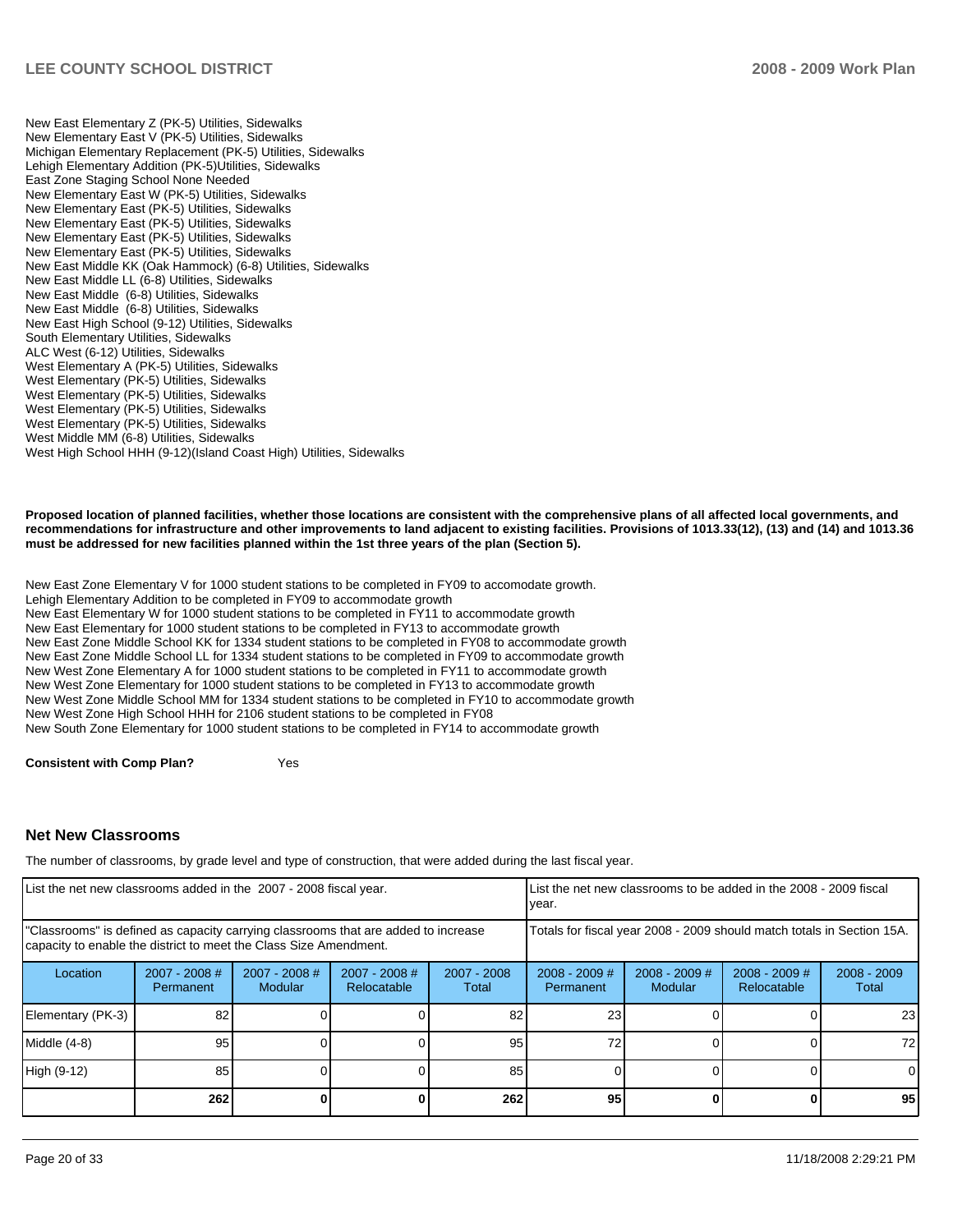### **Relocatable Student Stations**

Number of students that will be educated in relocatable units, by school, in the current year, and the projected number of students for each of the years in the workplan.

| <b>Site</b>                          | 2008 - 2009 | $2009 - 2010$ | 2010 - 2011 | 2011 - 2012    | 2012 - 2013 | 5 Year Average |
|--------------------------------------|-------------|---------------|-------------|----------------|-------------|----------------|
| <b>VARSITY LAKES MIDDLE</b>          | 0           | 0             | 0           | 0              | 0           | 0              |
| TRAFALGAR ELEMENTARY                 | 0           | 0             | 0           | 0              | 0           | 0              |
| RAYMA C. PAGE ELEMENTARY             | 0           | 0             | 0           | 0              | 0           | 0              |
| <b>IDA S. BAKER HIGH SCHOOL</b>      | $\Omega$    | 0             | 0           | 0              | 0           | 0              |
| SOUTH FORT MYERS HIGH SCHOOL         | 0           | 0             | 0           | 0              | $\mathbf 0$ | 0              |
| MIRROR LAKES ELEMENTARY              | 108         | 108           | 0           | 0              | $\mathbf 0$ | 43             |
| <b>PAUL LAURENCE DUNBAR MIDDLE</b>   | 0           | 0             | 0           | 0              | 0           | $\overline{0}$ |
| <b>PELICAN ELEMENTARY</b>            | $\Omega$    | 0             | 0           | 0              | 0           | $\mathbf 0$    |
| <b>GULF MIDDLE</b>                   | 110         | 0             | 0           | 0              | 0           | 22             |
| <b>GULF ELEMENTARY</b>               | $\Omega$    | 0             | 0           | 0              | $\mathbf 0$ | 0              |
| <b>PINEWOODS ELEMENTARY</b>          | 36          | 0             | 0           | 0              | $\mathbf 0$ | 7 <sup>1</sup> |
| ROYAL PALM EXCEPTIONAL SCHOOL        | $\Omega$    | 0             | 0           | 0              | 0           | 0              |
| <b>DIPLOMAT MIDDLE</b>               | 0           | 0             | 0           | 0              | $\mathbf 0$ | 0              |
| <b>CALOOSA MIDDLE</b>                | $\Omega$    | 0             | 0           | 0              | 0           | 0              |
| <b>RIVERDALE HIGH</b>                | 225         | 0             | 0           | 0              | $\mathbf 0$ | 45             |
| NORTH FORT MYERS ACADEMY OF THE ARTS | 116         | 0             | 0           | 0              | $\mathbf 0$ | 23             |
| <b>BONITA SPRINGS MIDDLE</b>         | $\Omega$    | 0             | 0           | 0              | $\mathbf 0$ | 0              |
| CAPE CORAL SENIOR HIGH               | 175         | 175           | 0           | 0              | $\mathbf 0$ | 70             |
| <b>SAN CARLOS PARK ELEMENTARY</b>    | 0           | 0             | 0           | 0              | $\mathbf 0$ | $\overline{0}$ |
| <b>HEIGHTS ELEMENTARY</b>            | $\Omega$    | 0             | 0           | 0              | 0           | $\overline{0}$ |
| <b>BAYSHORE ELEMENTARY</b>           | 18          | 0             | 0           | 0              | $\mathbf 0$ | $\overline{4}$ |
| CYPRESS LAKE SENIOR HIGH             | $\Omega$    | 0             | $\Omega$    | 0              | 0           | $\Omega$       |
| LEE COUNTY HIGH TECH CENTRAL         | 351         | 210           | 105         | 0              | 0           | 133            |
| TANGLEWOOD RIVERSIDE SCHOOL          | 0           | 0             | 0           |                | $\Omega$    | 0              |
| CALOOSA ELEMENTARY                   | 18          | 0             | 0           | $\overline{0}$ | 0           | $\overline{4}$ |
| THE SANIBEL SCHOOL                   | 15          | 15            | 15          | $\overline{0}$ | 0           | $\overline{9}$ |
| <b>TICE ELEMENTARY</b>               | 130         | 126           | 36          | $\overline{0}$ | 0           | 58             |
| <b>TROPIC ISLES ELEMENTARY</b>       | 36          | 0             | 0           | $\overline{0}$ | $\mathbf 0$ | $\overline{7}$ |
| <b>VILLAS ELEMENTARY</b>             | 36          | 36            | 0           | 0              | 0           | 14             |
| MICHIGAN INTERNATIONAL ACADEMY       | 120         | 0             | $\mathbf 0$ | $\overline{0}$ | $\mathbf 0$ | 24             |
| HARNS MARSH ELEMENTARY SCHOOL        | $\mathbf 0$ | 36            | 36          | 36             | 0           | 22             |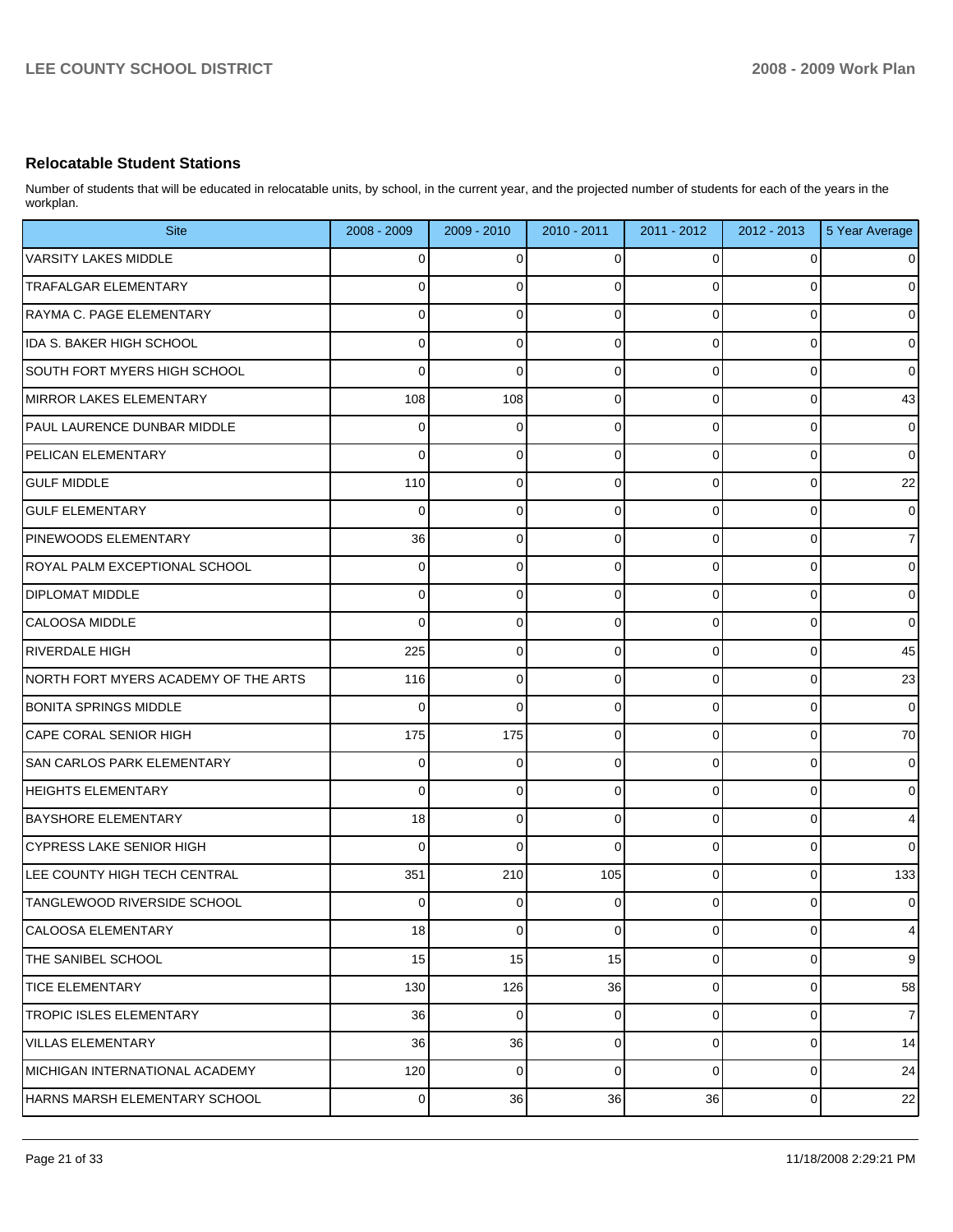| <b>WEST ZONE STAGING SCHOOL</b>              | 714      | 0   | 0           | $\overline{0}$ | 0           | 143            |
|----------------------------------------------|----------|-----|-------------|----------------|-------------|----------------|
| NORTH FORT MYERS SENIOR HIGH                 | 350      | 175 | 0           | $\Omega$       | 0           | 105            |
| <b>ORANGE RIVER ELEMENTARY</b>               | 126      | 54  | $\mathbf 0$ | $\Omega$       | 0           | 36             |
| ORANGEWOOD ELEMENTARY                        | 122      | 126 | $\mathbf 0$ | $\Omega$       | 0           | 50             |
| PINE ISLAND ELEMENTARY                       | 18       | 18  | 18          | $\Omega$       | 0           | 11             |
| NEW ADMINISTRATIVE COMPLEX                   | $\Omega$ | 0   | $\mathbf 0$ | $\Omega$       | 0           | $\overline{0}$ |
| Alternative Learning Center West             | 265      | 128 | 140         | $\Omega$       | 0           | 107            |
| <b>RIVER HALL ELEMENTARY</b>                 | 0        | 0   | 0           | $\Omega$       | 0           | $\overline{0}$ |
| LEXINGTON MIDDLE SCHOOL                      | $\Omega$ | 0   | 0           | $\Omega$       | $\Omega$    | $\overline{0}$ |
| <b>EAST LEE COUNTY HIGH SCHOOL</b>           | $\Omega$ | 0   | 0           | $\Omega$       | 0           | $\overline{0}$ |
| MANATEE ELEMENTARY                           | $\Omega$ | 0   | 0           | $\Omega$       | 0           | $\overline{0}$ |
| PATRIOT ELEMENTARY                           | $\Omega$ | 0   | 0           | $\Omega$       | 0           | $\overline{0}$ |
| <b>CHALLENGER MIDDLE</b>                     | $\Omega$ | 0   | 0           | $\Omega$       | $\Omega$    | $\overline{0}$ |
| <b>NORTH VO-TECH</b>                         | $\Omega$ | 0   | 0           | $\Omega$       | 0           | $\overline{0}$ |
| NEW DIRECTIONS SCHOOL                        | $\Omega$ | 0   | 0           | $\Omega$       | 0           | $\overline{0}$ |
| VETERAN'S PARK ACADEMY FOR THE ARTS          | $\Omega$ | 0   | $\mathbf 0$ | $\Omega$       | 0           | $\overline{0}$ |
| <b>MARINER MIDDLE</b>                        | $\Omega$ | 0   | 0           | $\Omega$       | $\Omega$    | $\overline{0}$ |
| <b>GULF PRIMARY</b>                          | $\Omega$ | 0   | 0           | $\Omega$       | 0           | $\overline{0}$ |
| RAY V. POTTORF ELEMENTARY SCHOOL             | $\Omega$ | 0   | 0           | $\Omega$       | 0           | $\overline{0}$ |
| HANCOCK CREEK ELEMENTARY                     | 18       | 18  | $\mathbf 0$ | $\Omega$       | 0           | $\overline{7}$ |
| LEHIGH SENIOR HIGH                           | 150      | 150 | 0           | $\Omega$       | 0           | 60             |
| <b>COLONIAL ELEMENTARY</b>                   | 72       | 72  | 18          | $\Omega$       | 0           | 32             |
| LITTLETON ELEMENTARY                         | 36       | 36  | 0           | $\Omega$       | 0           | 14             |
| <b>GATEWAY ELEMENTARY</b>                    | 44       | 36  | 36          | $\Omega$       | 0           | 23             |
| THREE OAKS MIDDLE                            | 0        | 0   | 0           | 0              | 0           | $\overline{0}$ |
| <b>MARINER SENIOR HIGH</b>                   | 400      | 200 | 200         | $\overline{0}$ | 0           | 160            |
| <b>ESTERO SENIOR HIGH</b>                    | 25       | 0   | 0           | $\overline{0}$ | $\mathbf 0$ | 5 <sub>l</sub> |
| THREE OAKS ELEMENTARY                        | 72       | 108 | 0           | $\overline{0}$ | 0           | 36             |
| <b>SKYLINE ELEMENTARY</b>                    | 18       | 18  | $\mathbf 0$ | $\overline{0}$ | 0           | 7 <sup>1</sup> |
| <b>TRAFALGAR MIDDLE</b>                      | 264      | 308 | 132         | $\overline{0}$ | 0           | 141            |
| <b>DIPLOMAT ELEMENTARY</b>                   | 0        | 0   | 0           | $\overline{0}$ | 0           | $\overline{0}$ |
| LEE MIDDLE                                   | 88       | 0   | 0           | $\overline{0}$ | 0           | 18             |
| LEHIGH ELEMENTARY                            | 256      | 0   | $\mathbf 0$ | $\overline{0}$ | 0           | 51             |
| SPRING CREEK ELEMENTARY                      | 144      | 144 | 36          | $\overline{0}$ | 0           | 65             |
| LEHIGH ACRES MIDDLE                          | 176      | 176 | 88          | $\overline{0}$ | $\mathbf 0$ | 88             |
| <b>BUCKINGHAM EXCEPTIONAL STUDENT CENTER</b> | 15       | 5   | 0           | $\overline{0}$ | 0           | $\overline{4}$ |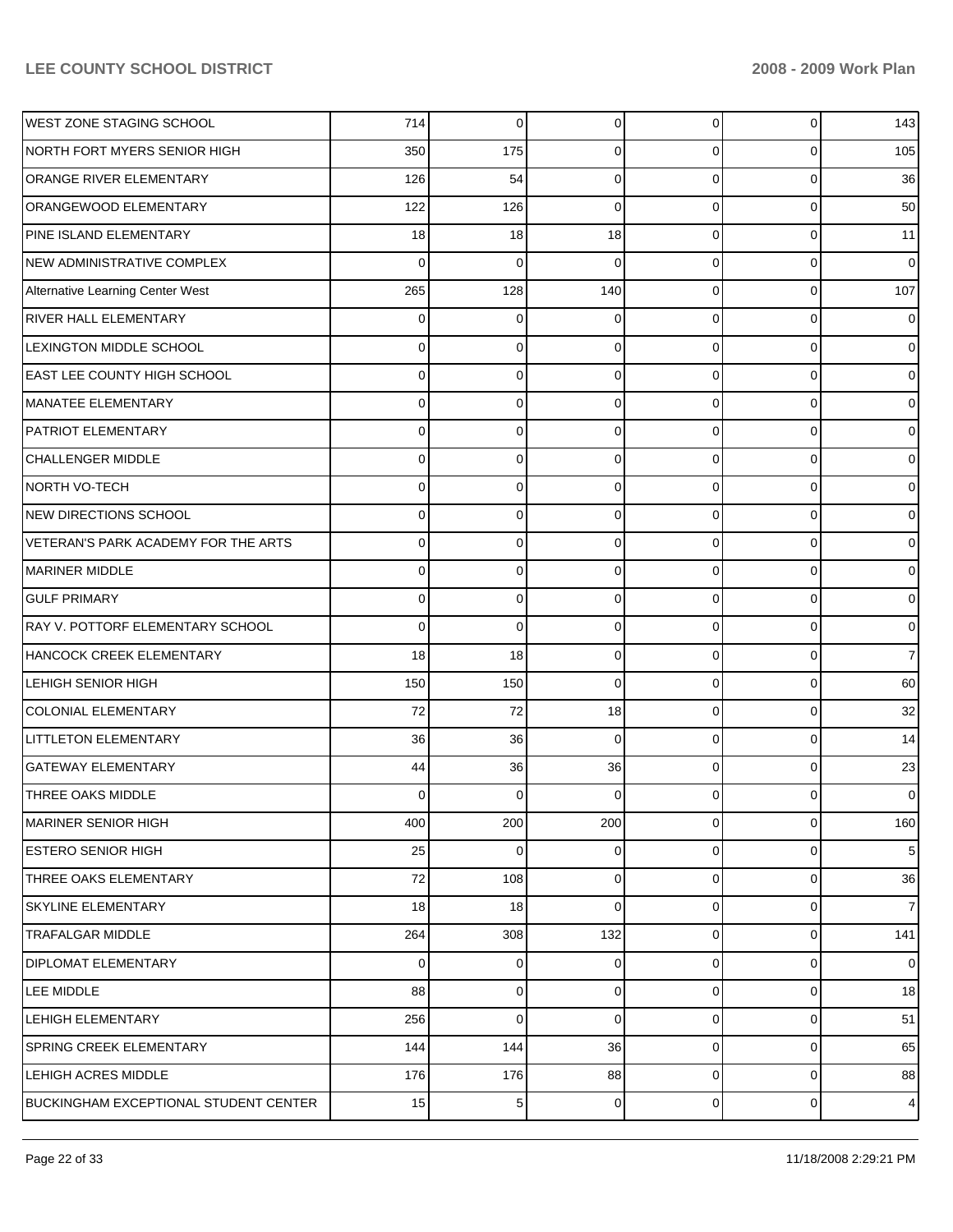| SUNSHINE ELEMENTARY                                       | 98       | 36          | 0           | $\overline{0}$ | 0            | 27     |
|-----------------------------------------------------------|----------|-------------|-------------|----------------|--------------|--------|
| EDISON PARK CREATIVE AND EXPRESSIVE ARTS<br><b>SCHOOL</b> | 0        | 0           | 0           | $\Omega$       | 0            | 0      |
| FORT MYERS BEACH ELEMENTARY                               | 0        | $\mathbf 0$ | 0           | $\Omega$       | 0            | 0      |
| FORT MYERS MIDDLE ACADEMY                                 | 0        | $\mathbf 0$ | 0           | $\Omega$       | 0            | 0      |
| FORT MYERS SENIOR HIGH                                    | 50       | 50          | $\mathbf 0$ | $\overline{0}$ | 0            | 20     |
| <b>FRANKLIN PARK ELEMENTARY</b>                           | 81       | 108         | 36          | $\Omega$       | 0            | 45     |
| J COLIN ENGLISH ELEMENTARY                                | 54       | 54          | $\mathbf 0$ | $\Omega$       | 0            | 22     |
| BONITA SPRINGS ELEMENTARY                                 | 62       | $\mathbf 0$ | 0           | $\Omega$       | 0            | 12     |
| <b>CAPE CORAL ELEMENTARY</b>                              | 0        | $\mathbf 0$ | 0           | $\overline{0}$ | 0            | 0      |
| <b>CYPRESS LAKE MIDDLE</b>                                | 110      | 110         | 0           | $\Omega$       | 0            | 44     |
| <b>DUNBAR COMMUNITY SCHOOL</b>                            | 0        | $\mathbf 0$ | 0           | $\Omega$       | 0            | 0      |
| <b>DUNBAR HIGH SCHOOL</b>                                 | 0        | $\mathbf 0$ | 0           | $\Omega$       | 0            | 0      |
| <b>EDGEWOOD ACADEMY</b>                                   | 36       | $\mathbf 0$ | 0           | $\Omega$       | 0            | 7      |
| HECTOR A. CAFFERATA, JR. ELEMENTARY<br><b>SCHOOL</b>      | 0        | 0           | 0           | $\Omega$       | $\Omega$     | 0      |
| EAST ZONE STAGING SCHOOL                                  | $\Omega$ | $\mathbf 0$ | $\Omega$    | $\Omega$       | $\Omega$     | 0      |
| ALLEN PARK ELEMENTARY                                     | 5        | $\Omega$    | $\Omega$    | $\Omega$       | $\Omega$     |        |
| <b>ALVA MIDDLE</b>                                        | 132      | 264         | 132         | $\Omega$       | $\Omega$     | 106    |
| <b>ALVA ELEMENTARY</b>                                    | 108      | 108         | 108         | $\Omega$       | $\Omega$     | 65     |
| LEE ASSOCIATION FOR RETARDED CITIZENS<br>(LARC)           | $\Omega$ | $\Omega$    | $\Omega$    | $\Omega$       | $\Omega$     |        |
| <b>DUNBAR ATHLETICS</b>                                   | 0        | $\mathbf 0$ | $\Omega$    | $\Omega$       | 0            | 0      |
| LEE COUNTY DETENTION HOME                                 | 0        | 0           | 0           | $\Omega$       | $\Omega$     | 0      |
| OAK HAMMOCK MIDDLE SCHOOL                                 | 0        | 0           | 0           | 0              | 0            | 0      |
| <b>TREELINE ELEMENTARY</b>                                | 0        | 0           | 0           | 0              | $\Omega$     | o      |
| <b>ISLAND COAST HIGH SCHOOL</b>                           | 0        | 0           | 0           | $\Omega$       | 0            | 0      |
| Totals for LEE COUNTY SCHOOL DISTRICT                     |          |             |             |                |              |        |
| Total students in relocatables by year.                   | 5,603    | 3,208       | 1,136       | 36             | $\mathbf{0}$ | 1,997  |
| Total number of COFTE students projected by year.         | 72,548   | 71,963      | 71,743      | 72,575         | 74,612       | 72,688 |
| Percent in relocatables by year.                          | 8%       | 4 %         | $2\%$       | 0%             | 0%           | 3%     |

### **Leased Facilities Tracking**

Exising leased facilities and plans for the acquisition of leased facilities, including the number of classrooms and student stations, as reported in the educational plant survey, that are planned in that location at the end of the five year workplan.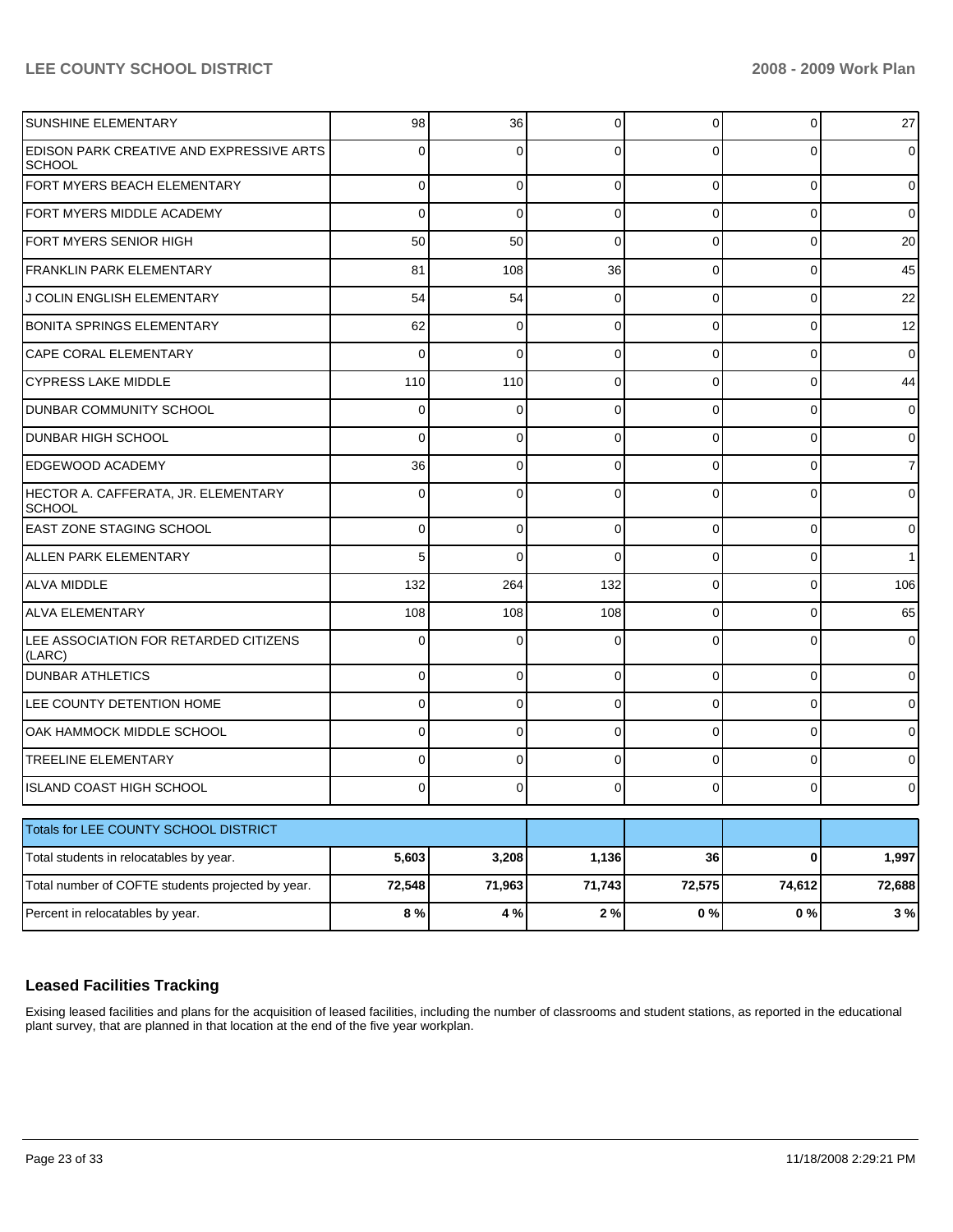| Location                                                  | # of Leased<br>Classrooms 2008 -<br>2009 | <b>FISH Student</b><br><b>Stations</b> | Owner            | # of Leased<br>Classrooms 2012 -<br>2013 | <b>FISH Student</b><br><b>Stations</b> |
|-----------------------------------------------------------|------------------------------------------|----------------------------------------|------------------|------------------------------------------|----------------------------------------|
| <b>GULF ELEMENTARY</b>                                    | C                                        |                                        | 0 Williams       | 0                                        | 0                                      |
| NORTH FORT MYERS ACADEMY OF THE ARTS                      | $\Omega$                                 |                                        | 0 Williams       | 0                                        |                                        |
| <b>HEIGHTS ELEMENTARY</b>                                 | $\Omega$                                 |                                        | 0 Mobile Modular | 0                                        |                                        |
| LEE COUNTY HIGH TECH CENTRAL                              | $\overline{2}$                           |                                        | 60 G.E. Capital  | 0                                        | o                                      |
| THE SANIBEL SCHOOL                                        |                                          |                                        | 15 Williams      | 0                                        |                                        |
| <b>WEST ZONE STAGING SCHOOL</b>                           | 28                                       |                                        | 689 Williams     | 0                                        | o                                      |
| NORTH FORT MYERS SENIOR HIGH                              | 5                                        |                                        | 125 Williams     | 0                                        |                                        |
| ORANGE RIVER ELEMENTARY                                   |                                          |                                        | 72 Workspace     | 0                                        | o                                      |
| <b>GATEWAY ELEMENTARY</b>                                 | 2                                        |                                        | 44 Williams      | 0                                        | U                                      |
| <b>ESTERO SENIOR HIGH</b>                                 | $\Omega$                                 |                                        | 250 Williams     | 0                                        | o                                      |
| <b>SPRING CREEK ELEMENTARY</b>                            | 5                                        |                                        | 90 Williams      | 0                                        |                                        |
| <b>BUCKINGHAM EXCEPTIONAL STUDENT CENTER</b>              |                                          |                                        | 10 Williams      | 0                                        | o                                      |
| FORT MYERS SENIOR HIGH                                    | C                                        | $\Omega$                               | Williams         | 0                                        |                                        |
| <b>CYPRESS LAKE MIDDLE</b>                                | $\overline{2}$                           |                                        | 44 Williams      | 0                                        | 0                                      |
| <b>ALVA ELEMENTARY</b>                                    | $\Omega$                                 | 0                                      | Williams         | 0                                        | U                                      |
| <b>ALLEN PARK ELEMENTARY</b>                              | $\Omega$                                 | 0                                      |                  | 0                                        | o                                      |
| <b>ALVA MIDDLE</b>                                        | C                                        | 0                                      |                  | 0                                        |                                        |
| <b>BONITA SPRINGS ELEMENTARY</b>                          | $\Omega$                                 | 0                                      |                  | 0                                        | o                                      |
| <b>CAPE CORAL ELEMENTARY</b>                              | $\Omega$                                 | 0                                      |                  | 0                                        | o                                      |
| <b>DUNBAR COMMUNITY SCHOOL</b>                            | $\Omega$                                 | 0                                      |                  | 0                                        | o                                      |
| <b>DUNBAR HIGH SCHOOL</b>                                 | $\Omega$                                 | 0                                      |                  | 0                                        |                                        |
| <b>EDGEWOOD ACADEMY</b>                                   | $\Omega$                                 | $\Omega$                               |                  | 0                                        | o                                      |
| EDISON PARK CREATIVE AND EXPRESSIVE ARTS<br><b>SCHOOL</b> | C                                        | 0                                      |                  | 0                                        | 0                                      |
| FORT MYERS BEACH ELEMENTARY                               | 0                                        | 0                                      |                  | 0                                        | 0                                      |
| FORT MYERS MIDDLE ACADEMY                                 | 0                                        | 0                                      |                  | 0                                        | 0                                      |
| <b>FRANKLIN PARK ELEMENTARY</b>                           | 0                                        | 0                                      |                  | 0                                        | 0                                      |
| J COLIN ENGLISH ELEMENTARY                                | 0                                        | 0                                      |                  | 0                                        | 0                                      |
| LEE MIDDLE                                                | 0                                        | 0                                      |                  | 0                                        | 0                                      |
| LEHIGH ELEMENTARY                                         | 0                                        | 0                                      |                  | 0                                        | 0                                      |
| <b>ORANGEWOOD ELEMENTARY</b>                              | $\mathbf 0$                              | 0                                      |                  | 0                                        | 0                                      |
| PINE ISLAND ELEMENTARY                                    | 0                                        | 0                                      |                  | 0                                        | 0                                      |
| LEE ASSOCIATION FOR RETARDED CITIZENS<br>(LARC)           | $\Omega$                                 | 0                                      |                  | 0                                        | 0                                      |
| <b>TICE ELEMENTARY</b>                                    | 0                                        | 0                                      |                  | 0                                        | $\overline{0}$                         |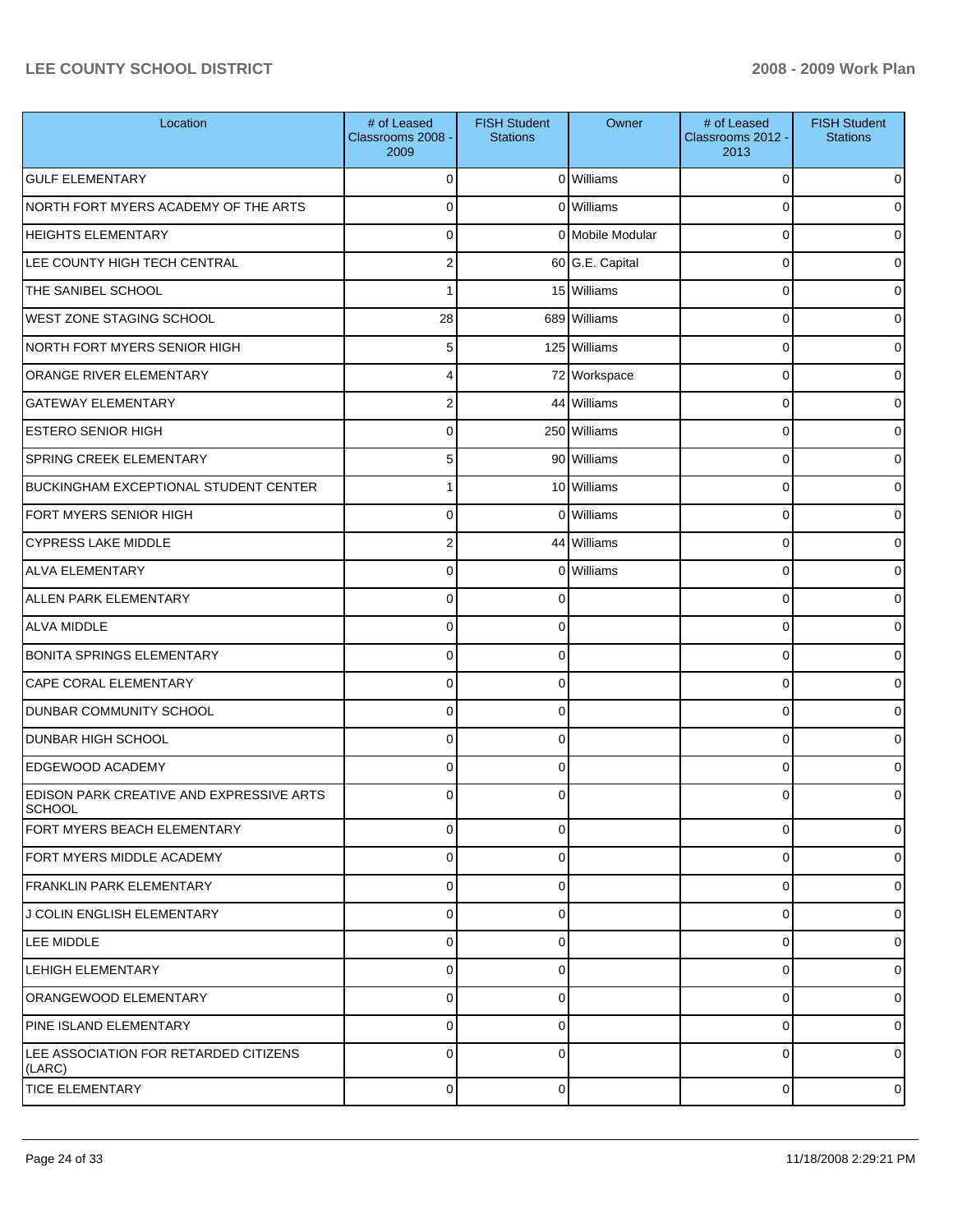| <b>TROPIC ISLES ELEMENTARY</b>      | 0           | 0        | 0 | 0              |
|-------------------------------------|-------------|----------|---|----------------|
| VILLAS ELEMENTARY                   | 0           | 0        | 0 |                |
| MICHIGAN INTERNATIONAL ACADEMY      | $\Omega$    | 0        | 0 |                |
| <b>BAYSHORE ELEMENTARY</b>          | 0           | 0        | 0 |                |
| CYPRESS LAKE SENIOR HIGH            | $\Omega$    | 0        | 0 |                |
| TANGLEWOOD RIVERSIDE SCHOOL         | 0           | 0        | 0 |                |
| CALOOSA ELEMENTARY                  | $\Omega$    | 0        | 0 |                |
| CALOOSA MIDDLE                      | 0           | 0        | 0 |                |
| RIVERDALE HIGH                      | $\Omega$    | 0        | 0 |                |
| <b>BONITA SPRINGS MIDDLE</b>        | 0           | 0        | 0 |                |
| CAPE CORAL SENIOR HIGH              | $\Omega$    | 0        | 0 |                |
| <b>SAN CARLOS PARK ELEMENTARY</b>   | 0           | 0        | 0 |                |
| PELICAN ELEMENTARY                  | C           | $\Omega$ | 0 |                |
| <b>GULF MIDDLE</b>                  | 0           | 194      | 0 |                |
| <b>LEHIGH ACRES MIDDLE</b>          |             | 88       | 0 |                |
| <b>SUNSHINE ELEMENTARY</b>          | 0           | $\Omega$ | 0 |                |
| MARINER SENIOR HIGH                 | 3           | 300      | 0 |                |
| THREE OAKS ELEMENTARY               | 0           | 0        | 0 |                |
| <b>SKYLINE ELEMENTARY</b>           | 0           | 0        | 0 |                |
| <b>TRAFALGAR MIDDLE</b>             | 0           | 0        | 0 |                |
| <b>DIPLOMAT ELEMENTARY</b>          | 0           | 0        | 0 |                |
| <b>COLONIAL ELEMENTARY</b>          | 0           | 0        | 0 |                |
| LITTLETON ELEMENTARY                | 0           | 0        | 0 |                |
| THREE OAKS MIDDLE                   | 0           | 0        | 0 |                |
| <b>DUNBAR ATHLETICS</b>             | 0           | 0        | 0 |                |
| HANCOCK CREEK ELEMENTARY            | $\mathbf 0$ | 0        | 0 | 0              |
| LEHIGH SENIOR HIGH                  | 0           | 0        | 0 | 0              |
| NORTH VO-TECH                       | $\mathbf 0$ | 0        | 0 | 0              |
| NEW DIRECTIONS SCHOOL               | 0           | 0        | 0 | 0              |
| PINEWOODS ELEMENTARY                | $\mathbf 0$ | 0        | 0 | 0              |
| ROYAL PALM EXCEPTIONAL SCHOOL       | $\mathbf 0$ | 0        | 0 | ი              |
| <b>DIPLOMAT MIDDLE</b>              | $\mathbf 0$ | 0        | 0 | 0              |
| MIRROR LAKES ELEMENTARY             | 0           | 0        | 0 | 0              |
| PAUL LAURENCE DUNBAR MIDDLE         | $\mathbf 0$ | 0        | 0 | 0              |
| VETERAN'S PARK ACADEMY FOR THE ARTS | 0           | 0        | 0 | 0              |
| MARINER MIDDLE                      | 0           | 0        | 0 | $\overline{0}$ |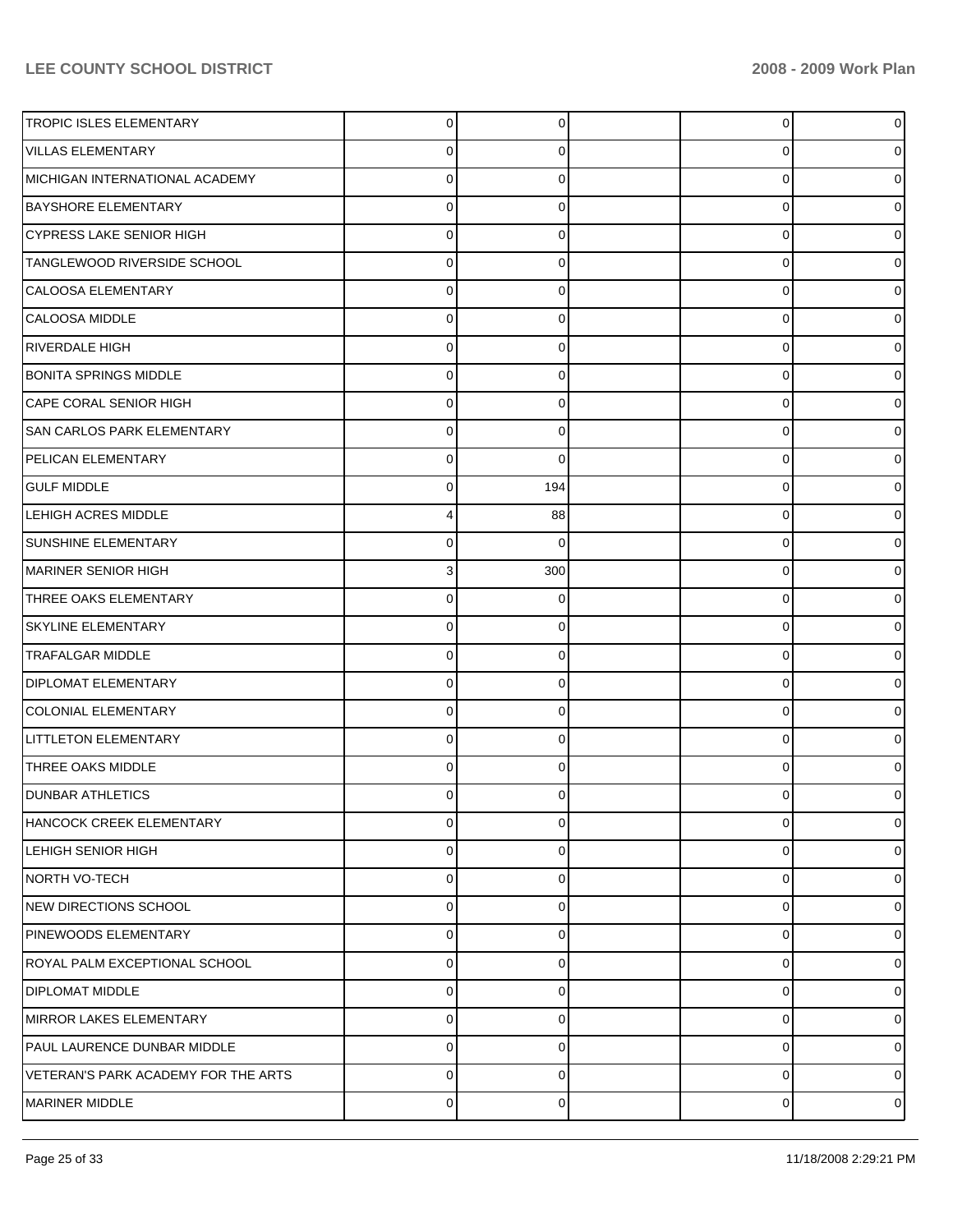| <b>GULF PRIMARY</b>                        | $\Omega$ |          | $\mathbf 0$ | <sup>0</sup> |
|--------------------------------------------|----------|----------|-------------|--------------|
| LEE COUNTY DETENTION HOME                  | 0        | ∩        | 0           |              |
| VARSITY LAKES MIDDLE                       | 0        | U        | $\mathbf 0$ |              |
| <b>TRAFALGAR ELEMENTARY</b>                | $\Omega$ |          | 0           |              |
| <b>LEXINGTON MIDDLE SCHOOL</b>             | 0        |          | 0           |              |
| HARNS MARSH ELEMENTARY SCHOOL              | U        |          | $\Omega$    |              |
| RAY V. POTTORF ELEMENTARY SCHOOL           | $\Omega$ | $\Omega$ | $\Omega$    |              |
| RAYMA C. PAGE ELEMENTARY                   | 0        | 0        | 0           | 0            |
| IDA S. BAKER HIGH SCHOOL                   | $\Omega$ |          | $\Omega$    |              |
| SOUTH FORT MYERS HIGH SCHOOL               | $\Omega$ | $\Omega$ | $\Omega$    |              |
| HECTOR A. CAFFERATA, JR. ELEMENTARY SCHOOL | $\Omega$ | 0        | $\Omega$    |              |
| <b>EAST ZONE STAGING SCHOOL</b>            | $\Omega$ | $\Omega$ | $\Omega$    | 0            |
| IEAST LEE COUNTY HIGH SCHOOL               | $\Omega$ | 0        | 0           | o            |
| <b>RIVER HALL ELEMENTARY</b>               | O        | ∩        | 0           |              |
| MANATEE ELEMENTARY                         | $\Omega$ | $\Omega$ | $\mathbf 0$ |              |
| <b>PATRIOT ELEMENTARY</b>                  | $\Omega$ | 0        | 0           |              |
| CHALLENGER MIDDLE                          | $\Omega$ |          | $\Omega$    |              |
| NEW ADMINISTRATIVE COMPLEX                 | 0        | 0        | $\mathbf 0$ |              |
| Alternative Learning Center West           | $\Omega$ | 0        | $\mathbf 0$ |              |
| OAK HAMMOCK MIDDLE SCHOOL                  | 0        | $\Omega$ | $\mathbf 0$ |              |
| <b>TREELINE ELEMENTARY</b>                 | $\Omega$ | 0        | $\mathbf 0$ |              |
| ISLAND COAST HIGH SCHOOL                   | $\Omega$ |          | $\Omega$    |              |
|                                            | 57       | 1,981    | 0           |              |

## **Failed Standard Relocatable Tracking**

Relocatable units currently reported by school, from FISH, and the number of relocatable units identified as 'Failed Standards'.

Nothing reported for this section.

# **Planning**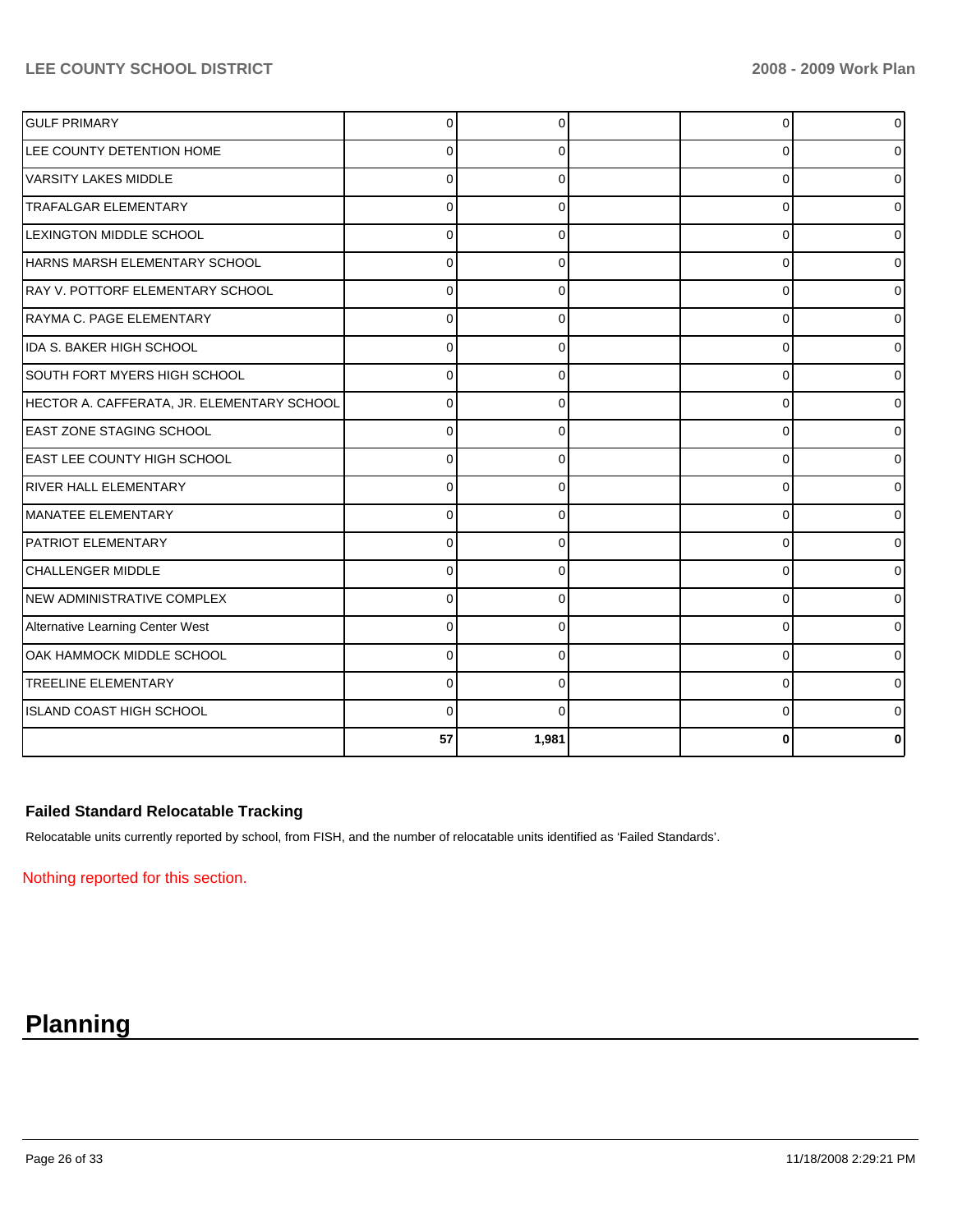#### **Class Size Reduction Planning**

**Plans approved by the school board that reduce the need for permanent student stations such as acceptable school capacity levels, redistricting, busing, year-round schools, charter schools, magnet schools, public-private partnerships, multitrack scheduling, grade level organization, block scheduling, or other alternatives.** 

Implementation of Amendment 9 has hampered strategies to reduce the need for permanent student stations. Lee County already capitalizes on efficiencies afforded by our open-enrollment student assignment system. Transporting higher percentages of students is one of the cost inefficiences to more fully utilizing our schools. Charter schools are a factor in reducing the apparent future need; however, the District is reluctant to plan on stead percentages of students enrolling in Charters as the cost of construction will likely preclude similar private investment levels as in recent past.

#### **School Closure Planning**

**Plans for the closure of any school, including plans for disposition of the facility or usage of facility space, and anticipated revenues.** 

None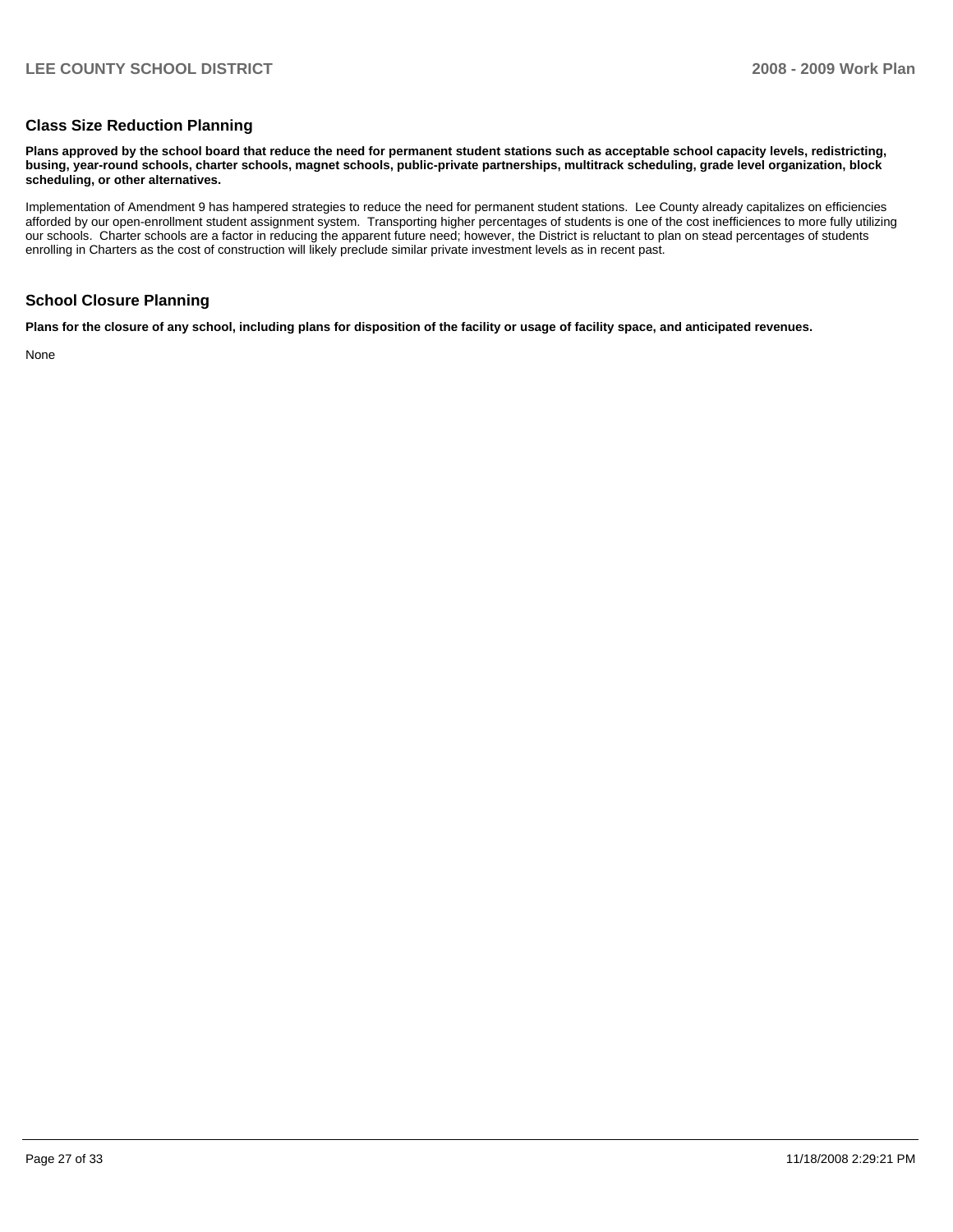# **Long Range Planning**

#### **Ten-Year Maintenance**

District projects and locations regarding the projected need for major renovation, repair, and maintenance projects within the district in years 6-10 beyond the projects plans detailed in the five years covered by the work plan.

| Project                                 | 2012 - 2013 / 2017 - 2018<br><b>Projected Cost</b> |
|-----------------------------------------|----------------------------------------------------|
| District Wide Maintenace                | \$75,000,000                                       |
| Safety to Life District Wide            | \$12,076,370                                       |
| District Wide HVAC                      | \$44.431.581                                       |
| District Wide Roofing                   | \$13,715,389                                       |
| Major Maintenance Renovations           | \$350,000                                          |
| <b>Construction School Improvements</b> | \$1,680,000                                        |
| Safety Inspections                      | \$1,345,000                                        |
|                                         | \$148,598,340                                      |

# **Ten-Year Capacity**

Schedule of capital outlay projects projected to ensure the availability of satisfactory student stations for the projected student enrollment in K-12 programs for the future 5 years beyond the 5-year district facilities work program.

| Project                      | Location, Community, Quadrant or other<br>general location | 2012 - 2013 / 2017 - 2018<br><b>Projected Cost</b> |
|------------------------------|------------------------------------------------------------|----------------------------------------------------|
| New Elementary               | East                                                       | \$36,465,188                                       |
| New Middle                   | East                                                       | \$56,922,158                                       |
| New Elementary               | South                                                      | \$23,152,500                                       |
| New Elementary               | West                                                       | \$34,728,450                                       |
| <b>New Elementary School</b> | East                                                       | \$38,288,447                                       |
| New Middle School            | East                                                       | \$44,223,157                                       |
| <b>New Elementary School</b> | South                                                      | \$38,288,447                                       |
| <b>New Elementary School</b> | West                                                       | \$40,202,869                                       |
| New High School              | East                                                       | \$90,312,115                                       |
|                              |                                                            | \$402,583,331                                      |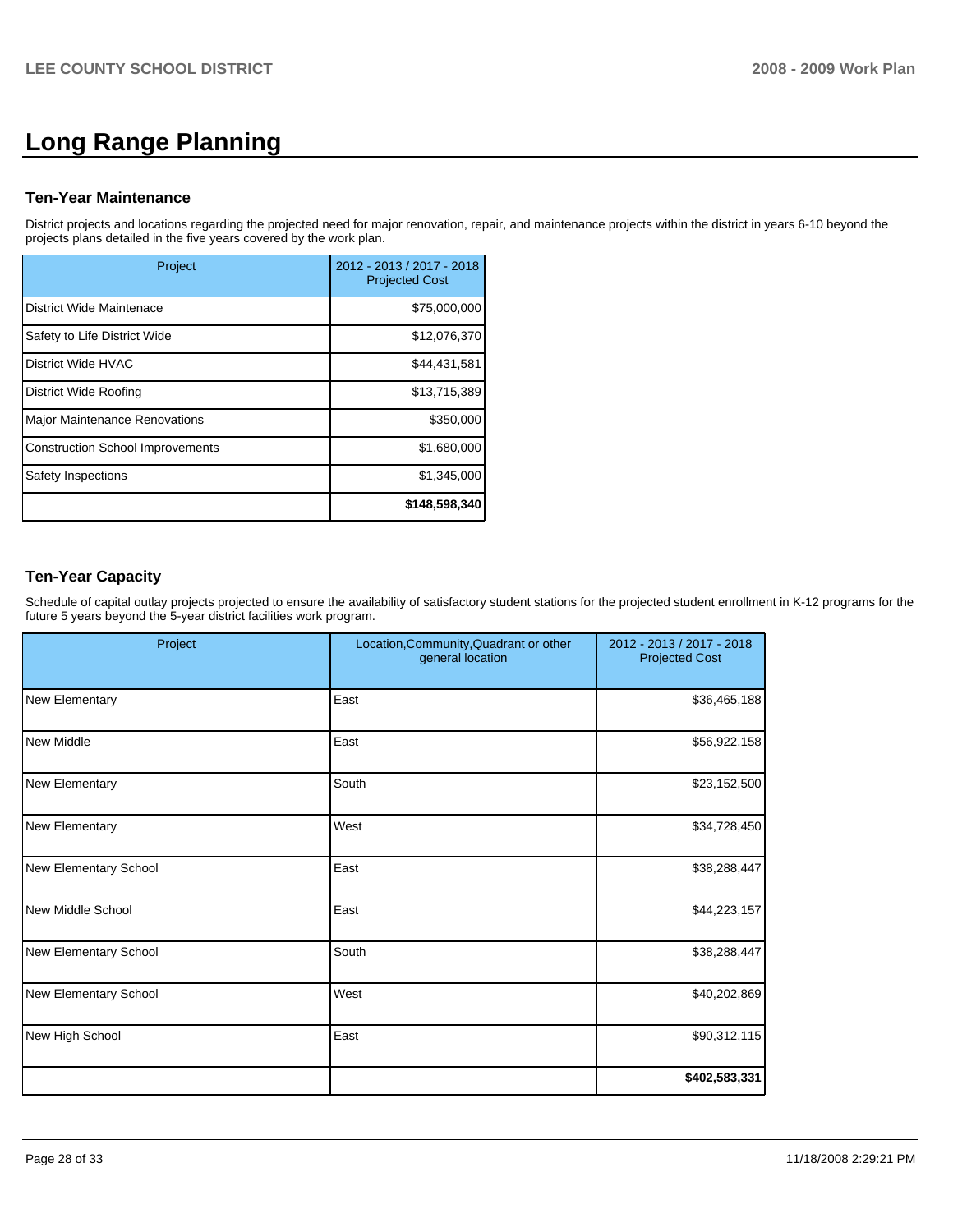#### **Ten-Year Planned Utilization**

Schedule of planned capital outlay projects identifying the standard grade groupings, capacities, and planned utilization rates of future educational facilities of the district for both permanent and relocatable facilities.

| Grade Level Projections         | <b>FISH</b><br><b>Student</b><br><b>Stations</b> | Actual 2007 -<br><b>2008 FISH</b><br>Capacity | Actual<br>$2007 -$<br>2008<br><b>COFTE</b> | Actual 2007 - 2008<br><b>Utilization</b> | Actual 2008 - 2009 / 2017 - 2018 new<br>Student Capacity to be added/removed | Projected 2017<br>2018 COFTE | $-$ Projected 2017 -<br>2018 Utilization |
|---------------------------------|--------------------------------------------------|-----------------------------------------------|--------------------------------------------|------------------------------------------|------------------------------------------------------------------------------|------------------------------|------------------------------------------|
| Elementary - District<br>Totals | 41.013                                           | 41,013                                        | 32,067.69                                  | 78.19 %                                  | 12,000                                                                       | 51.275                       | 96.72 %                                  |
| Middle - District Totals        | 19,168                                           | 17,252                                        | 13.981.35                                  | 81.04 %                                  | 2.160                                                                        | 17.825                       | 91.82 %                                  |
| High - District Totals          | 30,472                                           | 28.430                                        | 23,476.12                                  | 82.57 %                                  |                                                                              | 19,314                       | 67.94 %                                  |
| Other - ESE, etc                | 7,566                                            | 3.010                                         | 1,108.42                                   | 36.81 %                                  |                                                                              | 1,850                        | 61.46 %                                  |
|                                 | 98,219                                           | 89,705                                        | 70,633.58                                  | 78.74 %                                  | 14,160                                                                       | 90,264                       | 86.91 %                                  |

#### **Ten-Year Infrastructure Planning**

**Proposed Location of Planned New, Remodeled, or New Additions to Facilities in 06 thru 10 out years (Section 28).** 

New Elementary School (1000 Stu Sta) in the eastern part of the district to accommodate growth to open in FY13 New Elementary School (1000 Stu Sta) in the eastern part of the district to accommodate growth to open in FY16 New Elementary School (1000 Stu Sta) in the eastern part of the district to accommodate growth to open in FY17 New Middle School (1334 Stu Sta) in the eastern part of the district to accommodate growth to open in FY17 New Middle School (1334 Stu Sta) in the eastern part of the district to accommodate growth to open in FY19�� New High School (2106 Stu Sta) in the eastern part of the district to accommodate growth to open in FY16 New Elementary School (1000 Stu Sta) in the southern part of the district to accommodate growth to open in FY14�� New Elementary School (1000 Stu Sta) in the southern part of the district to accommodate growth to open in FY17 New Elementary School (1000 Stu Sta) in the western part of the district to accommodate growth to open in FY15 New Elementary School (1000 Stu Sta) in the western part of the district to accommodate growth to open in FY16 New Elementary School (1000 Stu Sta) in the western part of the district to accommodate growth to open in FY18

Plans for closure of any school, including plans for disposition of the facility or usage of facility space, and anticipated revenues in the 06 thru 10 out **years (Section 29).** 

None

#### **Twenty-Year Maintenance**

District projects and locations regarding the projected need for major renovation, repair, and maintenance projects within the district in years 11-20 beyond the projects plans detailed in the five years covered by the work plan.

| Project                                 | 2017 - 2018 / 2027 - 2028 Projected Cost |
|-----------------------------------------|------------------------------------------|
| District Wide Maintenance               | \$82,500,000                             |
| Safety to Life District Wide            | \$13,284,007                             |
| District Wide HVAC                      | \$48,874,739                             |
| District Wide Roofing                   | \$15,086,927                             |
| <b>Construction School Improvements</b> | \$5,000,000                              |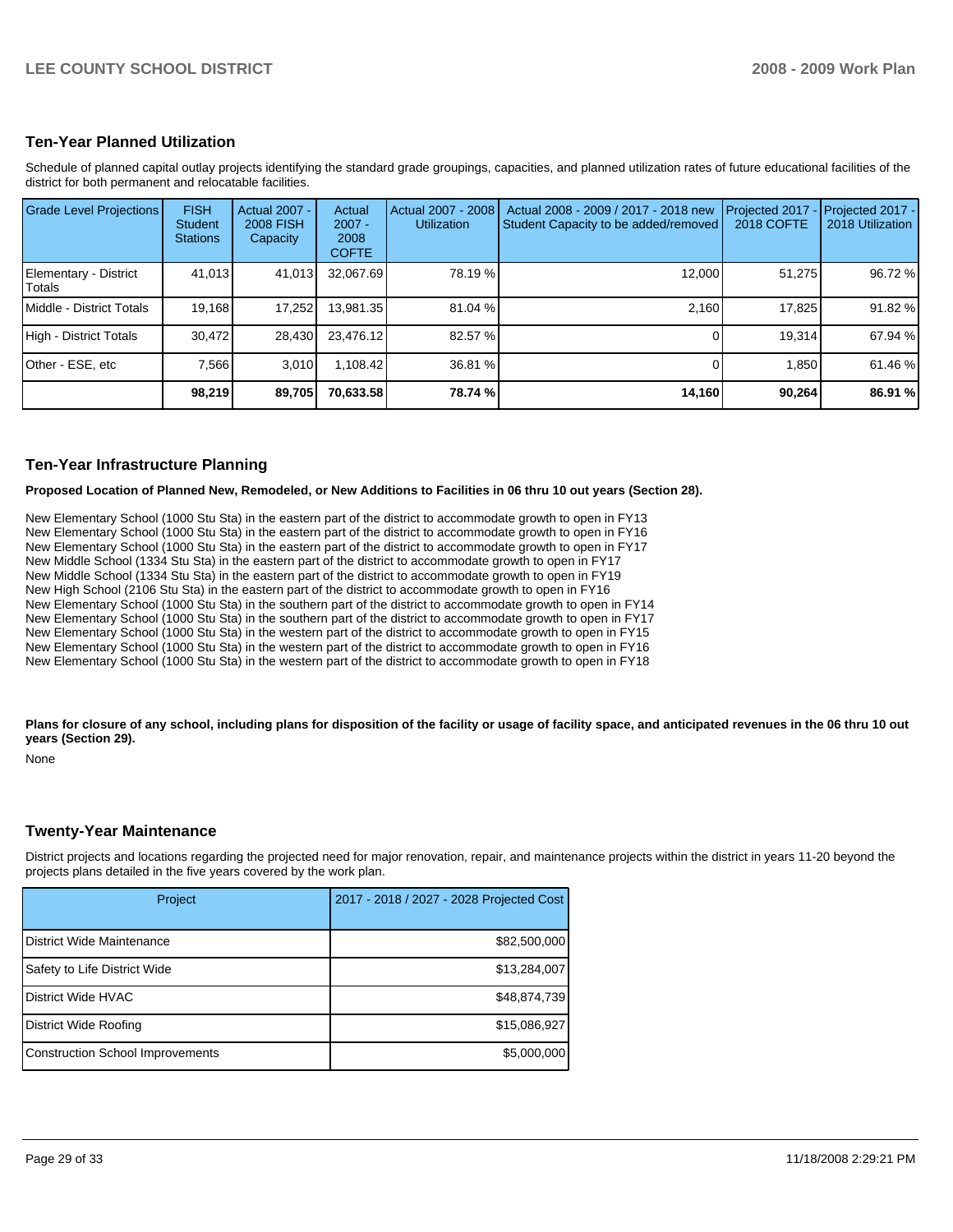| Safety Inspections | \$1,500,000   |
|--------------------|---------------|
|                    | \$166,245,673 |

# **Twenty-Year Capacity**

Schedule of capital outlay projects projected to ensure the availability of satisfactory student stations for the projected student enrollment in K-12 programs for the future 11-20 years beyond the 5-year district facilities work program.

| Project                | Location, Community, Quadrant or other<br>general location | 2017 - 2018 / 2027 - 2028<br><b>Projected Cost</b> |
|------------------------|------------------------------------------------------------|----------------------------------------------------|
| New Elementary School  | East                                                       | \$38,189,199                                       |
| New Elementary School  | South                                                      | \$38,189,199                                       |
| New Elementary School  | West                                                       | \$38,189,199                                       |
| New Elementary School  | East                                                       | \$40,098,659                                       |
| New Elementary School  | West                                                       | \$40,098,659                                       |
| New Elementary School  | East                                                       | \$42,103,592                                       |
| New Elelmentary School | West                                                       | \$42,103,592                                       |
| New Elementary School  | East                                                       | \$44,208,772                                       |
| New Elementary School  | West                                                       | \$44,208,772                                       |
| New Elementary School  | South                                                      | \$44,208,772                                       |
| New Elementary School  | East                                                       | \$46,419,210                                       |
| New Elementary         | West                                                       | \$46,419,210                                       |
| New Elementary         | East                                                       | \$48,740,171                                       |
| New Elementary         | West                                                       | \$48,740,171                                       |
| New Elementary         | East                                                       | \$51,177,179                                       |
| New Elementary         | West                                                       | \$51,177,179                                       |
| New Elementary         | West                                                       | \$53,676,038                                       |
| New Elementary         | East                                                       | \$56,422,840                                       |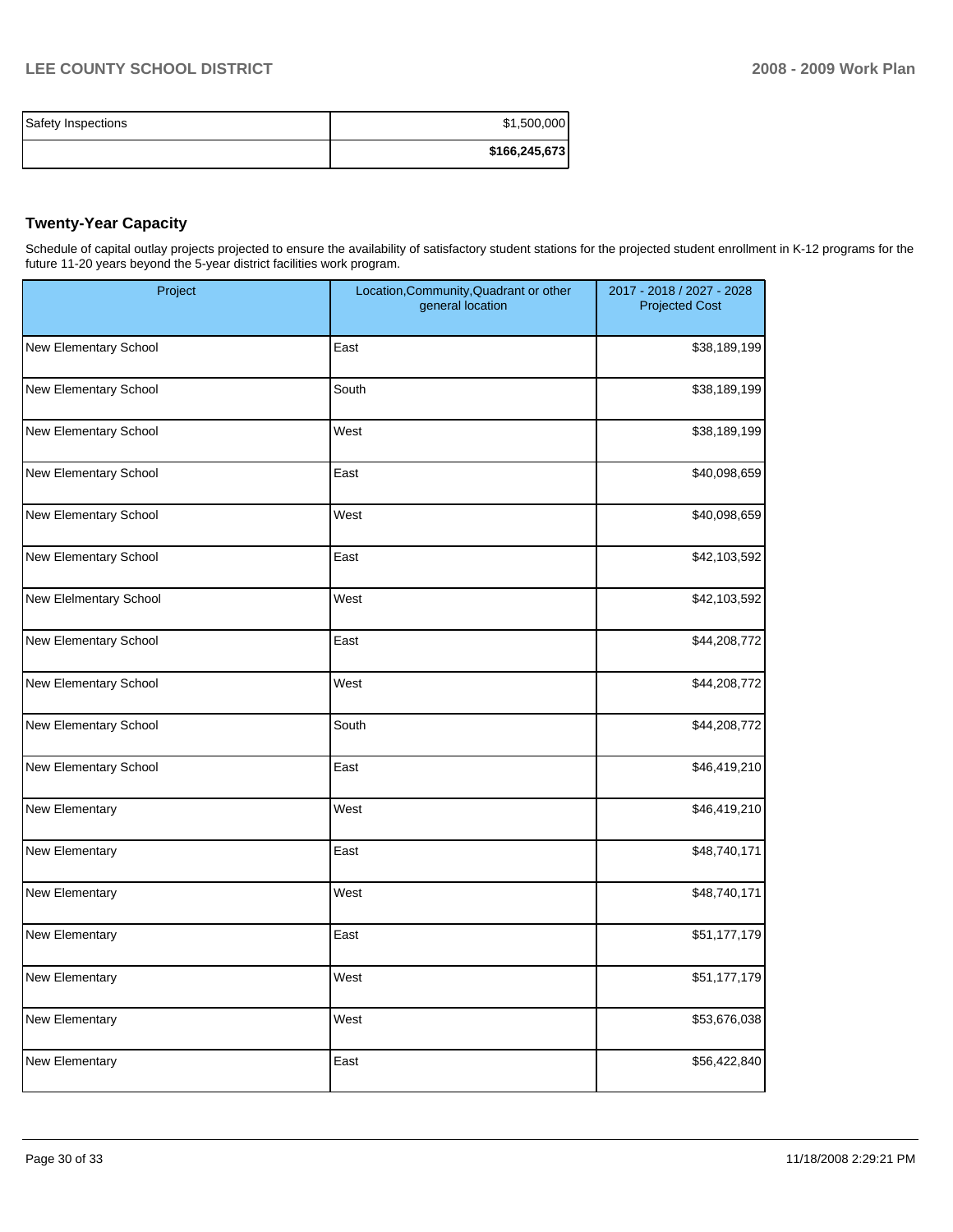| New Middle School            | West  | \$52,338,677    |
|------------------------------|-------|-----------------|
| <b>New Middle School</b>     | East  | \$54,955,611    |
| New Middle School            | West  | \$54,955,611    |
| New Middle School            | West  | \$60,588,561    |
| New Middle School            | East  | \$60,588,561    |
| New Middle School            | East  | \$66,798,888    |
| New Middle School            | West  | \$70,138,833    |
| New Middle School            | East  | \$77,328,063    |
| New High School              | East  | \$99,014,235    |
| New High School              | West  | \$109,163,195   |
| New High School              | South | \$114,621,354   |
| <b>New Elementary School</b> | South | \$51,177,179    |
| New Elementary Schoo         | West  | \$59,243,982    |
| New Elementary School        | East  | \$62,206,181    |
| New Middle School            | East  | \$57,703,391    |
| New Middle School            | South | \$63,617,989    |
| New Middle School            | West  | \$81,194,472    |
| New Middle School            | East  | \$85,254,196    |
| New High School              | East  | \$120,352,421   |
| New High School              | West  | \$126,370,042   |
| New High School              | South | \$132,688,544   |
| New High School              | West  | \$139,322,971   |
|                              |       | \$2,613,993,370 |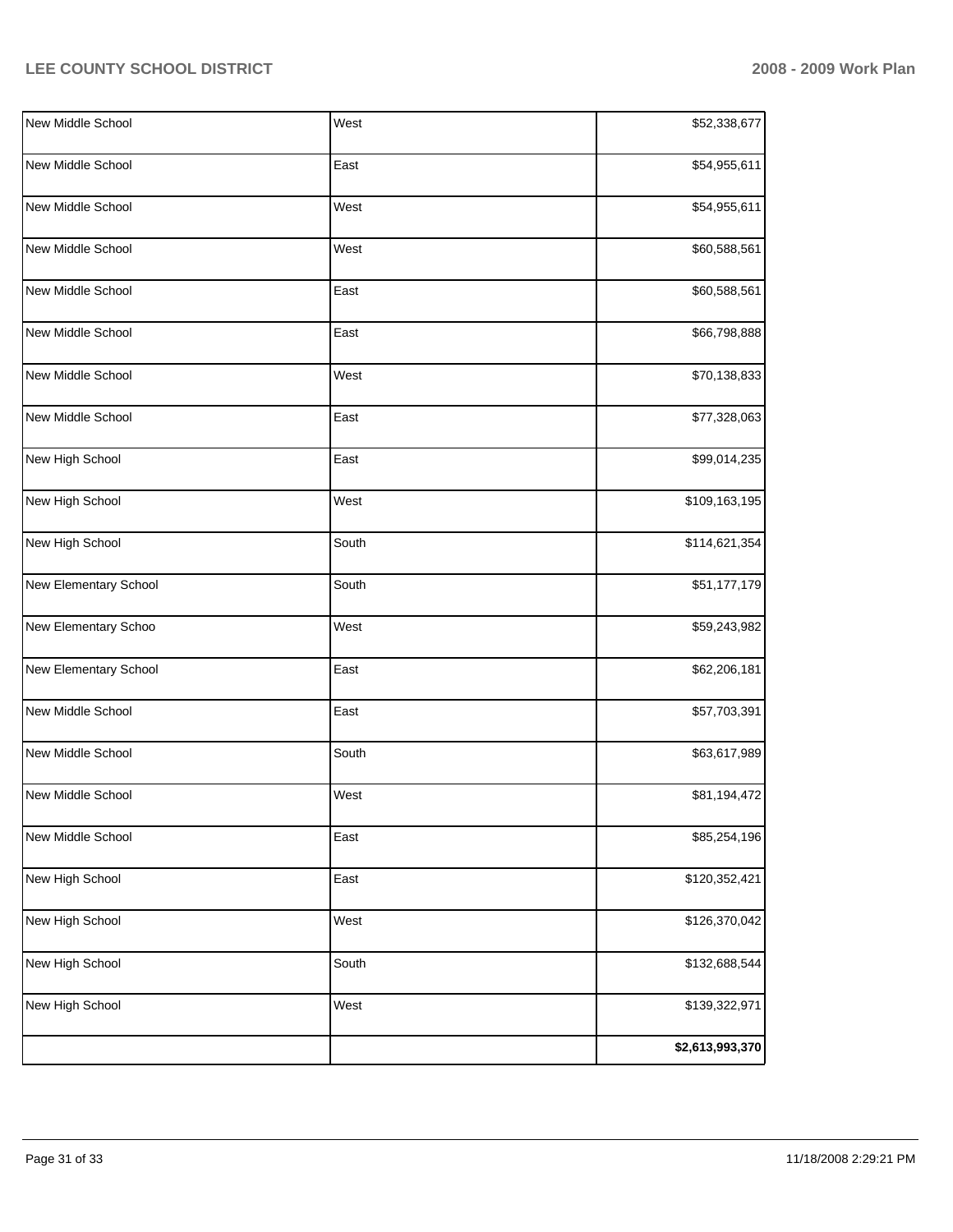### **Twenty-Year Planned Utilization**

Schedule of planned capital outlay projects identifying the standard grade groupings, capacities, and planned utilization rates of future educational facilities of the district for both permanent and relocatable facilities.

| Grade Level Projections         | <b>FISH</b><br><b>Student</b><br><b>Stations</b> | <b>Actual 2007 -</b><br><b>2008 FISH</b><br>Capacity | Actual<br>$2007 -$<br>2008<br><b>COFTE</b> | Actual 2007 - 2008<br><b>Utilization</b> | Actual 2008 - 2009 / 2027 - 2028 new<br>Student Capacity to be added/removed | Projected 2027<br>2028 COFTE | $-$ Projected 2027 -<br>2028 Utilization |
|---------------------------------|--------------------------------------------------|------------------------------------------------------|--------------------------------------------|------------------------------------------|------------------------------------------------------------------------------|------------------------------|------------------------------------------|
| Elementary - District<br>Totals | 41,013                                           | 41,013                                               | 32.067.69                                  | 78.19 %                                  | 44,662                                                                       | 84.734                       | 98.90 %                                  |
| Middle - District Totals        | 19.168                                           | 17.252                                               | 13.981.35                                  | 81.04 %                                  | 19.988                                                                       | 36.979                       | 99.30 %                                  |
| High - District Totals          | 30.472                                           | 28.430                                               | 23.476.12                                  | 82.57 %                                  | 25.296                                                                       | 44.750                       | 83.29 %                                  |
| Other - ESE, etc                | 7.566                                            | 3.010                                                | 1.108.42                                   | 36.81 %                                  | 1.341                                                                        | 4.217                        | 96.92 %                                  |
|                                 | 98,219                                           | 89,705                                               | 70,633.58                                  | 78.74 %                                  | 91,287                                                                       | 170.680                      | 94.30 %                                  |

#### **Twenty-Year Infrastructure Planning**

**Proposed Location of Planned New, Remodeled, or New Additions to Facilities in 11 thru 20 out years (Section 28).** 

New Elementary School (1000 Stu Sta) in the eastern part of the district to accommodate growth to open FY18 New Elementary School (1000 Stu Sta) in the southern part of the district to accommodate growth to open FY18 New Elementary School (1000 Stu Sta) in the western part of the district to accommodate growth to open FY18 New Elementary School (1000 Stu Sta) in the eastern part of the district to accommodate growth to open FY19 New Elementary School (1000 Stu Sta) in the western part of the district to accommodate growth to open FY19 New Elementary School (1000 Stu Sta) in the eastern part of the district to accommodate growth to open FY20 New Elementary School (1000 Stu Sta) in the western part of the district to accommodate growth to open FY20�� New Elementary School (1000 Stu Sta) in the eastern part of the district to accommodate growth to open FY21 New Elementary School (1000 Stu Sta) in the southern part of the district to accommodate growth to open FY21 New Elementary School (1000 Stu Sta) in the western part of the district to accommodate growth to open FY21 New Elementary School (1000 Stu Sta) in the eastern part of the district to accommodate growth to open FY22 New Elementary School (1000 Stu Sta) in the western part of the district to accommodate growth to open FY22 New Elementary School (1000 Stu Sta) in the eastern part of the district to accommodate growth to open FY23 New Elementary School (1000 Stu Sta) in the western part of the district to accommodate growth to open FY23 New Elementary School (1000 Stu Sta) in the eastern part of the district to accommodate growth to open FY24 New Elementary School (1000 Stu Sta) in the southern part of the district to accommodate growth to open FY24�� New Elementary School (1000 Stu Sta) in the western part of the district to accommodate growth to open FY24 New Elementary School (1000 Stu Sta) in the western part of the district to accommodate growth to open FY25 New Elementary School (1000 Stu Sta) in the eastern part of the district to accommodate growth to open FY26 New Elementary School (1000 Stu Sta) in the western part of the district to accommodate growth to open FY27 New Elementary School (1000 Stu Sta) in the eastern part of the district to accommodate growth to open FY28 New Middle School (1334 Stu Sta) in the western part of the district to accommodate growth to open FY18 New Middle School (1334 Stu Sta) in the eastern part of the district to accommodate growth to open FY19 New Middle School (1334 Stu Sta) in the western part of the district to accommodate growth to open FY20�� New Middle School (1334 Stu Sta) in the eastern part of the district to accommodate growth to open FY21 New Middle School (1334 Stu Sta) in the western part of the district to accommodate growth to open FY22 New Middle School (1334 Stu Sta) in the southern part of the district to accommodate growth to open FY23 New Middle School (1334 Stu Sta) in the eastern part of the district to accommodate growth to open FY24 New Middle School (1334 Stu Sta) in the western part of the district to accommodate growth to open FY25�� New Middle School (1334 Stu Sta) in the eastern part of the district to accommodate growth to open FY26 New Middle School (1334 Stu Sta) in the western part of the district to accommodate growth to open FY27 New Middle School (1334 Stu Sta) in the eastern part of the district to accommodate growth to open FY28 New High School (2106 Stu Sta) in the western part of the district to accommodate growth to open FY19 New High School (2106 Stu Sta) in the eastern part of the district to accommodate growth to open FY20 New High School (2106 Stu Sta) in the southern part of the district to accommodate growth to open FY20 New High School (2106 Stu Sta) in the western part of the district to accommodate growth to open FY22 New High School (2106 Stu Sta) in the eastern part of the district to accommodate growth to open FY23 New High School (2106 Stu Sta) in the western part of the district to accommodate growth to open FY24 New High School (2106 Stu Sta) in the southern part of the district to accommodate growth to open FY25�� New High School (2106 Stu Sta) in the eastern part of the district to accommodate growth to open FY27